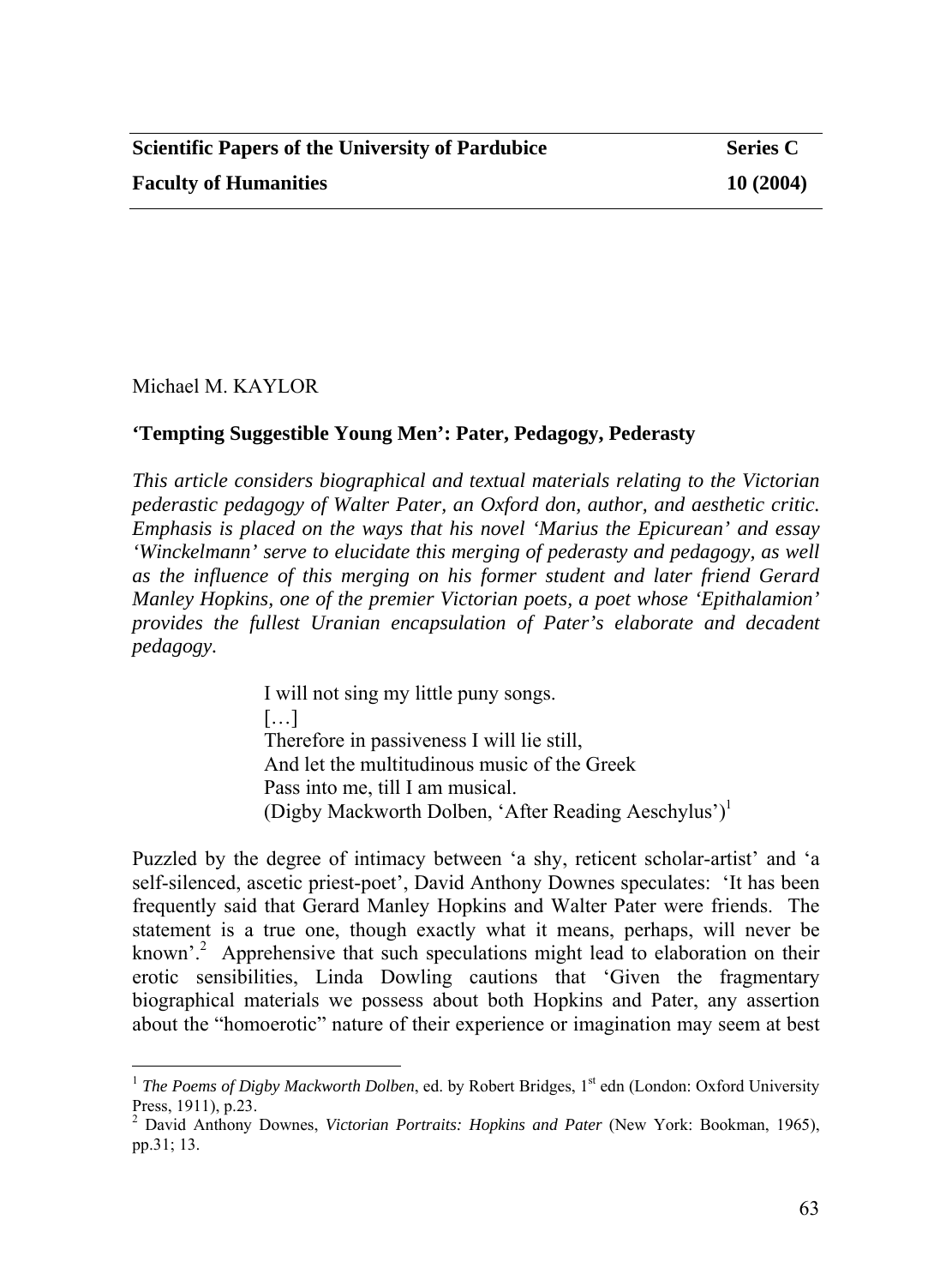recklessly premature and at worst damnably presumptuous'.<sup>3</sup> However, since in Victorian England 'Homosexual behaviour became subject t[o](#page-1-0) increased legal penalties, notably by the Labouchere Amendment of the Criminal Law Amendment Act of 1885 which extended the law to cover all male homosexual acts, whether committed in public or private<sup>2</sup>,<sup>4</sup> expecting 'verifiable data' concerning their unconventional desires (or, in Pater's case, perhaps relationships) is the ultimate scholarly presumption.

By leaving no journal or diary, no authorised ([au](#page-1-1)to)biography, and only a few trite letters, Pater fostered an absolute absence of direct biographical evidence, becoming 'arguably the most private Victorian',<sup>5</sup> or as Denis Donoghue humorously explains:

Reciting Pater's life, we have to look for him in the cloud of his occasional writings. He is rarely visible anywhere else. There are weeks or even months in which he seems to have taken literally his favorite motif of evanescence and drifted away. We assume that he is still alive, but the evidence for his breathing is meager. 6

Although, to some extent, manuscripts relevant to such an assessment of Hopkins were purged after his death, now providing what is often only fragmentary evidence, Hopkins did leave behind plentiful [an](#page-1-2)d divergent biographical materials in journals, letters, sermons, confession notes, and poems, among other things. Nevertheless, Pater's writings, such as *The Renaissance: Studies in Art and Poetry* and *Marius the Epicurean*, do opaquely disclose his own life and sensations, even if 'the evidence for his breathing is meager'.

At the time Hopkins began coaching with this obscure Fellow in Classics at Brasenose College, Oxford, this Fellow was busy preparing a series of lectures on the history of philosophy and 'erecting a shell around himself, deliberately isolating himself from old friends'.<sup>7</sup> As an intuitive undergraduate, Hopkins must have ascertained, to some degree, what lurked behind his academic coach's elaborate privacy, a privacy reminiscent of that which surrounds Pater's protagonist Marius, whose demeanour drives mere acquaintances to inquire: 'Why

<sup>3</sup> Linda Dowling, 'Ruskin's Pied Beauty and the Construction of a "Homosexual" Code', *Victorian Newsletter*, 75 (1989), pp.1-8 (p.1). 4

David Hilliard, 'Unenglish and Unmanly: Anglo-Catholicism and Homosexuality', *Victorian Studies*, 25 (1982), pp.181-210 (pp.182-83).<br><sup>5</sup> Jude V. Nixon, *Gerard Manley Hopkins and His Contemporaries: Liddon, Newman, Darwin, and* 

<span id="page-1-0"></span>Pater (New York: Garland Press, 1994), p.168. Downes recounts: 'as Gosse noted, Pater kept no diary, wrote few letters, preserved no records of his friends and experiences' (see *Portraits*, pp.30- 31). In 'The "Outing" of Walter Pater', *Nineteenth Century Literature*, 48.4 (1994), pp.480-506, William F. Shuter notes that 'Until quite recently Pater's sexual history has remained a blank. Pater himself left no record of a sexual relationship of any sort, and Edmund Gosse described him to Benson as "the most secluded of men"' (p.481).

<span id="page-1-1"></span>Denis Donoghue, *Walter Pater: Lover of Strange Souls* (New York: Knopf, 1995), p.23. 7

<span id="page-1-2"></span>Alison G. Sulloway, *Gerard Manley Hopkins and the Victorian Temper* (New York: Columbia University Press, 1972), p.44.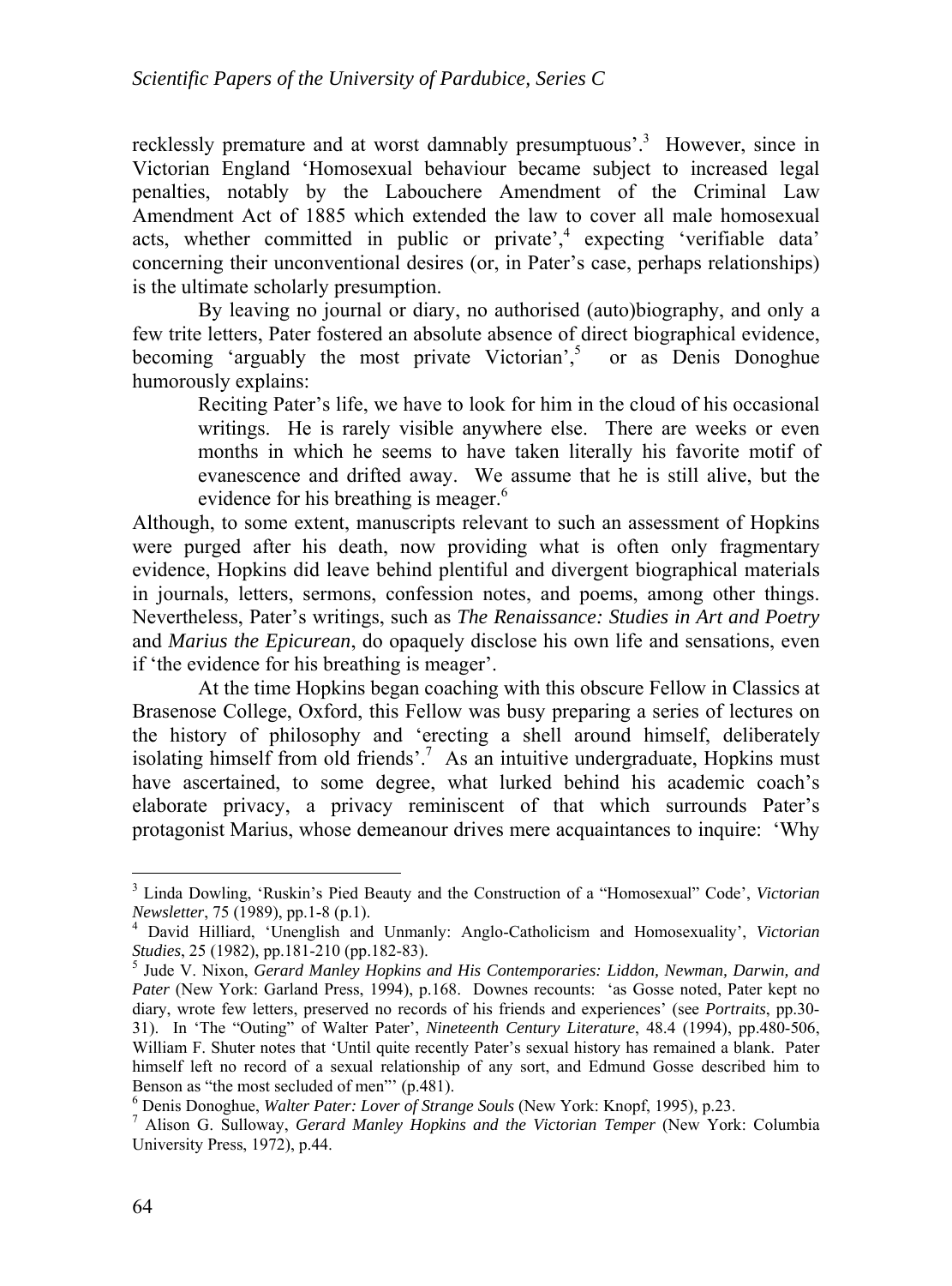thus reserved? — they asked, concerning the orderly, self-possessed youth, whose speech and carriage seemed so carefully measured'.<sup>8</sup> Donoghue explain[s](#page-2-0) this reserve as '[Pater] represents, however mildly, the perfection of standing aside',<sup>9</sup> later stressing how this revealed itself in Pater's response to public and pulpit attacks on his *Renaissance*:

Instead of defending himself, Pater internalized his subversive values and retained them in the form of difference. Provided he did not express them in a public or tendentious form, he was reasonably safe, even though he continued to be associated with irregularity of sentiment and desire. So he retained, as private property, feelings that could not be avowed.<sup>10</sup>

Hopkins must have perceived and partially appreciated the reasoning behind Pater's reserve, for he too would cultivate much the same, rema[ini](#page-2-2)ng ever, in diverse ways, Pater's [m](#page-2-1)ost constant student.

Downes's claim that 'exactly what it means [that Hopkins and Pater were friends], perhaps, will never be known' is bastioned by various biographical lacunae, with scholars not even agreei[ng](#page-2-3) on the circumstances under which they first met. In *Gerard Manley Hopkins: A Very Private Life*, Robert Bernard Martin suggests that 'Hopkins had been very much aware of Pater for at least two years, having heard from Samuel Brooke about the essay that he had read to the Old Mortality Society in 1864, advocating beauty as the standard by which to judge morality'.<sup>11</sup> Equally credible is Downes's suggestion<sup>12</sup> that Benjamin Jowett, Regius Professor of Greek — later Master of Balliol and an 'agent of revolutionary change' by infusing Oxford with Platonism and Platonic tutorials (all that 'Jowetry', in Oxford slang)<sup>13</sup> — introduced Hopkins to Pater, to whom he would later send Hopkins for Greats coaching. Having himself coached Pater between

<sup>8</sup> Walter Pater, *Marius the Epicurean: His Sensations and Ideas*, 2 vols (London: Macmillan, 1885); abbreviated as *Marius*. This particular quotation is from vol. I, p.129.

All quotations from Pater's other works are taken from the following: *Appreciations: With an Essay on Style* (London: Macmillan, 1910); abbreviated as *Appreciations*. *Plato and*  Platonism: A Series of Lectures, 4<sup>th</sup> edn (London: Macmillan, 1910); abbreviated as *Platonism. The Renaissance: Studies in Art and Poetry*, 4<sup>th</sup> edn, ed. by Donald L. Hill

<sup>(</sup>Berkeley: University of California Press, 1980); abbreviated as *Renaissance* 1893.<br><sup>9</sup> Donoghue, p.8. Donoghue further explains that 'Pater's position is consistent Donoghue further explains that 'Pater's position is consistent with his antinomianism: the artist is neither for nor against the law, he stands aside from it' (p.132). In '"Culture and Corruption": Paterian Self-Development *versus* Gothic Degeneration in Oscar Wilde's *The Picture of Dorian Gray*', *Papers on Language & Literature*, 39.4 (2003), pp.339-64, Nils Clausson observes that 'the self-development novel does not generically require that its protagonist lead a double life: Pater's heroes — Marius and Gaston — do not. But the homosexual theme of

<span id="page-2-1"></span><span id="page-2-0"></span>

Wilde's novel does require that Dorian live a double life' (p.349).<br><sup>10</sup> Donoghue, p.69.<br><sup>11</sup> Robert Bernard Martin, *Gerard Manley Hopkins: A Very Private Life* (New York: Putnam, 1991),<br>p.131. See also Donoghue, pp.29-30

<span id="page-2-3"></span><span id="page-2-2"></span>

<sup>&</sup>lt;sup>12</sup> Downes, *Portraits*, p.22. <sup>22</sup>. 13<br><sup>13</sup> Linda Dowling, *Hellenism and Homosexuality in Victorian Oxford* (Ithaca, NY: Cornell University Press, 1994), p.64.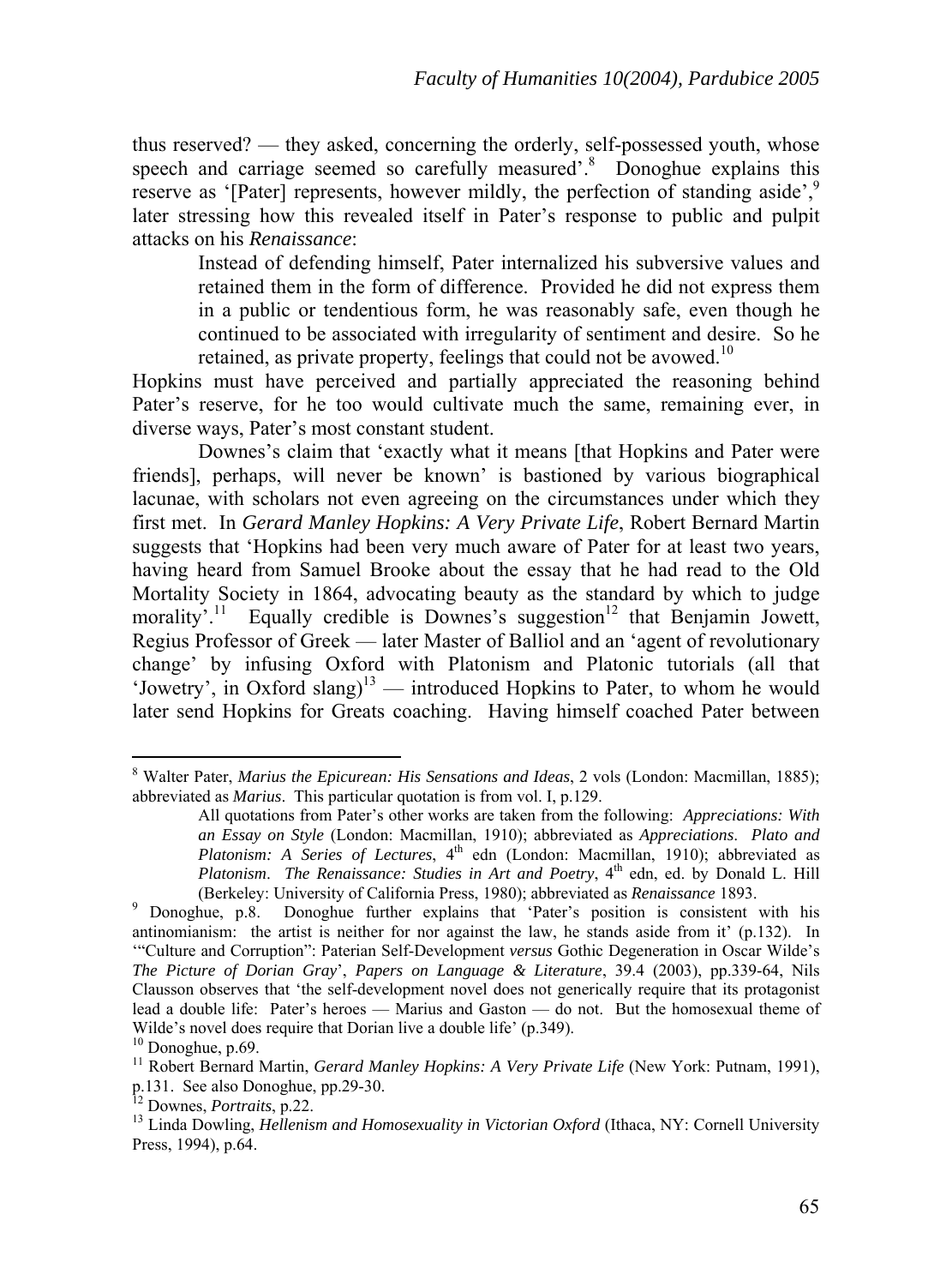1860 and 1862, Jowett had 'thought [so] highly of Pater as an undergraduate'14 that he had been willing to provide him private tuition in Gree[k w](#page-3-0)ithout charge.<sup>15</sup> This admiration would dissipate in the coming d[eca](#page-3-1)de as Jowett became increasingly aware that, for Pater, pedagogic moments abounded with pederastic motive (perhaps even motion). According to Lesley Higgins, 'Pater persisted in trying to reclaim for the Platonic canon a politics of desire which the more sexually orthodox Jowett — as translator-agent — was trying to silence and erase', a reclamation Pater achieved through 'readings [which] recoded the Platonic texts and their cultural complements (sculpture, drama, myth) as the site of, and inspiration for, a valorized homoerotic culture'.16 As a result, Jowett came to label Pater a 'demoralizing moralizer',<sup>17</sup> though this is a label that J. A. Symonds felt equally applicable to Jowett, as Linda Dowling notes:

<sup>&</sup>lt;sup>14</sup> Downes, *Portraits*, p.22.

<sup>&</sup>lt;sup>15</sup> Jowett was 'so struck with his power that he very generously offered to coach him for nothing' — as related in Edmund Gosse, *Critical Kit-Kats* (New York: Dodd and Mead, 1896), p.248.

<span id="page-3-0"></span><sup>&</sup>lt;sup>16</sup> Lesley Higgins, 'Jowett and Pater: Trafficking in Platonic Wares', *Victorian Studies*, 37.1 (1993), pp.43-72, (p.45). Jowett's linguistic discretions are explained by Higgins: 'Jowett was too much of a scholar to omit from the *Phaedrus*, the *Symposium*, or any other text, passages which describe malemale relations. […] Jowett depended on the superficial gender "neutrality" of English — and innocuous, sentimentalized words such as "lover" and "beloved" — to mute the frank Greek discourse, to empty out all significance of male-male erotic motives, consequences, and activities' (p.48).

Like Pater, Jowett may have seen no advantage in unifying his public and private selves, opting instead for a division between them, especially in regard to the erotic views of the ancients he studied and of his own. On one hand, Jowett chose to diminish the eroticism of Plato; on the other, he had private friendships with those who attempted to accentuate Greek erotics, most notably Pater and Symonds. In 'The Romance of Boys Bathing: Poetic Precedents and Respondents to the Paintings of Henry Scott Tuke', in *Victorian Sexual Dissidence*, ed. by Richard Dellamora (Chicago: University of Chicago Press, 1999), pp.253-77, Julia F. Saville notes that 'when Symonds died in April 1893, Jowett wrote his epitaph, concluding it with the words "Farewell, my dearest friend. No one in his heart sustained his friends more than you did, nor was more benevolent to the simple and unlearned"' (pp.261-62). Jowett seems to have been far more accepting of his friends' (in)discretions than most critics give him credit for, and his breach with Pater (if there was such a breach), probably arose from a perception of Pater's absolute lack of discretion (or at least self-cover) in his probable relationship with Hardinge. It probably did not arise from a lack of personal feeling or intellectual appreciation

<span id="page-3-1"></span>for Pater. Pater occasionally jettisons his own friends under similar circumstances. 17 As quoted in Dowling, *Hellenism*, p.103. For Pater as a sort of Socrates to his circle, consider these comments by Alexander Michaelson [Marc-André Raffalovich], in his 'Walter Pater: In Memoriam', *Blackfriars*, 9 (1928), pp.469-70:

There would have been something irresistible about Pater at the height of his power had he cared to exert his personal influence. Those unacquainted with his writings, or prejudiced by Mallock's *New Republic*, could describe him as 'a black, white, ingratiatory vampire'. Of course we who knew and loved him saw and understood the feelings of that delightful youth (now a distinguished novelist) when first face to face with that Minotaur. And we were not less aware when we watched with malicious amusement the less delightful and vainer youths who expected to make an impression. What fun it must have been, what fun it was, for aspirants to praise of so rare a quality when they compared notes. Well! it was worth while to have performed in his presence, he would never think the worse of one for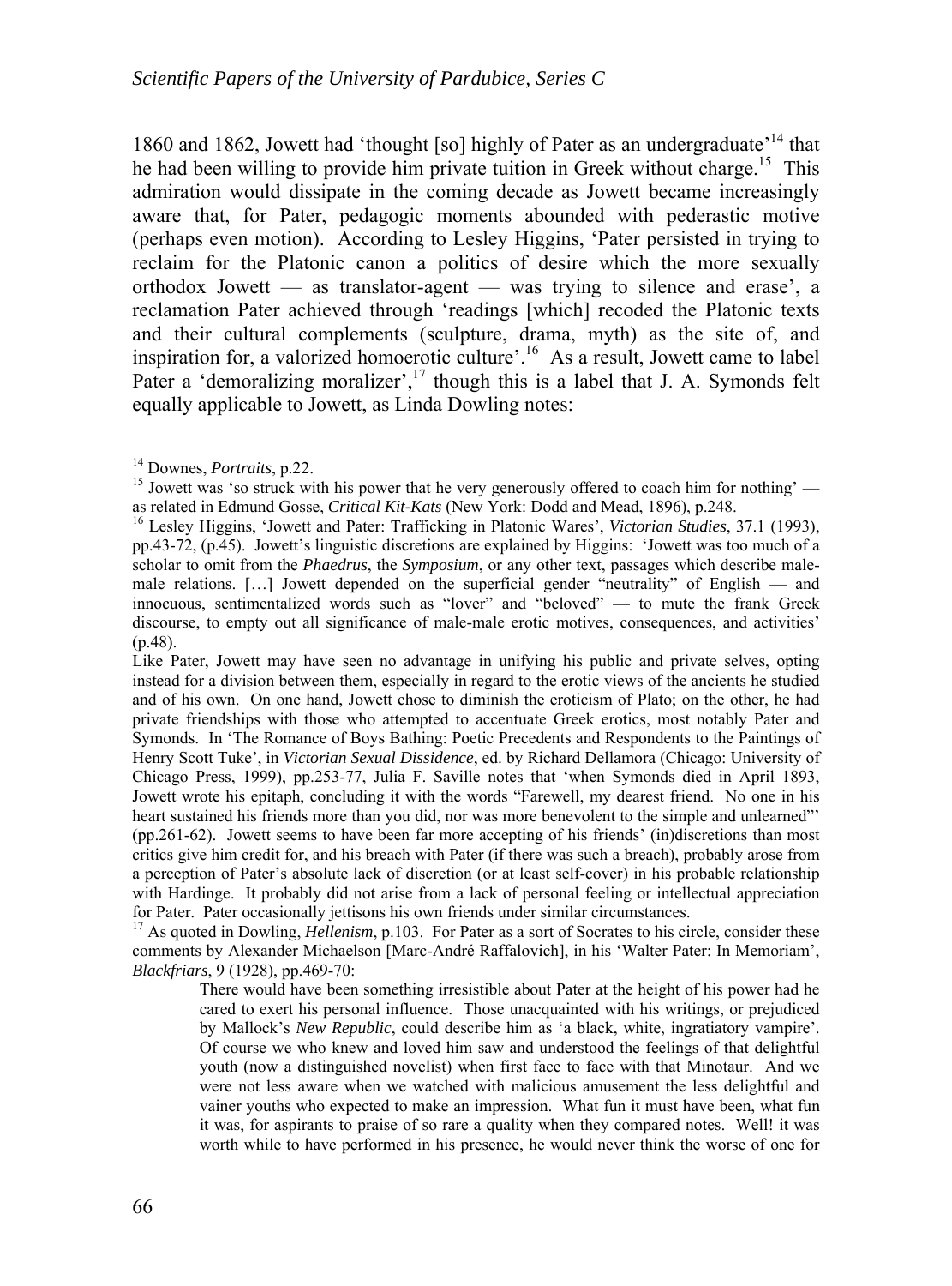For as Symonds establishes long-term and fully sexual relationships with working-class men outside of England in the 1880s, he begins to regard the nongenital or nonphysical eroticism of the Platonic doctrine of eros with a deepening mistrust. […] With this realization, Symonds comes to a bitter new assessment of his old teacher Jowett, as though Jowett's Socratic 'corruption' had somehow consisted in tempting suggestible young men down the delusive path to spiritual procreancy [rat](#page-4-0)her than fleshly excess.<sup>18</sup> [My only reservation about Dowling's comments above is her use of the broad term 'working-class men outside of England', which seems to suggest that Symonds's attractions were entirely to 'men'. Though they primarily were, in practice, they were not always so, especially when he was dealing with textual fantasy or purchasing visual fantasies from the photographic studio of Wilhelm von Gloeden. Notice that Symonds's beloved Augusto Zanon, a Ve[net](#page-4-1)ian porter, has the youthful features sought by the pederastic Uranians. $]^{19}$ 

The pederastic potential of such a pedagogy — Pater's extension of the spiritual path of Jowetry to a literal 'temping [of] suggestible young men'  $-$  is revealed through the elusive Pater-Hardinge scandal, though Dowling emphasises that 'Only the most fugitive rumors of this long-suppressed and still shadowy episode have survived until now to suggest that [Pat](#page-4-2)er may have enacted as well as inculcated the Socratic eros'. 20 Even though the scandalous evidence is supplied second-hand, Dowling, Richard Dellamora, and others have tended to assert that Jowett, motivated in 1874 by various disclosures, moved to permanently counter Pater's attempts at further university advancement. To encapsulate their assertions: 'Though [Pater] was aware that he would be strongly opposed, he knew that he merited the position [of Junior Proctor]. Nonetheless, opposition took an unexpected turn when Benjamin Jowett […] black-mailed Pater by threatening to disclose some incriminating letters', 21 letters revealing that Pater had 'become

that. Few men, I suppose, have been kinder and more affectionate to young men *as they*

<span id="page-4-0"></span>

*were*; it is so much easier to be kind and affectionate to the men we imagine.<br><sup>18</sup> Dowling, *Hellenism*, p.128; see pp.128-30 for the development of Symonds's argument.<br><sup>19</sup> D'Arch Smith primarily agrees with Dowling's c Uranian group proper because of his preference for grown men as a physical ideal and because of his death in 1893, an early and formative year of the movement' (d'Arch Smith, p.12).

<span id="page-4-2"></span><span id="page-4-1"></span>

<sup>&</sup>lt;sup>20</sup> Dowling, *Hellenism*, p.101.<br><sup>21</sup> Richard Dellamora, 'An Essay in Sexual Liberation, Victorian Style: Walter Pater's "Two Early French Stories''', in *Literary Visions of Homosexuality*, ed. by Stuart Kellogg (New York: Haworth, 1983), pp.139-50 (p.148). Gosse explained to Benson the influence of this upon Pater: 'Pater's whole nature changed under the strain, after the dreadful interview with Jowett. He became old, crushed, despairing, and this dreadful weight lasted for years; it was years before he realized that Jowett would not use them' — as quoted in R. M. Seiler, ed., *Walter Pater: A Life Remembered* (Calgary: University of Calgary Press, 1987), p.258.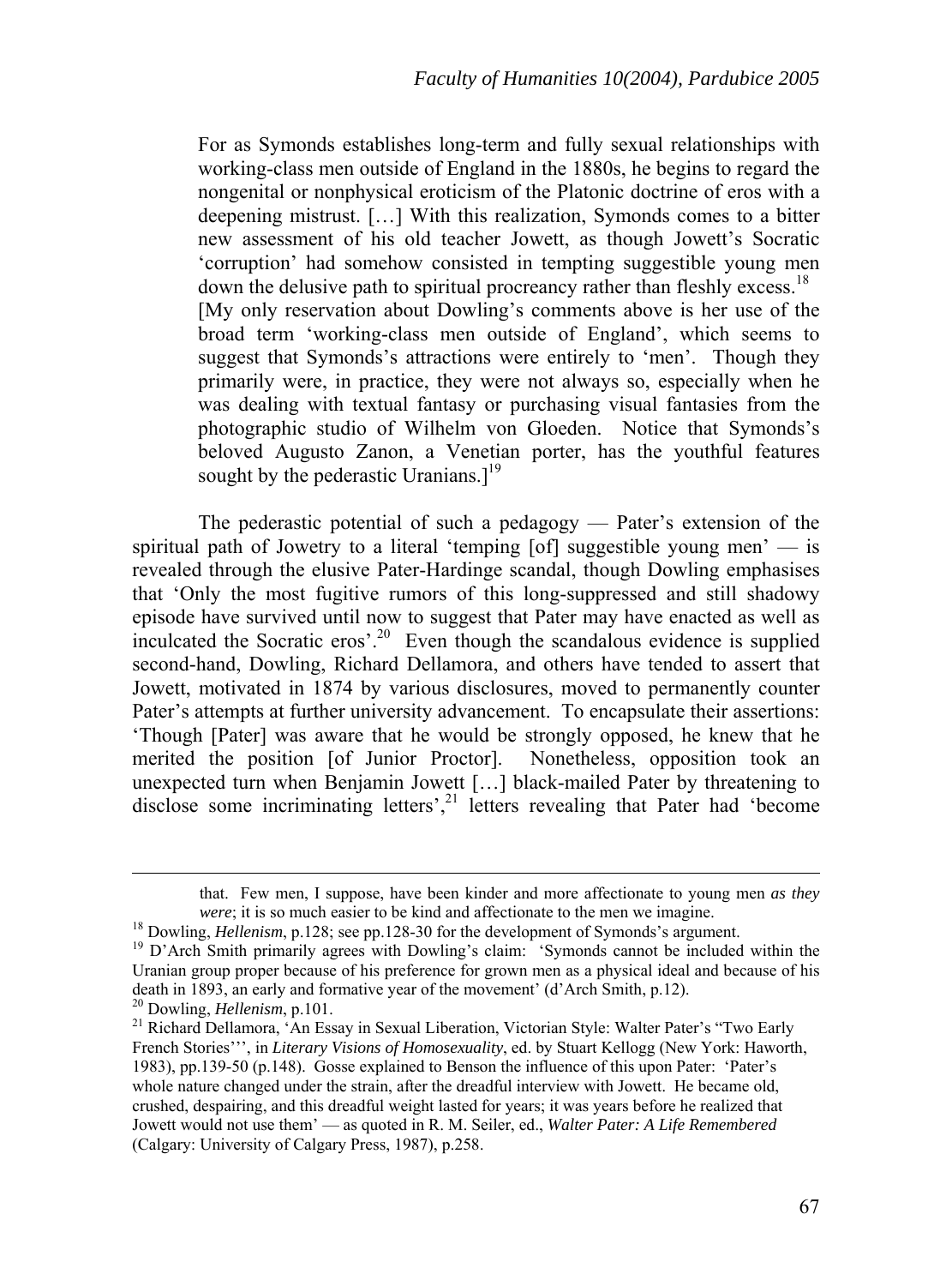sexually involved with a Balliol undergraduate', $^{22}$  a youth named William Money Hardinge, 'a nineteen-year-old student who had a tendency, before faced with consequences, to advertise his homosexuality'. 23 Hardinge's homoeroticism was so 'advertised' that he was nicknamed 'the Balliol Bugger', as Donoghue explains: 'A gifted poet, winner of the Newdigate Prize in 1876, he was mainly known for his sexual activities'.<sup>24</sup>

A letter from Alfred Milner to Philip Lyttelton Gell (both of whom were close undergraduate friends of Hardinge), dated 1 March 1874, provides details of what nearly became a significant scandal:

The very fact, that Hardinge had not yet irretrievably committed himself with Pater was all the more reason why the evil should be prevented. It seems more strongly absurd to say, that one should not interfere till the mischief was done. And it is vain to pretend that there was not evidence of the strongest character against Hardinge. When a man confesses to lying in another man's arms kissing him & *having been found doing it*, as there is the strongest evidence to prove, or when letters pass between them in wh. they address one another as 'darling' & sign themselves 'yours lovingly', & such a letter *I* have seen, when verses are written from one man to another too vile to blot this paper, what hope can you have, that a criminal act, if not committed already, may not be committed any day?<sup>25</sup>

 $22$  Martin, p.300. Pater's friend J. A. Symonds (whose acquaintance he had made in 1860) had found himself in much the same situation:

In November 1862 one of Symonds's resentful friends, G. H. Shorting, circulated to six Fellows of Magdalen certain love-poems and passages of love-letters from Symonds. The implication was that Symonds intended corrupting the choristers of Magdalen. An inquiry was held in the college. On December 28 Symonds was acquitted, but the episode put him under such strain that his health deteriorated. He resigned his fellowship at Magdalen and

moved to London. (Donoghue, pp.39-40)<br><sup>23</sup> Billie Andrew Inman, 'Estrangement and Connection: Walter Pater, Benjamin Jowett, and William M. Hardinge', in *Pater in the 1990s*, ed. by Laurel Brake and Ian Small (Greensboro: University of North Carolina Press, 1991), pp.1-20 (p.13). See also Dowling, *Hellenism*, pp.100-03, 106-09, 114; Richard Ellmann, *Oscar Wilde* (New York: Knopf, 1988), pp.60-61. Although most critics have accepted Inman's interpretation of the evidence presented, Shuter suggests another possible interpretation, in which Pater was merely the verbal plaything of Hardinge, an undergraduate who was attempting to be provocative and scandalous by claiming that he had been having a homoerotic relationship with someone, with the scandalous Pater an obvious choice to fill this suggestive, fantasy role:

I question only that the conclusions have in fact been demonstrated by the evidence and arguments thus far advanced. That we have the evidence to evaluate at all we owe of course to the thorough and indefatigable research of Billie Inman, whose paper may well contain all we are ever likely to learn about this episode in Pater's life. It is a measure of my debt to Inman's work that even when I question her reading of the evidence I do so on the basis of data she has gathered. ('Outing', p.482)<sup>24</sup> Donoghue, pp.58; 59. <sup>25</sup> As quoted in Inman, 'Estrangement', pp.7-8.

<span id="page-5-0"></span>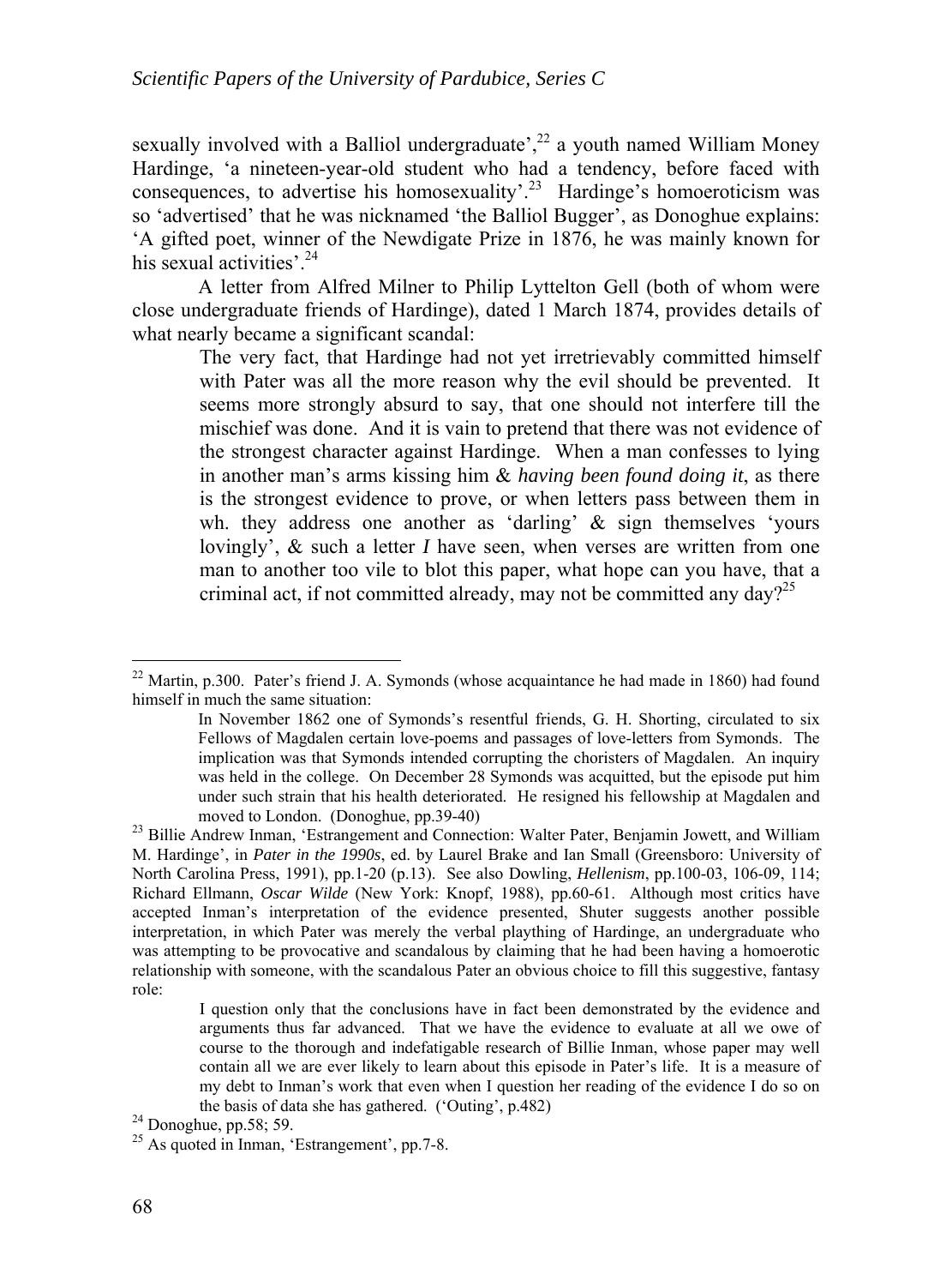[Poignantly, this letter was written two days before Pater's friend Simeon Solomon would be arrested for homoerotic offences in a public urinal in France.]

Complaints about the above fondling and epistolary addresses, complaints directed to Richard Lewis Nettleship, a Fellow of Balliol, eventually reached Jowett, who was then Master of the College. Dowling summarises one version of how these letters reached Jowett, as recorded by Arthur C. Benson, one of Pater's earliest biographers:

One possible reconstruction: [William Hurrell] Mallock took the incriminating letters to Jowett in order to confront and embarrass him with inescapable proof of the literally demoralizing effects of liberal teaching at Oxford, for which Jowett, who had in the past recommended Pater to Balliol pupils as a private coach in philosophy, might be held responsible.<sup>26</sup>

As a result, Jowett endeavoured to contain the scandal, as well as to prevent its repetition: 'Report of the nature of the letters would have been enough for Jowett; he would have felt justified, even without seeing them, in sending Hardinge down for a few months till the dust settled, and in having a sharp interview with Pater<sup> $27$ </sup> But, as Donoghue stresses, 'There is no evidence that Jowett used the letters — or even talk of them — to warn Pater against putting himself forward for any university appointments. On the other hand, a word [fro](#page-6-0)m Jowett would have been enough to set Oxford against Pater, whose reputation was already dubious'.<sup>28</sup> Despite the propriety of his public and collegiate personas, Jowett was, it must be remembered, the pre-eminent translator and populariser of Plato of his day, and understood (whether interestedly or not) those pederastic desires which had impregnated ancient Greek life, desires flowing variously through his translations of the *Symposium* and the *Phaedrus* and through the lives his Oxford contemporaries like Pater. For this reason, Jowett may have merely advised Pater to seek Falstaff's 'fable of green fields'<sup>29'</sup> somewhere at a distance from Oxford

<sup>&</sup>lt;sup>26</sup> Dowling, *Hellenism*, p.109. Gosse related to Benson that 'it was W. H. Mallock who took the terrible letters to Jowett, which gave Jowett such power' — as quoted in Seiler, p.258.<br><sup>27</sup> Donoghue, p.61.<br><sup>28</sup> Ibid., pp.61-62.<br><sup>29</sup> For an elucidation of the pederastic suggestiveness of the relationship between John

<span id="page-6-0"></span>Prince Hal in Shakespeare's *Henriad*, see Heather Findlay, 'Renaissance Pederasty and Pedagogy: The "Case" of Shakespeare's Falstaff', *Yale Journal of Criticism*, 3.1 (1989), pp.229-38. It is this connection between Falstaff as a pederastic inspirer and his final dream of a 'fable [or, *table*] of green fields' which makes me question Gerald Monsman's following comment in 'The Platonic Eros of Walter Pater and Oscar Wilde: "Love's Reflected Image" in the 1890s', *English Literature in Transition (1880-1920)*, 45.1 (2002), pp.26-45:

Although Pater's Greek citation is a species of creative misquotation, his 'effluence of beauty' wording appears substantially in this form twice in the *Phaedrus*, initially at 251b as referenced here in *Marius*. Whereas Plato's effluence of beauty depicts Greek love much to the discomfort of such Victorian editors as W. H. Thompson and Benjamin Jowett — Pater virtually purges the phrase of its original erotic overtones. Surely even the most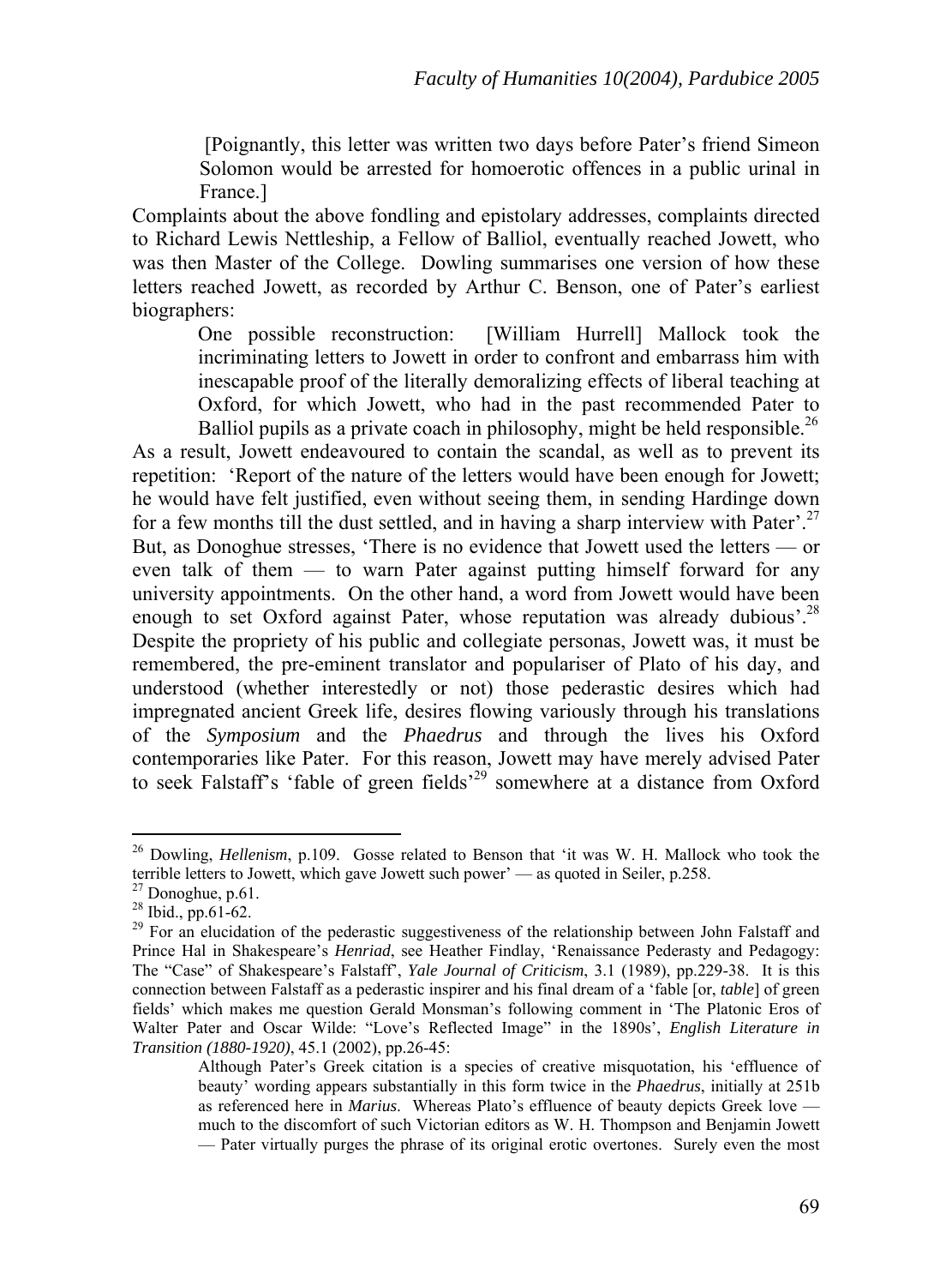undergraduates, particularly those of Jowett's own Balliol, since Pater's attractions had an intellectual and artistic component which was lacking at his own Brasenose College, as Higgins explains: 'Quite frankly, the [coll](#page-7-1)ege was an intellectual backwater. Balliol had Jowett, Lincoln had Mark Pattison, Christ Church had Henry Liddell — and Brasenose had its own beer'.<sup>30</sup> In fact, 'Its lone literary distinction was that every Shrove Tuesday a new set of "Ale verses" was recited at the college's pancake supper party'.<sup>31</sup> If Jowett's request had been merely for Pater to go afield or at least to frolic at Brasenose, Pater seems not to have obliged: 'In his private life Pater was not entirely circumspect. Even after the episode with Hardinge, he continued to cultivate good-looking yo[ung](#page-7-2) men, especially undergraduates of an athletic disposition<sup>7</sup>.<sup>32</sup> However, Pater also had London interests, interests that could provide as much drama, if not as much i[ntel](#page-7-3)lectual stimulation, as Marc-André Raffalovich relates: 'I am pleased to remember that he several times met Harry Eversfield, so successful as the boy in Pinero's play'.<sup>33</sup>

Although the Pater-Hardinge scandal occurred in the decade following Hopkins's Greats coaching in 1866, Dellamora suggests that even that was a 'pedagogic moment [which] permitted them to share a sense of masculine desire informing one's perception of organic existence',  $34$  a pedagogic moment in which 'Hopkins probably learned as much from his tutor's asides and from [his] atmosphere of aestheticism as he did from formal instruction'. 35 A single sentence remains to sketch this atmosphere pregnant with homoerotic and pederastic potential, Hopkins's journal entry for 17 June 1868: 'To lunch with Pater, then to Mr. Solomon's studio and the Academy' (*Journals*, p.167). A striking change of tone is evident when this journal entry is placed alongside one from two years prior: 'Coaching with W. H. Pater this term. Walked with him on Monday evening last, April 30. Fine evening bitterly cold. "Bleak-faced Neology in cap and gown": no cap and gown but very bleak. Same evening Hexameron met here' (2 May 1866, *Journals*, p.133). The Hexameron, meeting in Hopkins's rooms on the same evening as his walk with Pater, was an essay society of which Hopkins

programmatic reading could not find sexual innuendo in Pater's 'green fields and children's faces'. (p.32)

Despite its innocuous appearance, I would suggest instead that Pater is making a rather prurient

pederastic suggestion, a reference to Falstaff's relationship to Prince Hal.<br><sup>30</sup> Lesley Higgins, 'Essaying "W. H. Pater Esq.": New Perspectives on the Tutor/Student Relationship Between Pater and Hopkins', *Pater in the 1990s*, ed. by Laurel Brake and Ian Small (Greensboro: ELT Press, University of North Carolina Press, 1991), pp.77-94 (p.80).

<span id="page-7-1"></span><span id="page-7-0"></span>

 $G_3$ <sup>31</sup> Ibid., 'Essaying', note 13. 32 Donoghue, p.69. 'His desire for young men was strong, otherwise he would not have taken such risks in consorting with them, but between himself and people of his own generation he generally kept his distance or added to it' (p.54).<br><sup>33</sup> As quoted in ibid., p.69.<br><sup>34</sup> Richard Dellamora, *Masculine Desire: The Sexual Politics of Victorian Aestheticism* (Chapel Hill:

<span id="page-7-2"></span>University of North Carolina Press, 1990), p.49. 35 Martin, pp.132-33.

<span id="page-7-3"></span>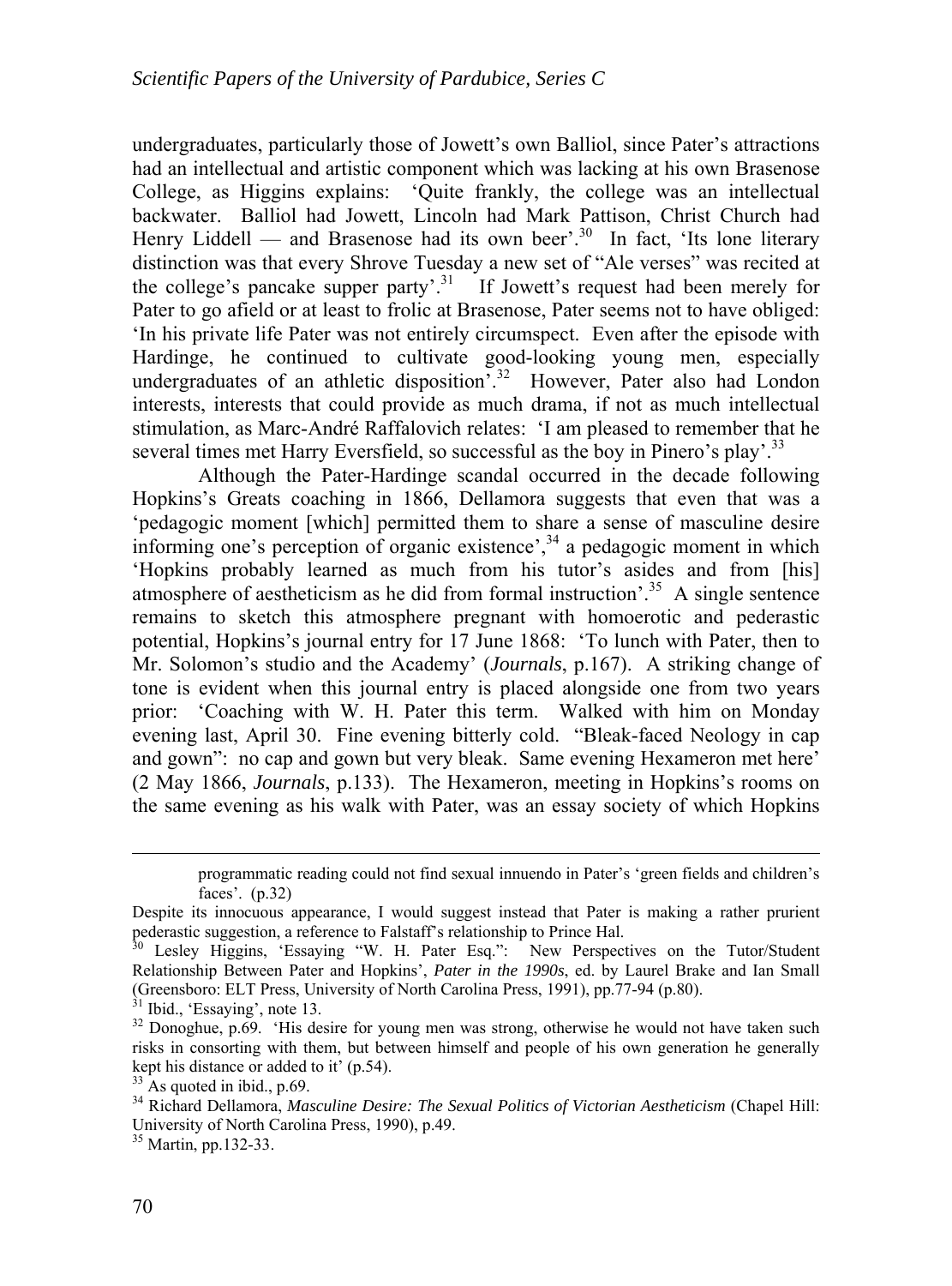was a founding member, a society partially created to combat a growing agnosticism on campus, an agnosticism symbolised by 'One Paper which obtained great notoriety at the beginning of this Term was directed against the immortality of the soul. It was written by a junior Fellow of a C[oll](#page-8-0)ege' (Henry Parry Liddon's letter to the Bishop of Salisbury, 17 March 1864, as quoted in *Journals*, p.353, note). That 'junior Fellow of a College' was none other than Pater himself; and the paper, his 'Fichte's Ideal Student', delivered on 20 February 1864 to the Old Mortality Society, a society which Do[no](#page-8-1)ghue describes as 'a web of hypothetically erotic relations which may or may not come to anything but in the meantime desultorily occupy the same space', and which Dowling describes as 'the unique moment of Oxford masculine comradeship, a window or halcyon interval of particularly intense male homosociality'.<sup>36</sup> Despite his earlier aversion to P[ater](#page-8-2)'s 'Bleak-faced Neology', Hopkins seems to have attended at least one meeting of the Old Mortals — on Thursday, 31 May 1866 — probably invited by Pater to hear him deliver a paper, about which Hopkins records: 'Pater talking two hours against Xtianity' (*Journals*, p.138) 37

But, two years later, Hopkins is nonetheless found accompanying Pater to lunch and to the studio of the notorious Simeon Solomon at 12 Fitzroy Street[,](#page-8-3)  Fitzroy Square, London, a studio in which he would have seen a number of paintings and drawings tinged with the pederastic and homoerotic.<sup>38</sup> Probably still in the company of Pater and Solomon, Hopkins then went to the Royal Academy, where he lingered before an oil painting by Frederic Leighton (*later* Lord Leighton, 1830-96), *Jonathan's Token to David*, a painting which he noted in his journal (*Journals*, p.167), a painting which must have appealed strongly to his sensibilities as well as to those of Pater and Solomon. Unfortunately, Hopkins did not live long enough to see Leighton's development of this theme in  $Hit!$  (1893),<sup>39</sup> of which Joseph A. Kestner writes:

<span id="page-8-0"></span><sup>&</sup>lt;sup>36</sup> Donoghue, p.156; Dowling, *Hellenism*, p.85. See also Gerald Monsman, 'Old Mortality at Oxford'. *Studies in Philology*, 67 (1970), pp.359-89.

<span id="page-8-1"></span>In correspondence with me on 20 August 2004, Gerald Monsman, who wrote the authoritative book on the subject, *Oxford University's Old Mortality Society: A Study in Victorian Romanticism* (Lewiston, NY: Edwin Mellen, 1998), responded to my suggestion that Hopkins may have heard Pater at the Old Mortality reading a paper. His response was, 'Wow! a fascinating possibility that makes more sense than a tutorial or a conversation'. 38 In 'Canons and Causes', *The Hudson Review*, 56.1 (2003), pp.168-74, John Loughery notes that

<span id="page-8-2"></span><sup>&#</sup>x27;Oscar Wilde owned Solomon's *Love among the Schoolboys* [1866]' (pp.171-72), a drawing Hopkins might well have seen at Solomon's studio.

In 'A Man-Made Arcadia Enshrining Male Beauty', *New York Times* (13 August 200), 'Art/Architecture' section, pp.30-31, Vicki Goldberg notes an often-ignored influence upon Leighton: 'Von Gloeden's work was a treasure trove for artists. In his own time, he had an influence on F. Holland Day, Frederic Leighton, Alma Tadema and Maxfield Parish' (p.31).<br><sup>39</sup> I am thankful to Roberto C. Ferrari of Florida Atlantic University for securing for me the following

<span id="page-8-3"></span>details: 'Simeon Solomon moved to 12 Fitzroy Street in January 1868. I do not have a definite date but know from a letter he wrote to Frederick Leyland that he already lived at this address by the beginning of February 1868' (e-mail from 26 July 2004). I am grateful to Reena Suleman, Curator of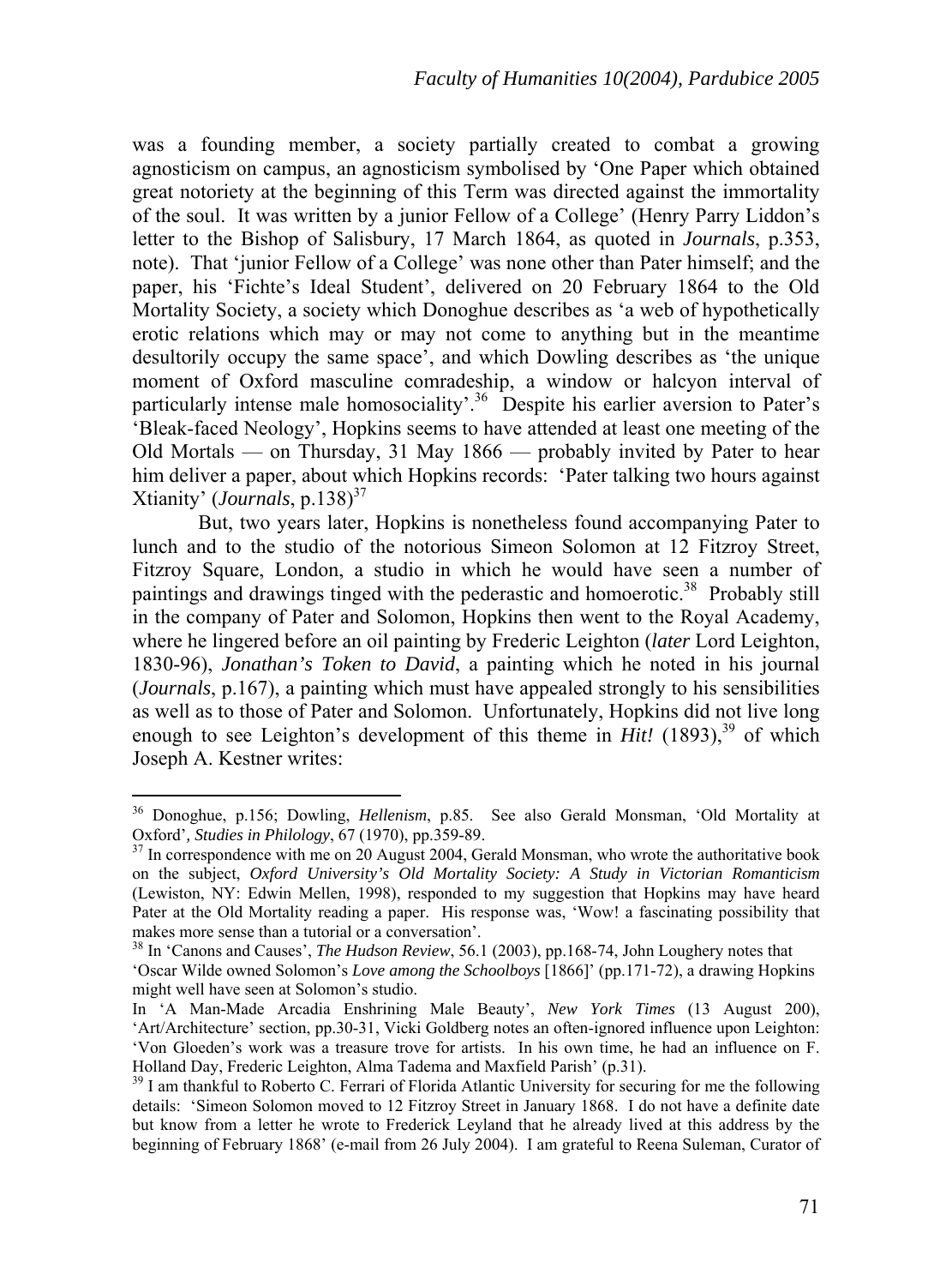The pedagogic relationship of the older male to the youth, with potentially strong erotic elements, reappeared in Leighton's *Hit!* of 1893, a canvas of a youth teaching a boy to hold a bow and shoot at a target. […] The erotic nature of Leighton's canvas is confirmed by preparatory drawings for *Hit!*: in two drawings, the young man is nuzzling the youth; in one drawing the nude boy stands beside the seated youth; in the other he stands between his legs, with the outline of t[he](#page-9-0) bow all but disappeared, making the sketch highly erotic in the tradition of the *erastês* and the *erômenos* [the 'inspirer' and the 'hearer' of Greek pederasty]. Attempts to claim that this is father and son, as in the notice from the *Athenæum*, deflect the homoeroticism of the drawings and are refuted by the age of the instructor. The aspect of ephebic training also appear[s in](#page-9-1) Leighton's *Jonathan's Token to David*, exhibited in 1868, showing Jonathan accompanied by a young lad as he prepares to shoot the arrow warn[ing](#page-9-2) his beloved David that Saul intends to have him slain. $40$ 

Lunching with Pater, visiting Solomon's studio, lingering before Leighton's *Jonathan's Token to David* — such was a typical day for a disciple of Decadence. Since Hopkins kept such a schedule, it is difficult to accept Martin's claim that 'there is no reason to think that Hopkins was in any way involved in the world in which the others moved', $41$  a world soon to be shaken by Solomon's arrest and sentence for homosexual offences, for erotic adventures in public urinals. If, at the Royal Academy on that June day in 1868, Hopkins had accompanied Solomon to the urinal, there is no record.<sup>42</sup> Seriously, the reluctance among scholars such as Martin and Dowling to associate Hopkins directly with the blatant homoeroticism

Collections and Research at Leighton House, for securing for me that Leighton's painting *Hit!* is in the collection of the National Gallery of Canada, Ottawa (e-mail from 5 July 2004). See also Leonor and Richard Ormond, *Lord Leighton* (New Haven: Paul Mellon Centre for Studies in British Art [London], Yale University Press, 1975).0<br><sup>40</sup> Isaach A. *K*orda and *Martia* and *Martia* and *Martia* and *Martia* and *Martia* 

<span id="page-9-0"></span><sup>[</sup>London], Yale University Press, 1975).0 40 Joseph A. Kestner, *Masculinities in Victorian Painting* (New York: Scholar Press, 1995), p.253. In a more generalised way, Kestner suggests:

For British Victorian paintings of the male nude, a nexus of ideas formed around the tradition of the ephebia and of the *erastês*/*erômenos* relation, the latter marked by an older man and a youth in the canvas, the former by elements such as sequestration, liminality and nudity. […] The element of ephebic education, with possible strong homoerotic elements,

<span id="page-9-2"></span><span id="page-9-1"></span>

appears in several representations of the male nude by Frederic Leighton. (p.250)<br><sup>41</sup> Martin, p.178.<br><sup>42</sup> For a fabulously decadent account of Prince Edward being locked into a bathroom with Solomon's and Pater's friend Oscar Browning, see Theo Aronson, *Prince Eddy and the Homosexual Underworld* (London: Barnes & Noble, 1995), pp.70-73. Donoghue suggests that 'Solomon's prose poem *A Vision of Love Revealed in Sleep* (1871) owes a great deal to Pater and to theories of symbolism in Pater's vicinity' (p.38); and there is a copy of Solomon's *A Vision of Love Revealed in Sleep* (London: F. S. Ellis, 1871) at the University of Rochester which bears the following inscription to Edward Burne-Jones: 'With Simeon's affectionate regards to Ned. June  $25<sup>th</sup> 1871$ <sup>\*</sup>. It should be noted that Solomon was, at one time, a close friend of Burne-Jones, who was a close friend of R. W. Dixon, later a close friend of Hopkins.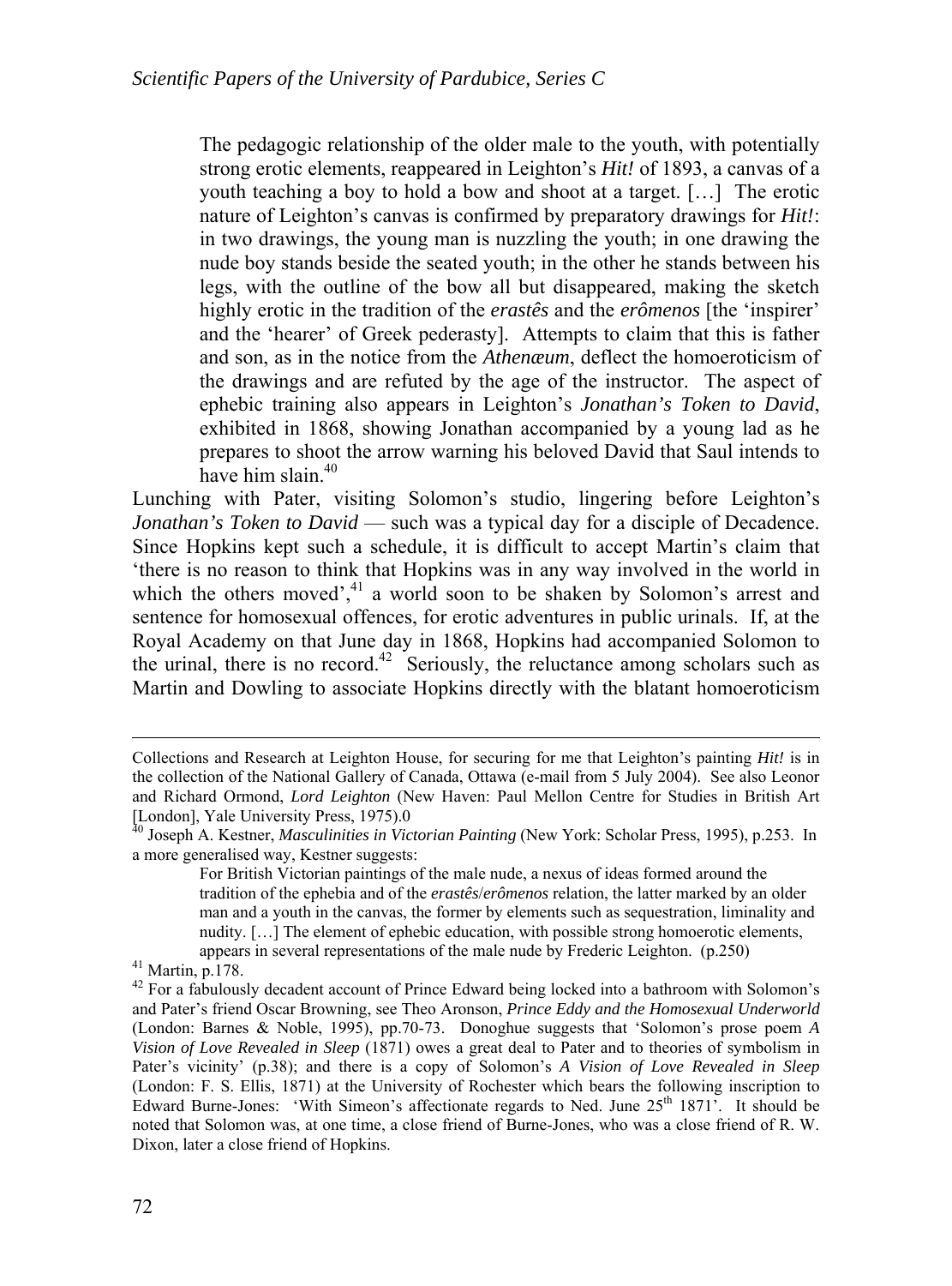and pederasty of Pater's circle seems untenable, especially if Hopkins kept the company of the likes of Simeon Solomon. Besides Solomon, Pater's circle included various Oscars, one being Oscar Browning, a Master of Eton dismissed 'for insubordination, according to the official explanation, for pederastic excess, according to the unofficial one' — a pederast who, through 'the influence of personal friends, […] was able to secure a new post at King's College, Cambridge'.43 Had Hopkins's journal been as detailed as Mark Pattison's of 1[87](#page-10-0)8, it might have read something like this:

To Pater's to tea, where Oscar Browning, who was more like Socrates than ever. He conversed in one corner with 4 [fe](#page-10-1)minine looking youths 'paw dandling' there in one fivesome, while the Miss Paters & I sate looking on in another corner — Presently Walter Pater, who, I had been told, was 'upstairs' appeared, attended by 2 more youths of similar appearance. $44$ 

Whatever conclusions are drawn about Hopkins's consorting with Pater and his coterie, the asser[tio](#page-10-2)n that 'Hopkins still kept doubtful company'45 seems rather established, even if one does not go as far as Donoghue: 'Hopkins and Pater were divided on religious belief, but their interest in art, aesthetics, and homoerotic sentiment kept a mild friendship going'.<sup>46</sup>

This reluctance to associate Hopkins with the decadence of Pater's coterie — a coterie which included at various times the Uranian poets Marc-André Raffalovich, Lionel Johnson, John Gray, and Stanislaus Eric, Count Stenbock; the artist Simeon Solomon; the writers J. A. Symonds, Edmund Gosse, and Oscar Wilde<sup>47</sup>; the wealthy connoisseur and Uranian poet Edward Perry Warren; Richard Monckton Milnes, 'who owned what was then perhaps the largest collection of

<sup>43</sup> Dowling, 'Ruskin's', p.7. In 'Simeon Solomon and the Biblical Construction of Marginal Identity in Victorian England', *Journal of Homosexuality*, 33.3-4 (1997), pp.97-119, Gayle M. Seymour describes Browning as follows: 'Eton don Oscar Browning (with whom Solomon travelled to Italy in 1869 and 1870 and through whom the artist was able to establish numerous friendships with adolescent boys at Eton)' (p.113). But, Seymour is clearly blurring the point by claiming Solomon had made 'numerous friendships with adolescent boys' — for 'friendship' is rather a (trans)muted way of saying 'pederastic relationship' or at least 'pederastic dalliance'. This more-apt phrasing would partially defeat her next sentence: 'Clearly, Solomon was defining himself as homosexual and presenting himself as such, at least when he was safely in the company of other homosexuals' (p.113). This is not 'clear': what is 'clear' is that Solomon was defining himself as a pederast and presenting himself as such, at least when he was safely in the company of other pederasts — given the

<span id="page-10-0"></span>

<span id="page-10-2"></span><span id="page-10-1"></span>

<sup>&</sup>lt;sup>44</sup> From his diary entry of 5 May 1878; as quoted in *The Letters of Walter Pater*, p.xxxiv.<br><sup>45</sup> Donoghue, p.33.<br><sup>46</sup> Ibid., p.34.<br><sup>47</sup> That Symonds's writings were not considered overly 'scandalous' by Hopkins is revea following comment in a letter to his mother: 'I went to call on Mr. Green, fellow of Balliol, professor of Moral Philosophy. His wife, a very kind creature, is sister to John Addington Symonds the critic' (12 February 1879, *Letters* III, p.152). Gosse appears from time to time in Hopkins's letters to Bridges, who was one of his acquaintances — in fact, Gosse was interested in publishing some of Hopkins's poetry, which reveals that Bridges had shown them to him. After Hopkins's death, Bridges warned the Hopkins Family not to allow Gosse to edit Hopkins's poetry or life.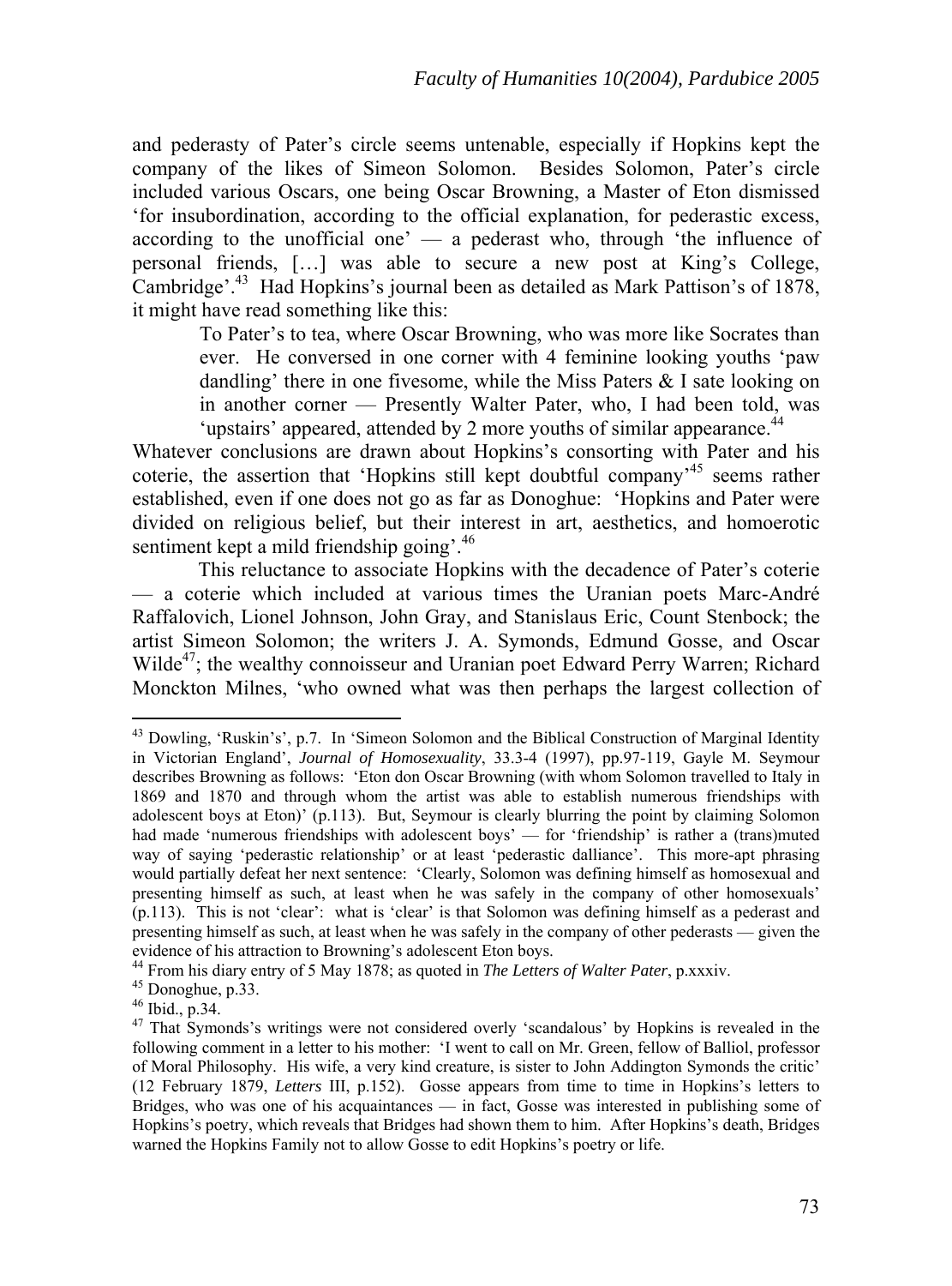erotic books in Britain<sup>,48</sup>; and the publisher of much of the Uranian verse, Charles Kegan Paul — does not obscure what a friendship between Hopkins and Pater, whether mild or intimate, implies. Years later, although certainly aware of the various scandals surrounding Pater through friends like Gosse and through texts like *The New Republic* by W. H. Mallock,<sup>49</sup> Hopkins's dearest and most protective friend Robert Bridges nevertheless 'reactivated personal ties between Hopkins and Pater',<sup>50</sup> such that, after his return to Oxford in 1878, Hopkins regularly visited Pater, partly facilitated by the fact that Pater's house on Bradmore Road was only minutes away from St Aloysius's Church where Hopkins was then a curate. To chronicle this suggestive friendship, only a few, pedestrian passages remain, as with Hopkins's casual comment to his mother in February 1879: 'I went yesterday to dine with the Paters' (*Lette[rs](#page-11-1)* III, p.151). Similarly, Pater's only extant letter to Hopkins is a terse response from 20 May 1879 —

My dear Hopkins,

It will give me great pleasure to accept your kind invitation to dinner on Thursday at 5.30.

Very sincerely yours,

W. H. Pater (*Facsimiles* II, p.176)

— though its salutation, as Higgins stresses, 'was one which Pater reserved for close friends only'.51 That these 'close friends' met extensively between 1878 and 1879 is substantiated by a letter from Hopkins to his friend A. W. M. Baillie: 'By the by when I was at Oxford Pater was one of the men I saw most of' (22 May 1880, *Letters* III, p.246). These casual claims become insightful only when one considers the number of scandals, contained or publicised, that were then besieging Pater and his circle: Pater's utterly decried *Renaissance* editions of 1873 and 1877; Pater's discovered intimacy with Hardinge in 1874; Solomon's arrest and conviction on sodomy charges in 1873, and again in 1874 (for the latter, receiving a sentence of three months in prison); W. H. Mallock's *New Republic: Culture, Faith, and Philosophy in an English Country House* published in *Belgravia* from June till December 1875 (and in book form in 1877), portraying Pater as the pederastic 'Mr. Rose' flitting about 'Leslie', a thinly disguised Hardinge<sup>52</sup>; Oscar

In 1880, at Oxford, C. E. Hutchinson wrote and distributed a pamphlet that connected Pater and Mallock's New Republic, a pamphlet titled Boy-Worship (see Dowling, Hellenism, pp.111-14).

<sup>48</sup> Seymour, p.113. Besides his courtship of Florence Nightingale, Richard Monckton Milnes, First Baron Houghton, is probably most remembered for his library, which included the most extensive collection of the Marquis de Sade (and a bookmark made of human skin).<br><sup>49</sup> The pederastic nuances surrounding Pater seem to have been evident to his Oxford contemporaries.

<span id="page-11-0"></span>mallock Figure 1 Prepared *Box-Worshippers*, a part of Hopkins<sup>3</sup>'s Return to Oxford, 1878-1879', in *Gerard Manley Hopkins and Critical Discourse*, ed. by Eugene Hollahan (New York: AMS, 1993), pp.167-

<span id="page-11-1"></span>

<sup>82 (</sup>p.173).<br><sup>51</sup> Ibid., p.175.<br><sup>52</sup> See Billie Andrew Inman, *Walter Pater's Reading: A Bibliography of His Library Borrowings and Literary*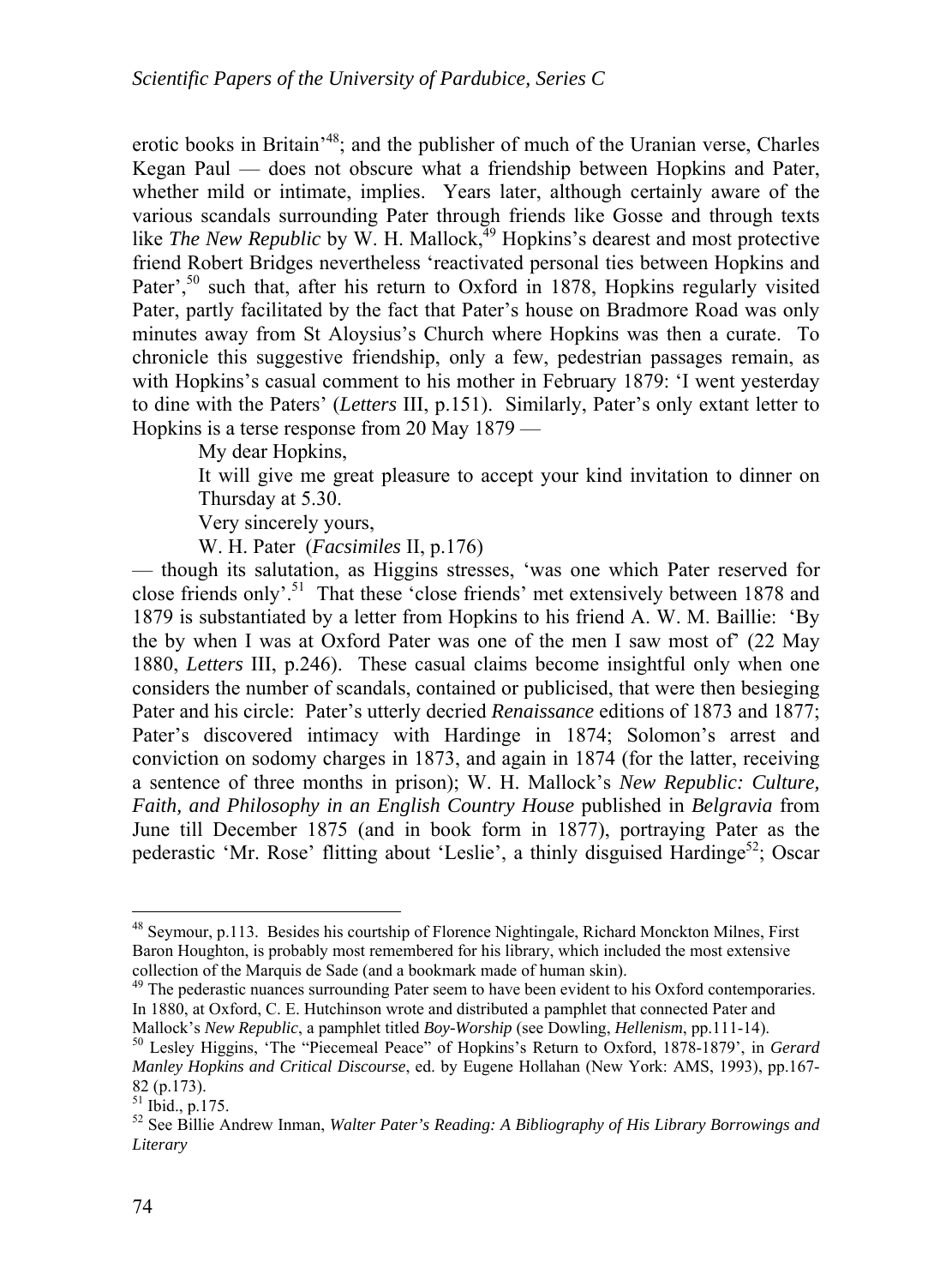Browning's removal from Eton under suspicion of pederasty in 1875 (which, unlike William Johnson's earlier dismissal from Eton and Solomon's arrest, had been mentioned, though vaguely, in the press and in the House of Commons). Even if there is no extant evidence that Hopkins knew the specifics of any of these scandals, he would certainly have recognised the dangerous Decadent residue clinging to Pater because of them, for there was much that Hopkins did know.

Concerning the first scandal, Hopkins undoubtedly knew of the public and pulpit reactions to both editions of *The Renaissance*:

Widely denounced as a sinister invitation to hedonism, *The Renaissance* elicited a rhetoric of outrage that conjoined all the norms of English life in their common vuln[era](#page-12-0)bility to Pater's subversive creed. Thus W. T. Courthope spoke for many in 1876 when he denounced Pater's volume as a betrayal not only of English society, but of English masculinity: 'In common, we believe, with most Englishmen, we repudiate the effeminate desires which Mr. Pater, the mouthpiece of our artistic "culture", would encourage in society'. The suspicions insinuated by the label 'effeminate' of course became increasingly damaging during the century as this quality became more narrowly and explicitly associated with homosexual behavior.<sup>53</sup>

Concerning the second scandal, R. L. Nettleship and Benjamin Jowett, both of whom were involved in the containment and handling of the Pater-Hardinge 'affair', had strong academic and personal ties to Hopkins, whom they had known since his undergraduate days and for whom they would later supply the two academic references which would secure his appointment to a Classics professorship in Dublin in 1884. Anticipating his possible renewal of friendship with Pater, they might well have advised or hinted that Hopkins would do well to avoid such company and its possible taint, especially as a Roman Catholic curate in an overly Anglican Oxford, an Oxford which would look upon a Jesuit with suspicion anyway. Concerning the third scandal, Hopkins might well have known from Pater or someone else about Solomon's conviction: since Hopkins had met Solomon at least twice in 1868, the second time clearly in the company of Pater, one of Solomon's closest friends, one might expect Hopkins to inquire about this convicted sodomite, however naively. Concerning the fourth scandal, Mallock's portrayal of Pater as 'Mr. Rose' in the *New Republic*, Hopkins definitely knew of that, for he wrote jokingly to his mother on 12 February 1879: 'Sir Gore (ghastly as this is, what else can you say? — his name in a book of Mallock's would become Sir Bloodclot Reekswell)' (*Letters* III, p.153). Concerning the fifth scandal, Hopkins may not have known of Browning's dismissal from Eton under

*References, 1857-1873* (New York: Garland, 1981), pp.30-35 and 232-37. For Raffalovich's elucidation of Hardinge as 'Leslie', as well as Pater's disappointing encounter with Hardinge later in life, see Donoghue, p.61.<br><sup>53</sup> James Eli Adams, 'Gentleman, Dandy, Priest: Manliness and Social Authority in Pater's

<span id="page-12-0"></span>Aestheticism', *ELH*, 59 (1992), pp.441-66 (p.441).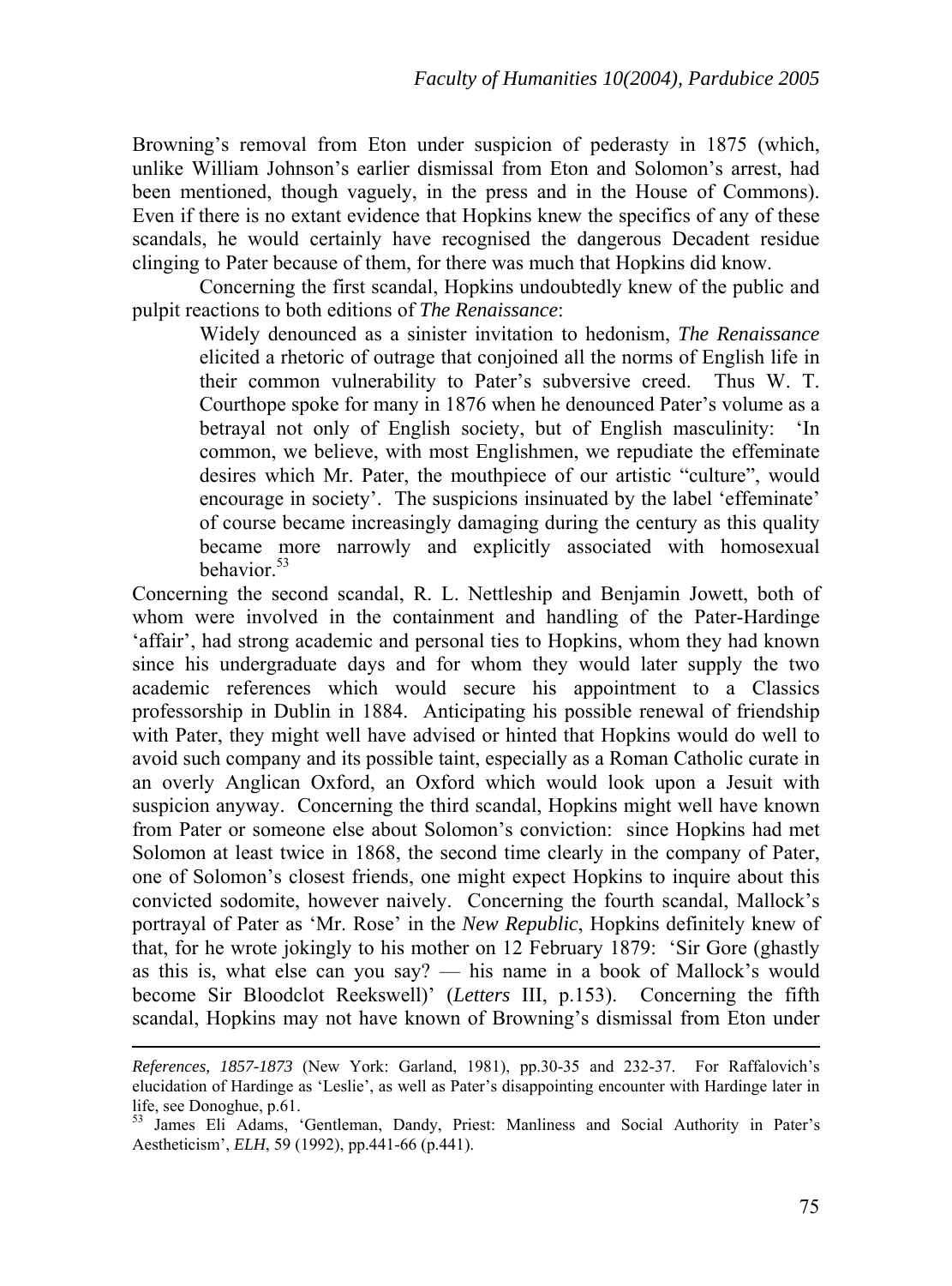suspicion of pederasty, but Mark Pattison's diary entry concerning that handholding tea at Pater's in 1878, with the 'paw dandling' Browning in attendance, suggests that Hopkins might well have been introduced to Browning after being stationed in Oxford later that year. Whatever one decides about Hopkins's inclusion amidst this scandalous Paterian world, Donoghue's phrasing seems as true for the Jesuit Hopkins of the late 1870s as for the pre-Jesuit Hopkins of the [late](#page-13-0) 1860s: 'Hopkins still kept doubtful company'.

Although 'After November, 1879, Hopkins made two further visits to Oxford: a brief appearance at St. Aloysius's on 11 September 1883, and a somewhat longer stay in May 1886' — Higgins does n[ot](#page-13-1) believe that Hopkins had an opportunity to visit Pater again, since Pater had 'resigned his Brasenose tutorship in 1883 in order to concentrate on writing *Marius the Epicurean*'.54 Regardless of whether they again met, Pater's influence on Hopkins continued, even if only textually, for 'Walter Pater's presence in Gerard Manley Hopkins's life and work was much more than an undergraduate phenomenon'.<sup>55</sup> Concerning Pater's *Marius the Epicurean* and *Imaginary Portraits*, published in 1885 and 1887 respectively, Downes suggests that 'Given Hopkins' enormous interest in letters, it is unthinkable that he did not know them',<sup>56</sup> though n[o e](#page-13-2)xtant evidence supports that he did. Even if one embraces the requirement for 'the verifiable' and brushes aside Hopkins's awareness of Pater's mature scholarship and fiction, Hopkins must have been, even as an undergraduate, inordinately versed in Pater's elaborate *Weltanschauung*, his 'Bleak-faced Neology'. In fact, Pater's collection of tenets was so consistent that he was able to underscore in the third edition of his *Renaissance* (1888) and afterwards: 'I have dealt more fully in *Marius the Epicurean* with the thoughts suggested by [this book's "Conclusion"]' (*Renaissance* 1893, p.186, Pater's footnote).57 The last words of that 'Conclusion' encapsulate a *Weltanschauung* that must have proven inordinately influential to the young, Oxonian Hopkins and the later poet:

[W]e are all under sentence of death but with a sort of indefinite reprieve. [...] we have an interval, and then our place knows us no more. Some spend this interval in listlessness, some in high passions, the wisest, at least

<span id="page-13-0"></span>

<span id="page-13-2"></span><span id="page-13-1"></span>

<sup>&</sup>lt;sup>54</sup> Higgins, 'Piecemeal', p.180.<br><sup>55</sup> Higgins, 'Essaying', p.77.<br><sup>56</sup> Downes, *Portraits*, p.46.<br><sup>57</sup> About the footnote added to *The Renaissance*. William Shuter writes: 'Pater has not changed his mind; he has only explained it more fully' — 'Pater, Wilde, Douglas and the Impact of "Greats"', *English Literature in Transition (1880-1920)*, 3 (2003), pp.250-78 (p.266). This desire to 'explain it more fully' is also evident in the writings of others in or around Pater's circle:

Pater published *Marius the Epicurean*, his Bildungsroman, in 1885, when he was in his 46<sup>th</sup> year; Wilde wrote *De Profundis* in 1897, when he was in his 43rd year; Douglas wrote his *Autobiography* in 1927, when he was 57. While all three writers reflect on the earlier views they have abandoned or modified, they differ in the stress they place on the continuity between their earlier and later selves. Insofar, however, as this continuity is stressed, it is represented in language we recognize as belonging to the discourse of Greats. (pp.265-66)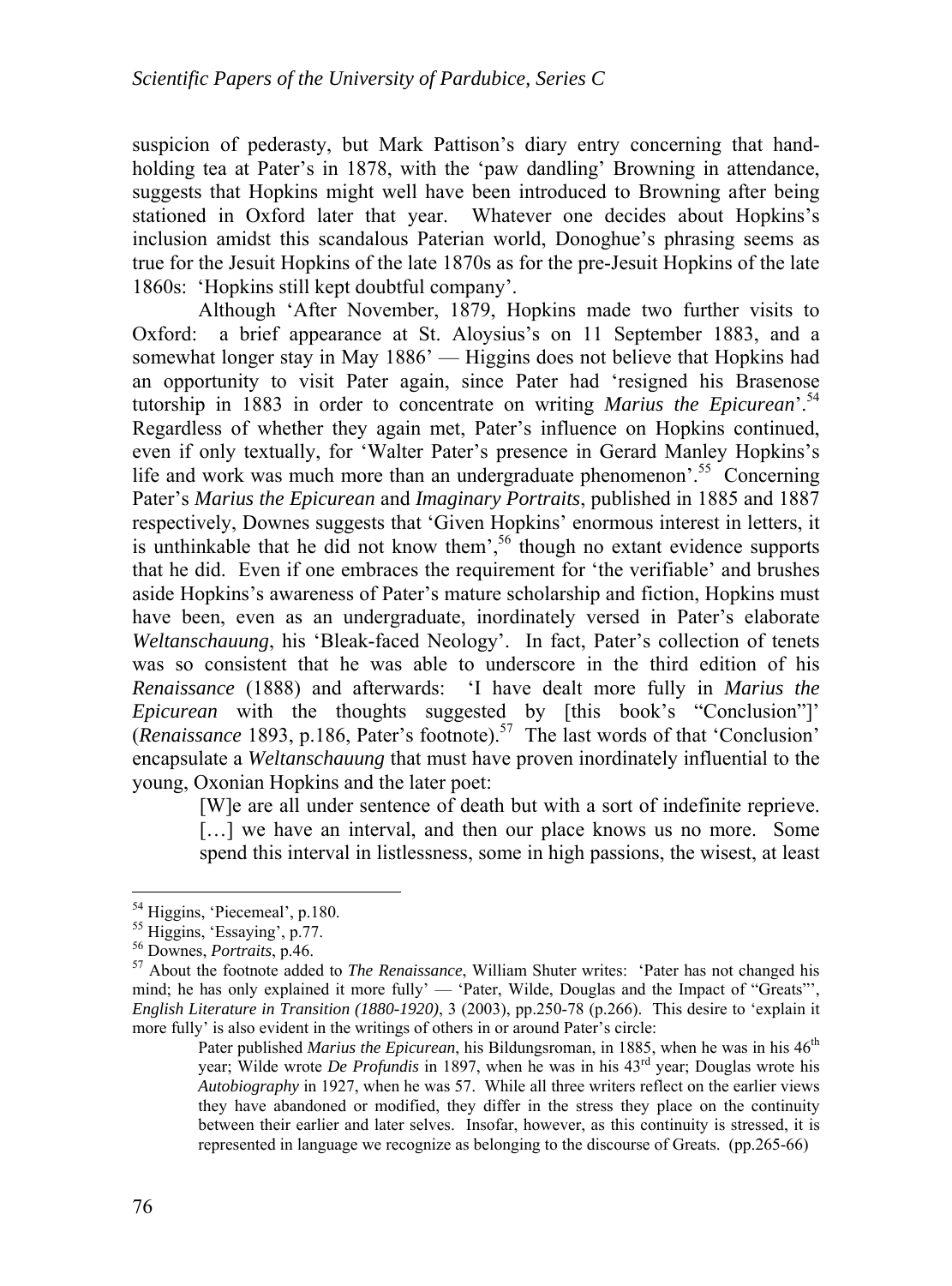among 'the children of this world', in art and song. For our one chance lies in expanding that interval, in getting as many pulsations as possible into the given time. Great passions may give us this quickened sense of life, ecstasy and sorrow of love, the various forms of enthusiastic activity, disinterested or otherwise, which come naturally to many of us. Only be sure it is passion — that it does yield you this fruit of a quick[ene](#page-14-0)d, multiplied consciousness. Of such wisdom, the poetic passion, the desire of beauty, the love of art for its own sake, has most. For art comes to you proposing frankly to give nothing but the highest quality to your moments as they pass, and simply for those moments' sake. (*Renaissance* 1893, p.190)

Hopkins's absorption of this *Weltanschauung*, as well as its phrasing, is evident almost immediately: 'Within two months of meeting his new instructor, "as Pater says" had become a popular qualifying statement' for Hopkins.<sup>58</sup> This is most clearly displayed in six aesthetically-tinged, philosophical essays written under Pater's tutelage, essays which constitute *Notebook D.III* of the Hopkins manuscript collection at Campion Hall, Oxford — 'Essays / for W. H. Pater Esq. / Gerard M. Hopkins'. These essays engage, adjust, and adopt various Paterian notions, the foremost of these being the necessity for moments lived 'simply for those moments' sake'. That particular Paterian notion, however qualified in accordance with Christian teaching, would constitute a lasting influence or 'underthought' upon Hopkins, whose responses to it bespeak more than just the intellectual sparing between a don and an undergradua[te:](#page-14-1) 

The 'underthoughts' which link Hopkins's canon to Pater's are verbal witnesses to a very rare phenomenon: a friendship, an understanding and rapport based upon personal and intellectual ties lessened by time but never severed. As *Marius the Epicurean* explains, 'the saint, and the Cyrenaic lover of beauty, it may be thought, would at least understand each other better than either would understand the mere man of the world. Carry their respective positions a point further, shift the terms a little, and they might actually touch'.59

Moments lived 'simply for those moments' sake' — as early as his 'Diaphaneitè' essay, presented appropriately at the Old Mortality Society in July 1864 (and believed to be an embellishment of the no-longer-extant 'Fichte's Ideal Student'), that dictum infuses Pater's writings with a caution against squandering opportunities, Pater insisting that 'To most of us only one chance is given in the life of the spirit and the intellect, and circumstances prevent our dexterously

<span id="page-14-0"></span> $58$  Higgins, 'Essaying', p.80.<br> $59$  Ibid., p.94.

<span id="page-14-1"></span>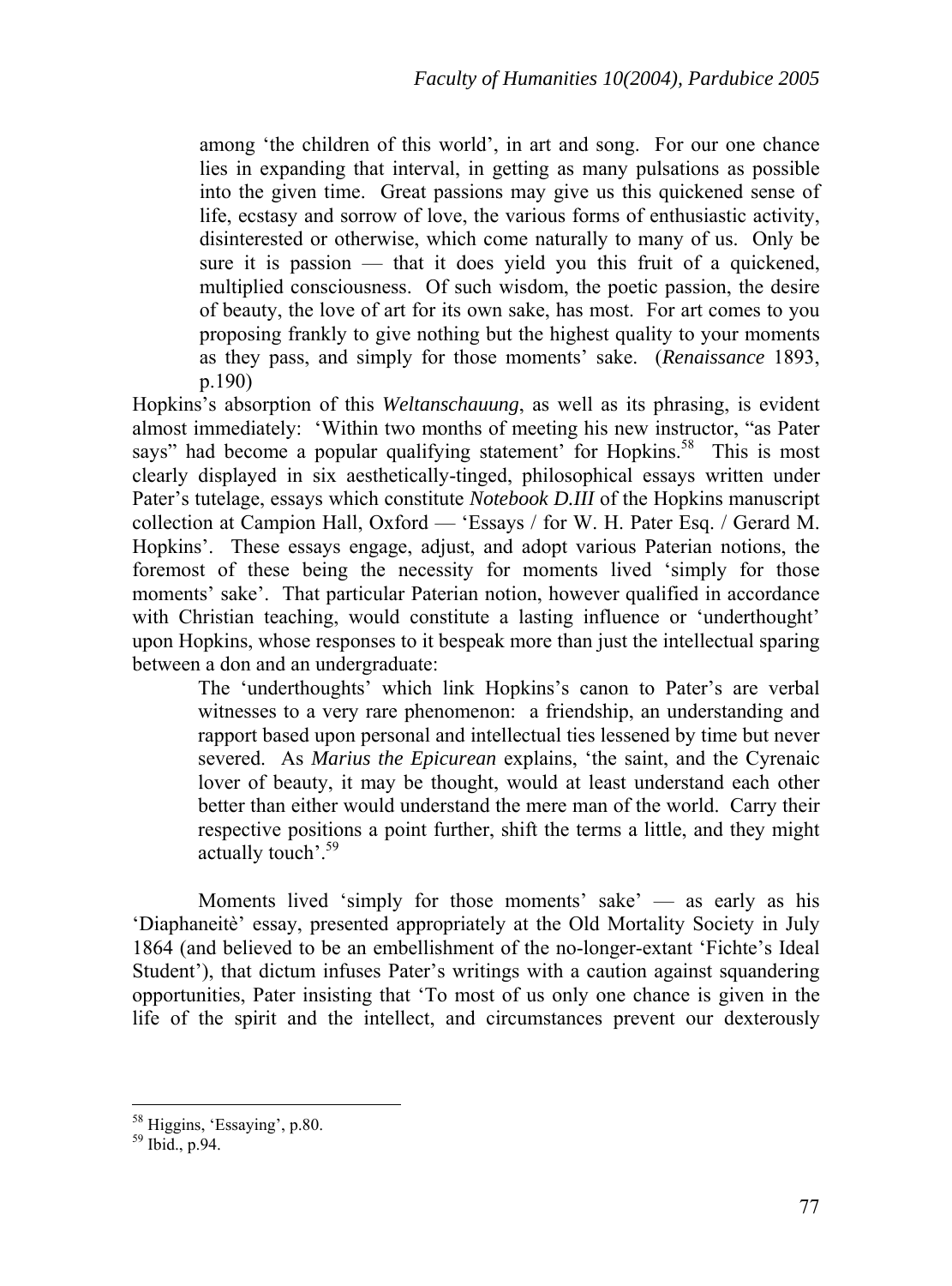seizing that one chance' ('Diaphaneitè', p.252).<sup>60</sup> Much later, in *Marius the Epicurean*, Pater's protagonist will illustrate such 'dexterous seizing' by sacrificing himself for a beloved 'friend':

At last, the great act, the critical moment, comes, easily, almost unconsciously. […] In one quarter of an hour, under a sudden, uncontrollable impulse, hardly weighing what he did, almost as a matter of course and as lightly as one hires a bed for one's night's rest on a journey, Marius had taken upon himself all the heavy risk of the position in which Cornelius had then been — the long and wearisome delays of judgment, which were possible; the danger and wretchedness of a long journey in this manner; possibly the danger of death. He had delivered his brother, after the manner he had sometimes vaguely anticipated as a kind of distinction in his destiny; though indeed always with wistful calculation as to what it might cost him: and in the first moment after the thing was actually done, he felt only satisfaction at his courage, at the discovery of his possession of 'nerve'. (II, pp.207-08)

This Paterian notion of moments lived 'simply for those moments' sake' is recast over time as 'martyrdom for friendship's sake', a martyrdom which becomes the principal ennobling act of Pater's *Weltanschauung*, an act depicted in his second edition of *The Renaissance* (1877) through the tale *Amis and Amile*, a thirteenthcentury French romance, the addition of which allows Pater to connect 'medieval, Christian culture with the tradition of homosexual friendship in Greek culture'.<sup>61</sup> According to Pater, Amis and Amile had 'a friendship pure and generous, pushed to a sort of passionate exaltation, and more than faithful unto death. Such comradeship, though instances of it ar[e to](#page-15-0) be found everywhere, is still especially a classical motive' ('French', *Renaissance* 1893, p.7). Pater depicts this 'classical motive' — expressed in *Amis and Amile* as an exultant and passionate friendship 'more than faithful unto death' — most fully in *Marius the Epicurean*, a novel which not only portrays the sensations of a protagonist from Classical Rome, but also the sensations of Pater's immediate contemporaries, whom he frequently addresses in authorial asides: 'Let the reader pardon me if here and there I seem to be passing from Marius to his modern representatives — from Rome, to Paris or London' (*Marius*, II, p.19).<sup>62</sup> For Pater, the benefit derived from this constant shift in time and location is that these moments lived 'simply for those moments' sake',

<sup>60 &#</sup>x27;Diaphaneitè', in *Miscellaneous Studies*, pp.247-54. In his diary, Samuel Brooke — a Corpus Christi undergraduate; a close friend of Hopkins; a former, disgruntled member of the Old Mortality Society; and the main formulator of the Hexameron Society to counterbalance the Old Mortals wrote that Pater's lecture was 'one of the most thoroughly infidel productions' he had ever heard, and denounced him to other Oxonians, especially H. P. Liddon. The portions of Brooke's diary which deal with this episode are published in Robert Seiler, ed., *Walter Pater: A Life Remembered* (Calgary: University of Calgary Press, 1987), pp.11-13.<br><sup>61</sup> Dellamora, 'French', p.143.<br><sup>62</sup> Donoghue writes: *'Marius the Epicurean* is more a spiritual romance than a novel' (p.188).

<span id="page-15-0"></span>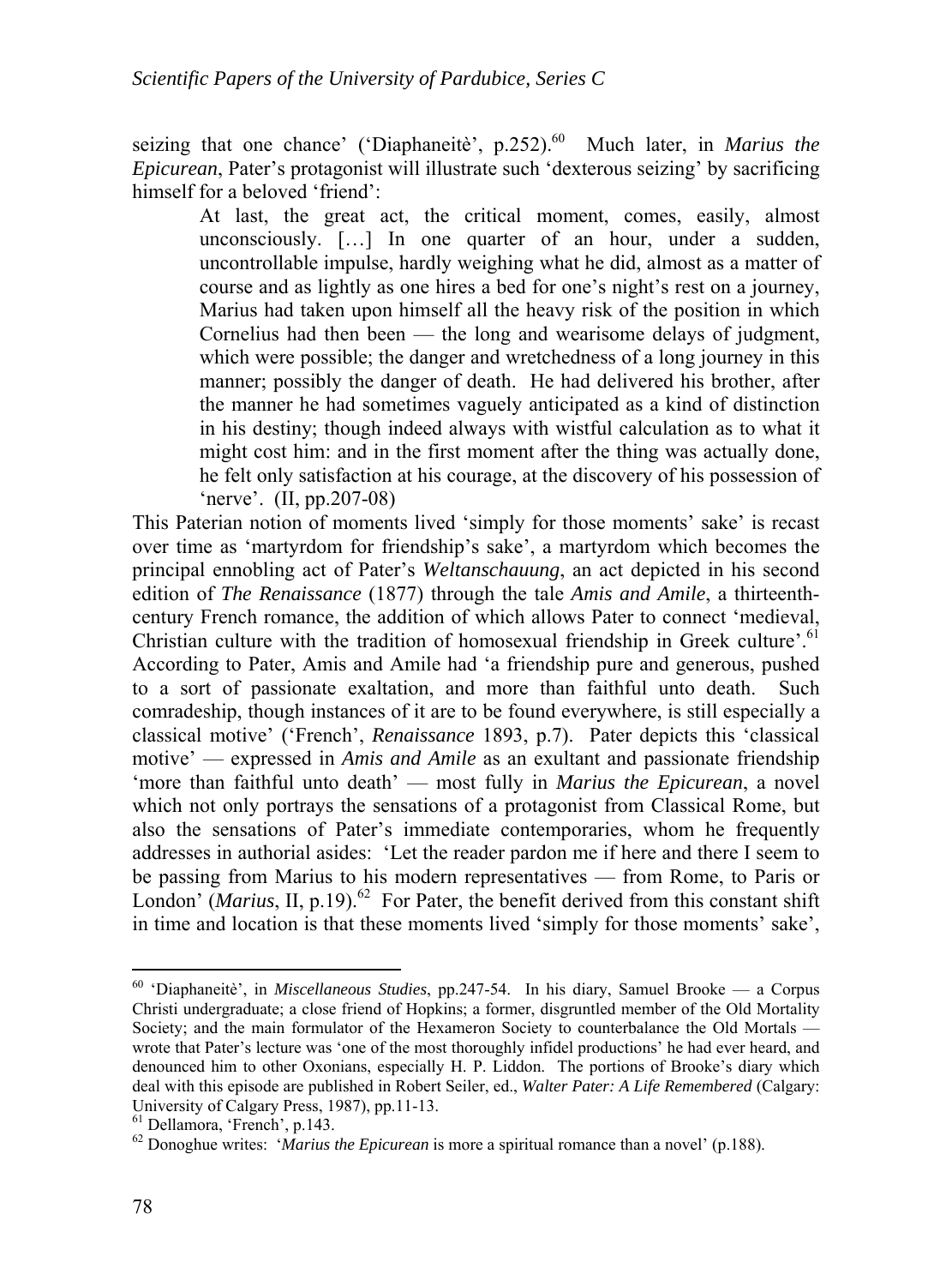whether ancient or modern, constitute a 'cultural continuum', particularly when endowed with 'classical motive', which is in direct contradiction to Michel Foucault's claims (as well as those of most Social Constructionists) that such a continuum is inherently anachronistic, whether in word or notion. By choosing Imperial Rome as his setting, Pater is also contradicting a widely held Victorian belief, here phrased by J. A. Symonds, that this 'classical motive', expressed through pederasty, did not have the same meaning or meaningfulness for the ancient Romans that it had had for the earlier Greeks:

Greece merged in Rome; but, though the Romans aped the arts and manners of the Greeks, they never truly caught the Hellenic spirit. Even Virgil only trod the court of the Gentiles of Greek culture. It was not, therefore, possible that any social custom so peculiar as paiderastia should flourish on Latin soil. Instead of Cleomenes and Epameinondas, we find at Rome Nero the bride of Sporus and Commodus the public prostitute. Alcibiades is replaced by the Mark Antony of Cicero's *Philippic*. Corydon, with artificial notes, takes up the song of Ageanax. The melodies of Meleager are drowned in the harsh discords of Martial. Instead of love, lust was the deity of the boy-lover on the shores of Tiber.<sup>63</sup>

It is to those shores of the Tiber that Pater turns in order to trace a continuum from Greece to Rome, from Rome to Paris to London, drawing his reader's attention, sole-thoughted, to one boy there, a boy who serves as his means f[or](#page-16-0) depicting 'Greece merged in Rome' as well as 'the Hellenic spirit' — Marius the Epicurean.

As a wealthy orphan, Marius soon finds himself at a Platonic academy under the private coaching of Flavian, three years his senior, in whom Marius immediately perceives 'something […] a shade disdainful, as he stood isolated from the rest for a moment', something which sets Flavian apart from his companions, establishing him as 'Prince of the school' and allowing him 'an easy dominion over the old Greek master by the fascination of his parts, and over his fellow-scholars by the figure he bore<sup>'</sup> (*Marius*, I, p.54).<sup>64</sup> Predictably, '[o]ver Marius too his dominion was entire', enhanced because Flavian has been 'appointed to help the younger boy in his studies' (I, p.55). From the moment of their introduction, Flavian begins to dominate Marius through prurient glances, through visual insinuations which take a keen hold upon Marius and assure him of their impending 'friendship': 'a pleasantness […] for [himself, as] the new-comer, in the sombre blue eyes which seemed somehow to be taking a keener hold upon things around than is usual with boys. Marius knew that those proud eyes made kindly note of him for a moment, and felt something like friendship at first sight'

<sup>63</sup> John Addington Symonds, *A Problem in Greek Ethics: Being an Inquiry into the Phenomenon of Sexual Inversion* (London: [n.p.], [1901]), p.72. 64 In 'Simeon Solomon: Artist and Myth', in *Solomon, a Family of Painters: Abraham Solomon* 

<span id="page-16-0"></span>*<sup>(1823-1862),</sup> Rebecca Solomon (1832-1886), Simeon Solomon (1840-1905)* (London: Inner London Education Authority, 1985), pp.24-27, Lionel Lambourne suggests that Solomon was Pater's model for Flavian in *Marius the Epicurean*.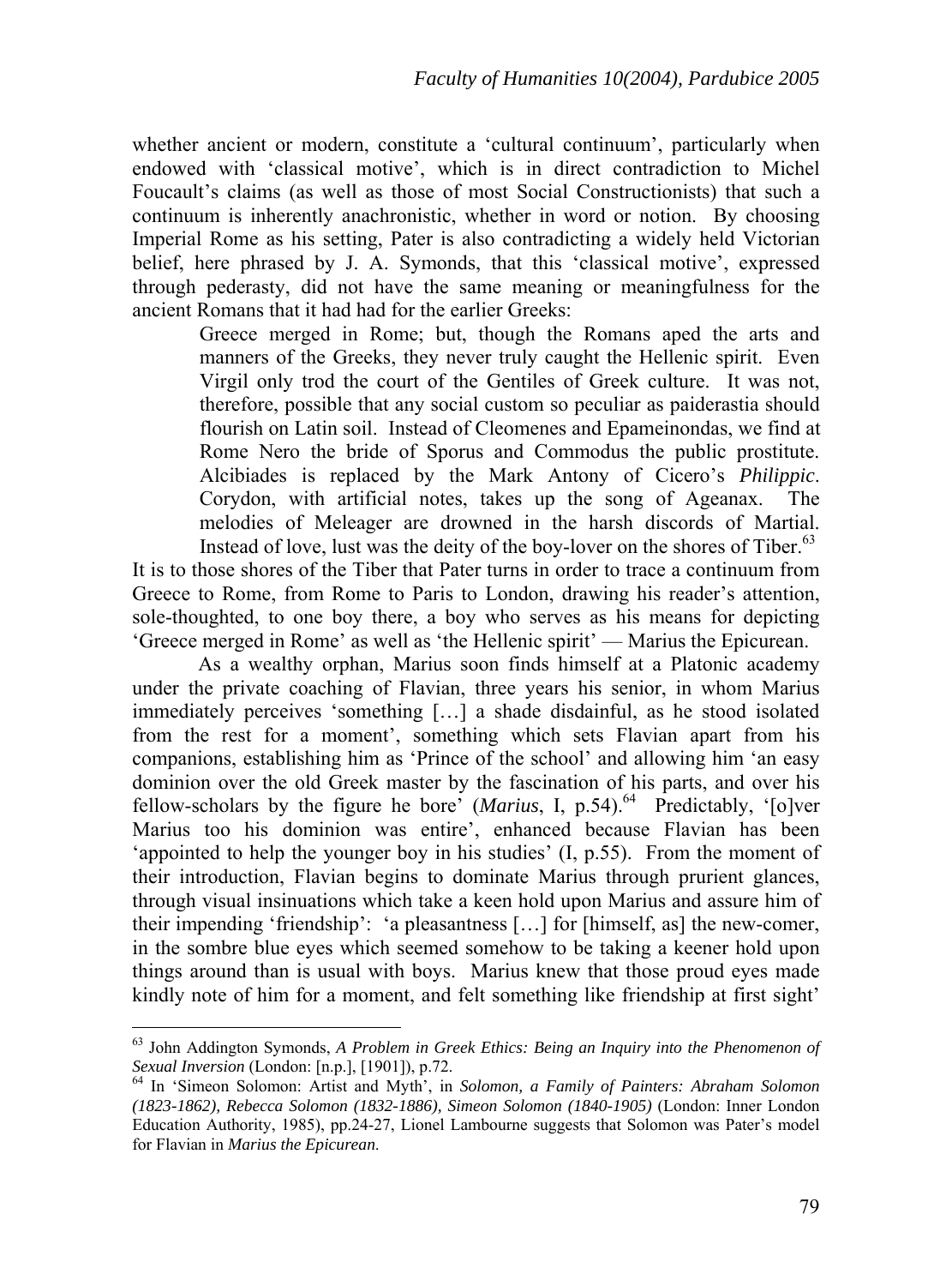(I, p.54). This 'friendship at first sight' soon broadens beyond the tutorial, until Marius 'became virtually [Flavian's] servant in many things', experiencing a fascination that 'had been a sentimental one, depending on the concession to himself of an intimacy, a certain tolerance of his company, [that Flavian] granted to no other' (I, p.55). Marius is taught 'many things' through 'an intimacy granted to no other' — the deliberate vagueness of such descriptions lending a prurient suggestiveness to Pater's text, a prurient suggestiveness which is intensified by this pedagogical 'friendship' being labelled 'that old feverish attachment to Flavian, which had made him, at times, like an uneasy slave' (I, p.231). However 'uneasy', Marius nonetheless yields himself to that 'feverish attachment to Flavian' — in much the same way that Flavian 'had certainly yielded himself, though still with untouched health in a world where manhood comes early, to the seductions of a luxurious town' (I, p.57). By 'yielding himself' and his developing 'manhood' to the 'seductions of a luxurious town', a younger Flavian had gained erotic experiences which later transformed him into a sort of 'Prince' with 'dominion over' others, mere 'servants', 'uneasy slaves' overwhelmed by his 'proud eyes' or, as with Marius, 'granted' friendship and perhaps erotic instruction. Not surprisingly, Marius becomes fluent concerning Flavian's lascivious sexual encounters, causing him to wonder

sometimes, in [Flavian's] freer revelation of himself in conversation, at the extent of his early corruption. How often, afterwards, did evil things present themselves associated malignly with the memory of that beautiful head, and with a kind of borrowed charm and sanction in the natural grace of that! To Marius at a later time, [Flavian] counted for, as it were, an epitome of the whole pagan world itself, in the depth of his corruption under that perfection of form. (I, p.57)

Lost early, Flavian's sexual innocence was replaced by a 'depth of corruption', a corruption which intrigues his contemporaries, as does his 'perfection of form': 'His voice, his glance, were like the breaking in of the solid world upon one, amid the flimsy fictions of a dream. A shadow, handling all things as shadows, had felt a sudden real and poignant heat in them' (I, p.57). Given the 'poignant heat' of the above, it is poignant to remember exactly who is feeling that 'heat': 'the old Greek master [heated] by the fascination of [Flavian's] parts' and 'his fellow-scholars [heated] by the figure [Flavian] bore'. In essence, the school's 'old Greek master' is heated by Flavian's 'parts' (even if only as a fascination at the erotic possibilities that those 'parts' could provide); the school's students are heated by Flavian's 'figure', a more holistic admiration that covers a multitude of latent desires.

Lest readers of *Marius the Epicurean* downplay Flavian's corrupting influence, Pater further insinuates that

Meantime, under his guidance, Marius was learning quickly and abundantly, because with a good-will. There was that in the actual effectiveness of his figure which stimulated the younger lad to make the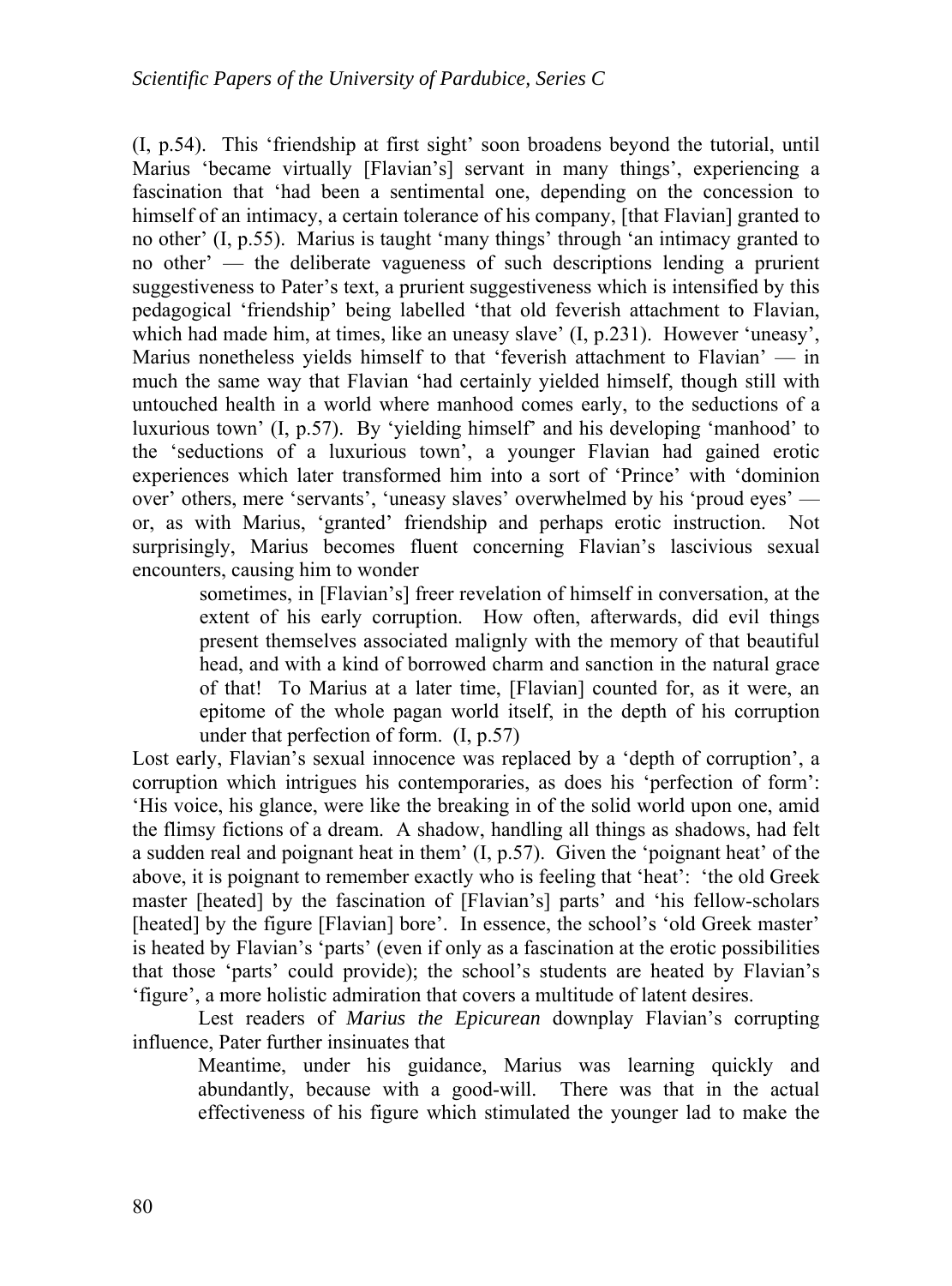most of opportunity; and he had experience already that education added largely to one's capacity for enjoyment. (1885, I, p.58)

Having reached a potent 'manhood', Flavian employs 'the actual effectiveness of his figure' to 'stimulate the younger lad', a lad who accepts this instruction with 'good-will', having learned 'to make the most of opportunity', especially an opportunity which 'added largely to [his] capacity for enjoyment'. Textually, Pater has constructed here a moment of pederastic pedagogy and practice — Flavian 'stimulat[ing] the younger lad' both sexually and intellectually, becoming the 'inspirer' to Marius 'the hearer'. Flavian chooses to augment his erotic tutelage of Marius, his 'hearer', with a book by Lucius Apuleius, 'the golden book', a book which 'awakened the poetic or romantic capacity, as perhaps some other book might have done, but also gave it actually, as another might not have done, a strongly sensuous direction' (I, p.58). In a narratorial aside, Pater widens the scope of this textual stimulation, raising to a universal level this interaction between Marius, Flavian, and Apul[eius](#page-18-0)'s book: 'If our modern education, in its better efforts, really conveys to any of us that kind of idealising power, it does so […] oftenest by truant reading; and so it happened also, long ago, with Marius and his friend Flavian' (I, p.58). While these truants are exploring Apuleius's verses together, Marius begins to consider Flavian to be the embodiment of his own 'Cyrenaic philosophy, presented thus for the first time, in an image or person, with much beauty and attractiveness' (I, p.230), the embodiment of a philosophy which inspires its adherents with a 'Cyrenaic eagerness, just then, to taste and see and touch'  $(I, p.199)$ <sup>65</sup> To see and touch (and blushingly, taste) what, if not Flavian's 'beauty and attractiveness'? That is a lingering question made all the more salacious by the playful syntax of the former quotation in its entirety:

[Marius's] Cyrenaic philosophy, presented thus for the first time, in an image or person, with much beauty and attractiveness, and touched also, in this way, with a pathetic sense of personal sorrow — a concrete image, the abstract equivalent of which he discovered afterwards, when that agitating personal influence had settled down for him, clearly enough, into a theory of practice. (pp.230-31)

Alas, overcome by fever, 'Flavian lay at the open window of his lodging, with a burning pain in the head, fancying no covering light and thin enough to be applied to his body' (I, p.113). This fever allows Pater to take advantage of the situation, to situate a nude Flavian at a voyeuristic vantage-point. Lying naked at the open window and attended by Marius, Flavian would, 'at intervals, return to work at his verses, with a great eagerness to complete and transcribe the poem', a poem which was 'in truth a kind of nuptial hymn' (I, pp.113-14), a serious

<span id="page-18-0"></span><sup>&</sup>lt;sup>65</sup> Donoghue glosses Pater's Cyrenaicism as 'the assertion that the best way to live is to crowd as many pulsations as possible into one's inevitably brief life, and that the best way to do this is by cultivating art for art's sake' (p.57).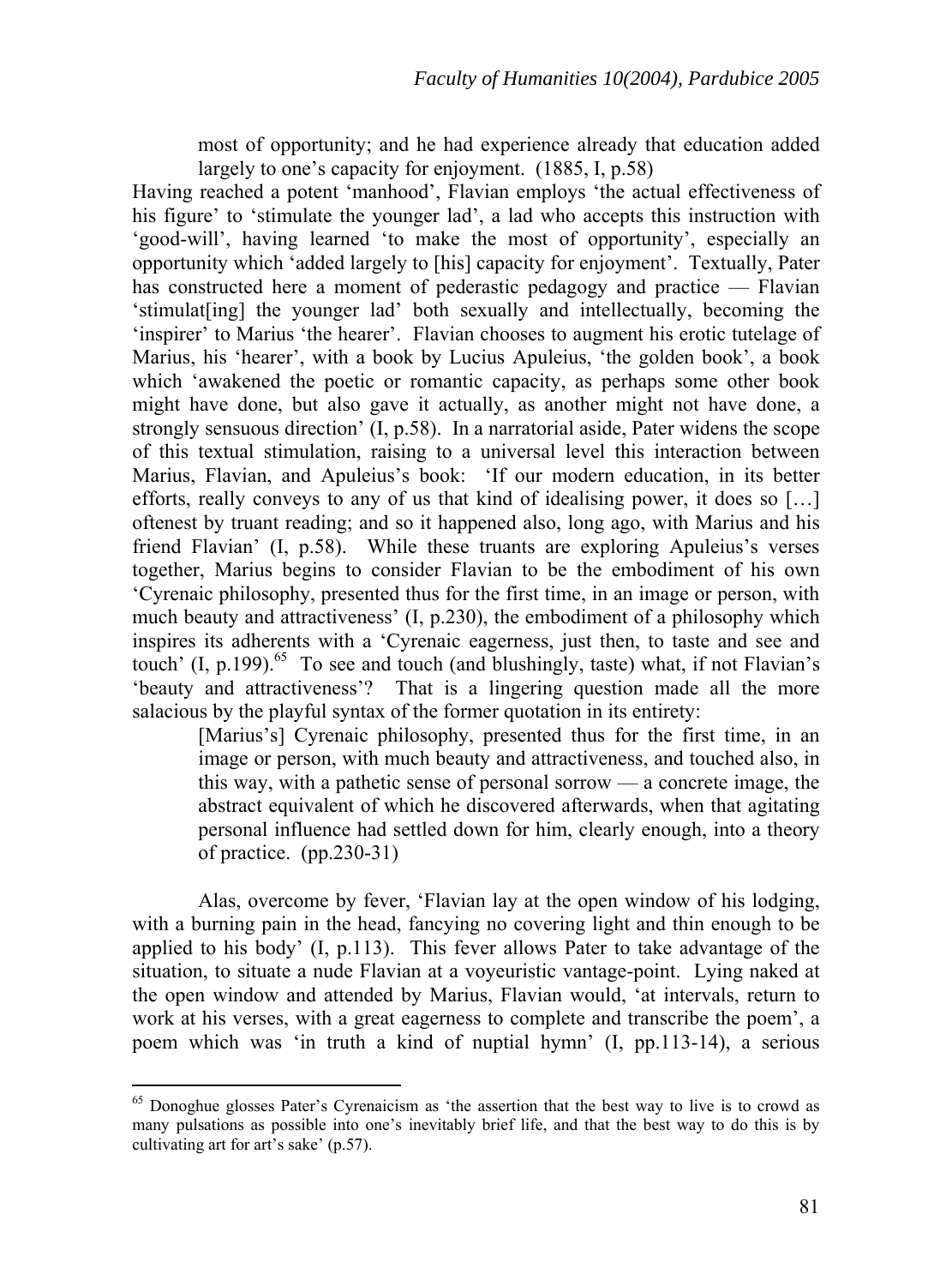epithalamion lightened by passages like the following: ''*Amor* has put his weapons by and will keep holiday. He has been bidden to go unclad, that none may be wounded by his bow and arrows. But take care! In truth he is none the less armed than usual, though he be all unclad''  $(I, p.114)$ <sup>66</sup>. This is a curious passage indeed, for Flavian's Cupid — unclad like himself, stripped of all weaponry except for his phallus, a phallus fully able to spoil and despoil — is merely a refashioning of Apuleius's amorous Cupid, who, only while sleeping naked like Flavian, resembles little that 'winged, bold boy, of evil ways, who wanders armed by night through men's houses, spoiling their marriages' (I, p.66). Nevertheless, this 'inborn wantonness' (I, p.67) accompanies Cupid's potent beauty even in repose, a beauty which Pater textually caresses by describing the shoulders of this 'winged god', then the way his plumage moves across them, then how 'smooth he was':

Cupid himself, reclined there, in his own proper loveliness! […] [with] the locks of that golden head, pleasant with the unction of the gods, shed down in graceful entanglement behind and before, about the ruddy cheeks and white throat. The pinions of the winged god, yet fresh with the dew, are spotless upon his shoulders; the delicate plumage wavering over them as they lie at rest. Smooth he was.

(I, pp.77-78).

As a result, this 'petulant, boyish Cupid of Apuleius' serves 'to combine many lines of meditation, already familiar to Marius, into the ideal of a perfect imaginative love, centered upon a type of beauty entirely flawless and clean — an ideal which never wholly faded out of his thoughts' (I, p.94). That Marius chooses to unify symbolically Flavian — his 'epitome of the whole pagan world' and 'his Cyrenaic philosophy  $[\dots]$  in an image or person'  $(I, pp.57; 230)$  — with the Cupid of Apuleius is not surprising, especially since Flavia[n's](#page-19-0) appearance 'was like a carved figure in motion […] but with that indescribable gleam upon it which the words of Homer actually suggested, as perceptible on the visible forms of the gods' (I, pp.54-55). However, though resembling a god, Flavian was not one, and consequently lay dying 'with his sharply contracted hand in that of Marius, to his almost surprised happiness, winning him now to an absolutely self-forgetful devotion' (I, p.118), a devotion consummated through a rather-nuptial embrace as Flavian, barely conscious, lay with Marius amid the scattered fragments of his own epithalamion, the *Pervigilium Veneris*67: 'in the darkness Marius lay down

<sup>&</sup>lt;sup>66</sup> For an anecdote about Solomon (who may have served as the model for Pater's Flavian) coming to a costume party as Cupid, see James M. Saslow, *Pictures and Passions: A History of Homosexuality* 

<span id="page-19-0"></span><sup>&</sup>lt;sup>67</sup> The *Pervigilium Veneris* (or 'Vigil of Venus') is a Latin poem of ninety-three verses, probably written in the second or third century CE, and celebrates the annual rejuvenation of Nature through the goddess Venus. Of Pater's attribution of this poem to Flavian, a poem that Pater has here translated, Donoghue suggests that it is 'a freedom Pater takes because no other poet is known to have written it' (p.193). He also suggests that 'Pater's affection for Late Latin, his special feeling for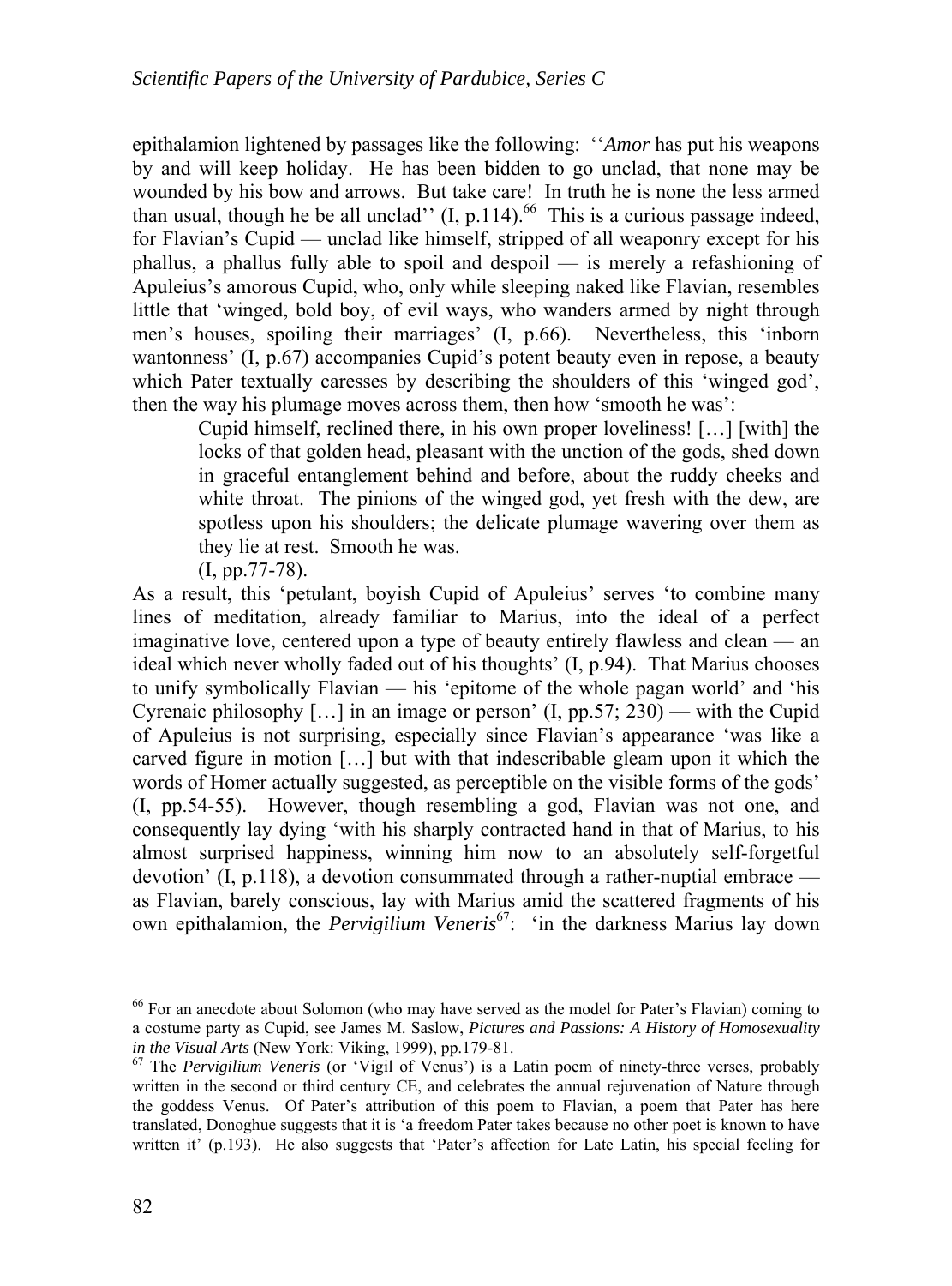beside him, faintly shivering now in the sudden cold, to lend him his own warmth, undeterred by the fear of contagion which had kept other people from passing near the house' (I, p.119). Even after Flavian's death, Marius clings, in memory, to his body, the body of a 'friend' whom he could clearly have addressed as his 'belovèd':

It was to the sentiment of the body and the affections which it defined the body, of whose colour and force that wandering Platonic soul was but so frail a residue or abstract — that he clung. The various pathetic traits of the beloved, suffering, perished body of Flavian, so deeply pondered, had made him a materialist, and with something of the humour of a devotee. (I, p.127)

Solemn years pass before Marius develops another relationship, this time with a young Praetorian guard named Cornelius, a 'very honourable-looking youth, in the rich habit of a military knight', whose voice was so entrancing that Marius 'seemed to hear that voice again in his dreams, uttering his own name' (I, p.167). As they depart together for Rome, these two travellers, who have only just met, begin a conversation that 'left [them] with sufficient interest in each other to insure an easy companionship for the remainder of their journey. In time to come, Marius was to depend very much on *the preferences*, the personal judgments, of the comrade who now laid his hand so brotherly on his shoulder' (I, p.168, emphasis added). These 'preferences' (a word which, even for the Victorians, possessed homoerotic and pederastic connotations) determined the intention behind that hand laid 'brotherly' upon Marius's shoulder, the hand of an Imperial guard who 'seemed to carry about with him, in that real world of comely usages and privileges to which he belonged, the atmosphere of some still more jealous and exclusive circle' (I, p.170). While Flavian had surrounded himself with flamboyance, with the admiring gazes of all his fellows, and with an exhibitionist's death at a casement in the nude, Cornelius instead fostered an atmosphere both discrete and graceful, an atmosphere about which he manoeuvres [wi](#page-20-0)th the ease of an initiate, undoubtedly a physical initiate, for 'the discretion of Cornelius, his energetic clearness and purity, were a charm, rather physical than moral […] with its warning and exigent restraints' (I, p.231). Cornelius's 'discretion', with its 'warning and exigent restraints', displays itself as a physical 'charm', a charm that protectively shadows his intimacy with Marius like 'the atmosphere of some still more jealous and exclusive circle', a circle perhaps analogous to our modern 'homosexual code' which often gains discretion through ambiguity, an ambiguity about which Pater was himself well versed.<sup>68</sup> Not surprisingly, one of Pater's most

writings of the Silver Age — one of the marks of a sensibility hesitating upon the decadence it prefigures'  $(p.226)$ .

<span id="page-20-0"></span> $\frac{68}{68}$  Thomas Hardy, not one of Pater's intimate circle, could only relate the following impression after meeting Pater in 1886, that Pater seemed to be 'carrying weighty ideas without spilling them' — as quoted in *The Life and Work of Thomas Hardy*, ed. by Michael Millgate (Athens: University of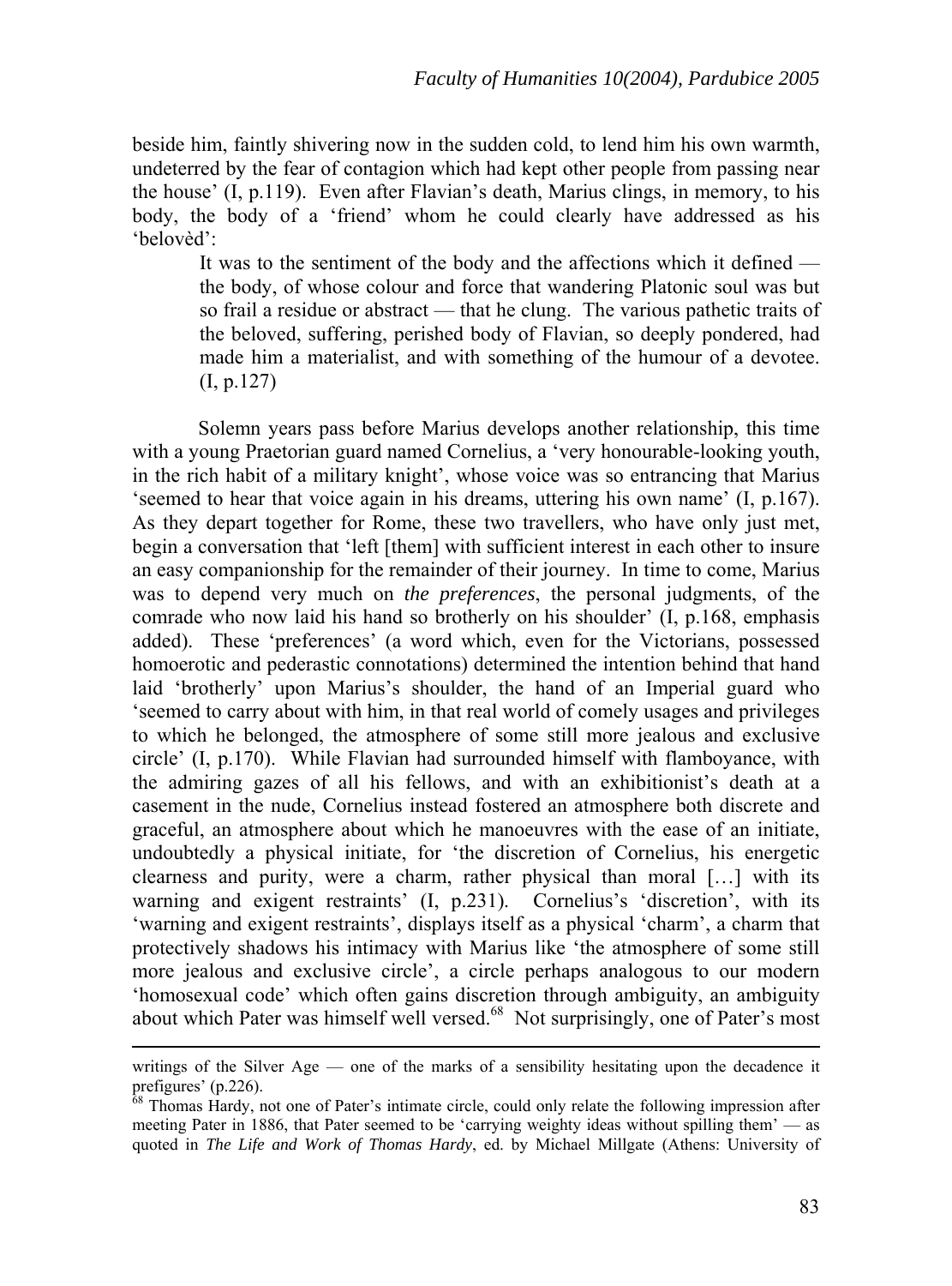flagrantly ambiguous passages follows a criticism of the Imperator Caesar Marcus Aurelius (121-180 CE) for despising the charms of the human body (the emphasis is added):

And here again, in opposition to an inhumanity like *this*, presenting *itself* to that young reader as nothing less than a kind of sin against nature, the person of Cornelius sanctioned or justified the delight Marius had always had in the body; at first, as but one of the consequences of his material or sensualistic philosophy. To Cornelius, the body of man was unmistakably, as a later seer terms it, the one temple in the world ('we touch Heaven when we lay our hand upon a human body'), and the proper object of a sort of worship, or sacred service, in which the very finest gold might have its seemliness and due symbolic use. (II, pp.59-60)

A standard reading might suggest that both 'this' and 'itself' refer to 'the philosophy of Marcus Aurelius', translatable into the following:

In opposition to an inhumanity like that presented by the philosophy of Marcus Aurelius, a philosophy which Marius believed to be nothing less than a kind of 'sin against nature' because it despised the body, the person of Cornelius sanctioned or justified the delight Marius had always had in the body.

Since the antecedent of 'itself' is syntactically ambiguous, another reading is possible, an erotic reading in which the antecedent is not the 'philosophy of Marcus Aurelius' or 'this', but instead 'the person of Cornelius', translatable into:

In opposition to an inhumanity like that presented by the philosophy of Marcus Aurelius, which despised the body, the person of Cornelius, presenting itself as nothing less than a kind of 'sin against nature', sanctioned or justified the delight Marius had always had in the body.

The second alternative — describing the physical interaction between Marius and Cornelius as a 'sin against nature', a conventional Victorian synonym for homoeroticism and pederasty — allows Pater to establish an opposition between the Stoic asceticism of Marcus Aurelius and the Epicurean eroticism of Marius (and Cornelius). This subversive reading is substantiated by Cornelius's rather prurient insistence that 'the body of man was […] the one temple in the world', that 'we touch Heaven when we lay our hands upon a human body'.

Cornelius, 'the comrade who [had] laid his hand so brotherly on [Marius's] shoulder', had inaugurated an intimacy which was not fully appreciated by Marius until their stay at White-nights, Marius's own childhood home: 'It was just then that Marius felt, as he had never done before, the value to himself, the overpowering charm, of his friendship. "More than brother!" — he felt — "like a

Georgia Press, 1985), p.187. Donoghue makes clear that this 'discretion' involved a conscious split into a private self and a constructed, public self: 'In the middle world one may choose to live by nearly any values, so long as one doesn't overtly challenge the dominant forces of law and government. Or one can divide one's life into two parts, public and private, and live differently in each' (p.317).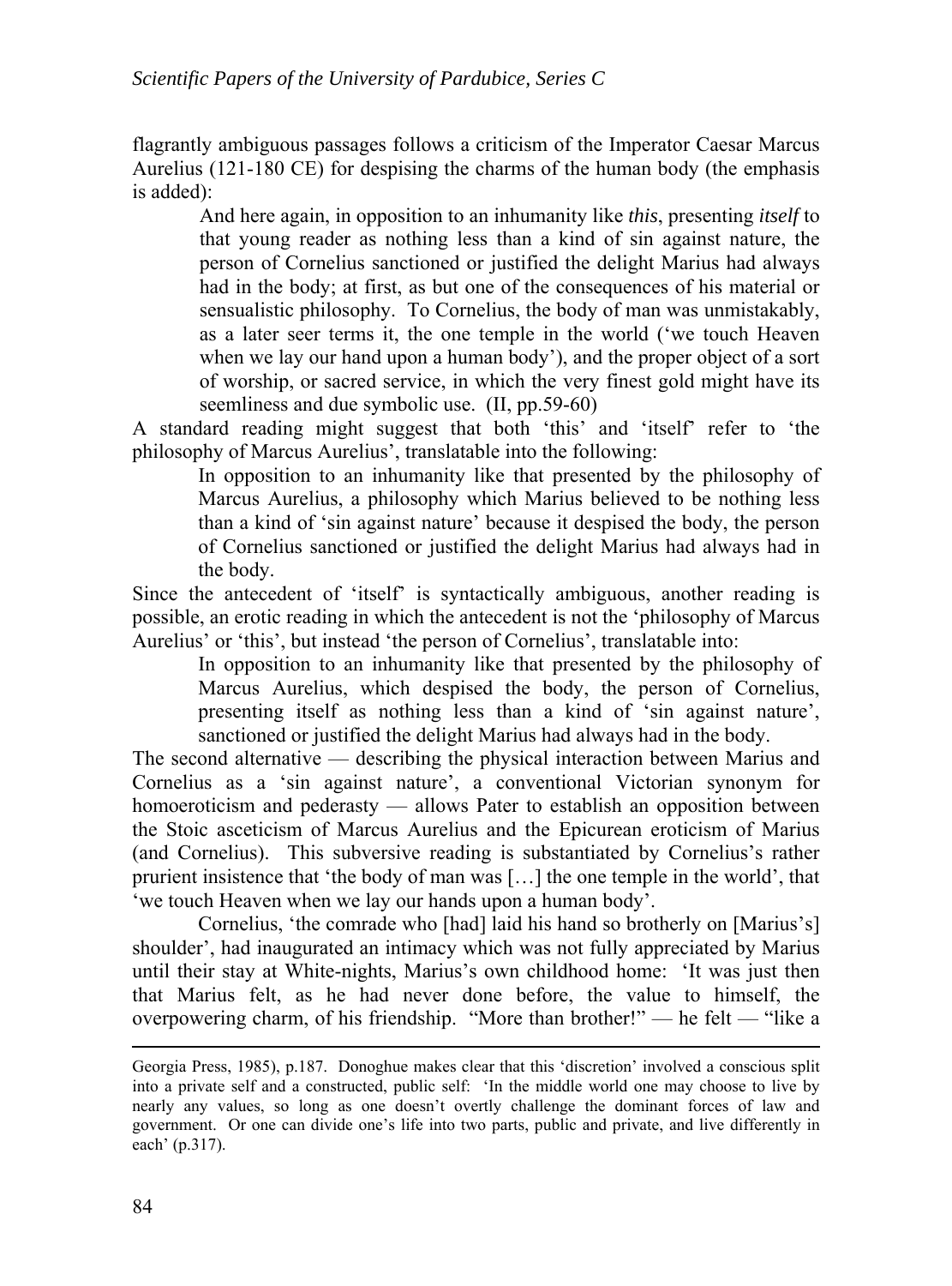son also!" contrasting the fatigue of soul which made himself practically an older man, with the other's irrepressible youth' (II, p.204). Amid the tranquillity of their stay at White-nights and their journey back to Rome, Marius begins to appreciate the pederastic overtones inherent in his relationship with the 'irrepressibly young' Cornelius, overtones accentuated as they wander 'hither and thither, leisurely, among the country-places thereabout, […] [coming] one evening to a little town [...] which had even then its church and legend — the legend and holy relics of the martyr Hyacinthus, a young Roman soldier, whose blood had stained the soil of this place in the days of the emperor Trajan' (II, p.205). For Pater, the choice of the name 'Hyacinthus' for this martyr  $-$  a Roman soldier as young and as Christian as Cornelius — serves as a Classical allusion to the pederastic beloved of Apollo, a boy killed by Zephyr, a lesser deity angered that the boy's ardour rested with another. Similarly, a jealous and self-deified Trajan martyred this young Roman Hyacinthus because of the youth's love for Christ, a devotion that Trajan could also not accept gracefully. Unrelated to the martyrdom of St Hyacinth nearly ten centuries later, this martyrdom, as a fictional detail created by Pater, suggests that an analogy is being drawn between Marius's relationship to Cornelius and Apollo's relationship to Hyacinth. Unlike his earlier relationship with Flavian an interaction with Cyrenaic philosophy and its 'eagerness […] to taste and see and touch' (I, p.199) — Marius's relationship with Cornelius is an interaction with the perfect and eternal love of 'comrades' expressed by the likes of Apollo and Hyacinth, the core love of Pater's *Weltanschauung* elucidated in his *Plato and Platonism*:

Brothers, comrades, who could not live without each other, they were the most fitting patrons of a place in which friendship, comradeship, like theirs, came to so much. Lovers of youth they remained, those enstarred types of it, arrested thus at that moment of miraculous good fortune as a consecration of the clean, youthful friendship, 'passing even the love of woman' [….] A part of their duty and discipline, it was also their great solace and encouragement. The beloved and the lover, side by side through their long days of eager labour, and above all on the battlefield. [\(p](#page-22-0).231)

Beyond such mortal friendships, 'the beloved and the lover side by side' which between Marius and Flavian elaborates into a kind of touch and between Marius and Cornelius into a kind of art, Marius also interacts with aesthetic and philosophical masterpieces, an interaction which elaborates into a kind of 'abstract friendship':'With this mystic companion he had gone a step onward, out of the merely objective pagan world. Here was already a master in that craft of selfdirection, which was then coming to play so large a part in the human mind, at the prompting of the Christian church' (*Marius*, II, pp.56-57).<sup>69</sup> Although 'Yearning

<span id="page-22-0"></span><sup>69</sup> What must be kept in mind is that Marius's preferred proximity to Christianity arises *only* because he finds no other alternative from which to choose: 'To understand the influence over him of what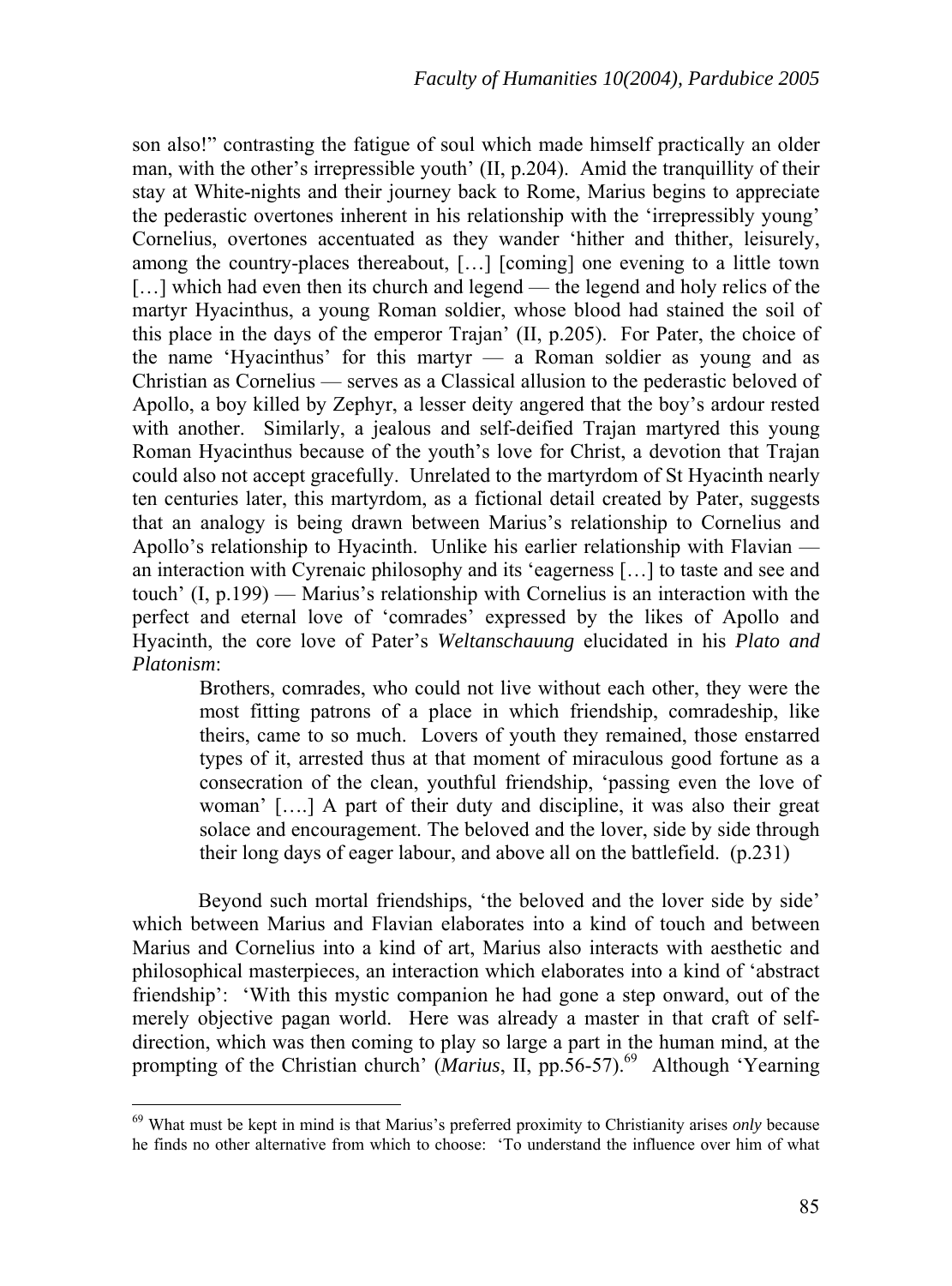[...] for audible or visible companionship' (II, p.95), Marius finds instead companionship both inaudible and invisible, arising, not from intimacy with highly impassioned 'friends' like Flavian or beloved 'comrades' like Cornelius, but from aesthetic and philosophical masterpieces, masterpieces which allow for an intimate familiarity with eminent minds, living or dead:

On this day, certainly, no mysterious light, no irresistibly leading hand from afar reached him; only, the peculiarly tranquillising influence with which it had begun increased steadily upon him. […] Companionship, indeed, familiarity with souls noble and gifted, or at least sweet to him, had been, through this and that long space of it, the chief delight of the journey: and was it only the general sense and residue of that familiarity, diffused through his memories, which, in a while, suggested the question whether there had not been — besides Flavian, besides Cornelius even, and through the solitude which in spite of ardent friendship he had perhaps loved best of all things — a companion, a perpetual companion, ever at his side throughout; doubling his pleasure in the roses by the way, recipient of his depression or peevishness, above all, as of old, of his grateful recognition of the fact that he himself was there at all? (II, pp.70-72)

As this familiarity intensifies, Marius no longer questions the tentative existence of his 'abstract friend', for 'That divine companion figured no longer as only an occasional wayfarer beside him, but as the unfailing "assistant", without whose inspiration and concurrence he could not breathe or see, instrumenting his bodily senses, rounding and supporting his imperfect thoughts' (II, p.75). Further, 'that sense of companionship, of a person beside him, evoked the faculty of conscience' (II, p.76), a conscience which Marius recognises among the early acolytes of Christianity: 'Surely, in this strange new society he had known for the first time to-day — in this holy family, like a fenced garden — was the fulfilment of all the judgments and preferences of that half-known [abstract] friend, which of late years had been so often his protection in the perplexities of his life' (II, p.110).<sup>70</sup> The

. . . Your darling soul I say is enflamed with love for me;

Your very eyes do move I cry with sympathy:

Your darling feet and hands are blessings ruled by love,

follows you must remember that it was an experience which came in the midst of a deep sense of vacuity in things. The fairest products of the earth seemed to be dropping to pieces, as if in men's very hands, around him; and still, how real was their sorrow, and his!' (II, pp.130-31).<br><sup>70</sup> This interest in certain aspects of early Christianity has a biographical referent for Pater: 'Knowing

that the peace of heart he once knew was ultimately a religious state, Pater began in 1878 attending the very Catholic liturgical services at St. Alban's, Holborn, and St. Austin's in the New Kent Road. These highly ritualistic services, reviving the spirit of early Christianity, began to bring some rest to his disquietude and also rendered special satisfactions to his aesthetic nature' (Downes, *Portraits*, pp.59-60). Hilliard explains the added incentive behind Pater's visits, at least to one of these churches: 'Among those who regularly visited St. Austin's and enjoyed its colourful ritual (without believing yet in Christianity) was Walter Pater, aesthete and historian of the Renaissance. His intimate friend was Richard Charles Jackson (Brother à Becket), a lay brother and so-called professor of Church History at the priory. At Pater's request Jackson wrote a poem for his birthday: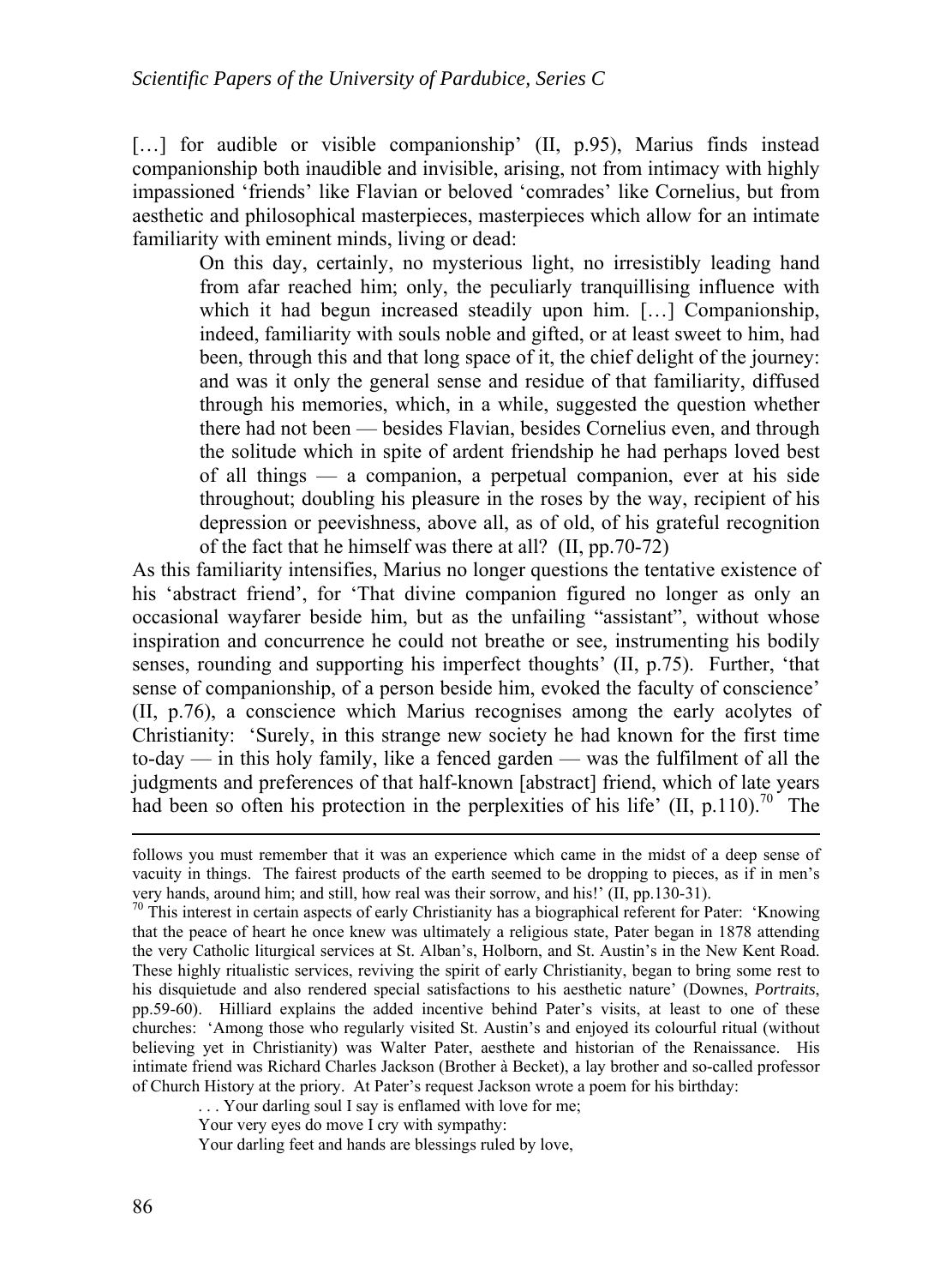sense 'of a living person at his side' (II, p.212) — the sense which his 'abstract friend' seems to provide — serves to tranquillise and to inspire Marius, augmenting his sensations and thoughts, such that even his feverish flailings on his deathbed are transformed into a sensual massage, as he is prepared by a group of Christians for his nuptial consummation with Death, figured as Christ:

The people around his bed were praying fervently — *Abi! Abi! anima Christiana!* In the moments of his extreme helplessness their mystic bread had been placed, had descended like a snow-flake from the sky, between his lips. Soothing fingers had applied to hands and feet, to all those old passage-ways of the senses, through which the world had come and gone from him, now so dark and obstructed, a medicinable oil. It was the same people, who, in the grey, austere evening of that day, took up his remains, and buried them secretly, with their accustomed prayers; but with joy also, holding his death, according to their generous view in this matter, to have been of the nature of a martyrdom; and martyrdom, as the church had always said, a kind of sacrament with plenary grace. (II, p.218)

Contrary to his previous fears that 'from the drops of his blood there would spring no miraculous, poetic flowers' (II, p.209), Marius's 'martyrdom' springs forth as beautifully as the flowers commemorating Apollo's beloved Hyacinth, for his 'martyrdom' has resulted from the actualisation of the Paterian ideal of 'dexterously seizing' the profound moment, from a willingness to sacrifice himself by taking the place of his beloved Flavian, who was then under arrest, suspected of being a criminal, a Christian:

At last, the great act, the critical moment, comes, easily, almost unconsciously. […] In one quarter of an hour, under a sudden, uncontrollable impulse, hardly weighing what he did, almost as a matter of course and as lightly as one hires a bed for one's night's rest on a journey, Marius had taken upon himself all the heavy risk of the position in which Cornelius had then been — the long and wearisome delays of judgment, which were possible; the danger and wretchedness of a long journey in this manner; possibly the danger of death. He had delivered his brother, after the manner he had sometimes vaguely anticipated as a kind of distinction in his destiny. (II, pp.207-08)

By chronicling this imaginary 'martyrdom for friendship's sake' and by casting it as the principal ennobling act of a life well lived, Pater has indeed voiced 'an eloquent utterance', an utterance validating homoerotic and pederastic passions, whether experienced in art or in life, validating a 'cultural continuum', particularly when that continuum is endowed with 'classical motive': 'Had there been one to listen just then, there would have come, from the very depth of his desolation, an

As forth was sent from out the Ark a turtle dove!' (p.193)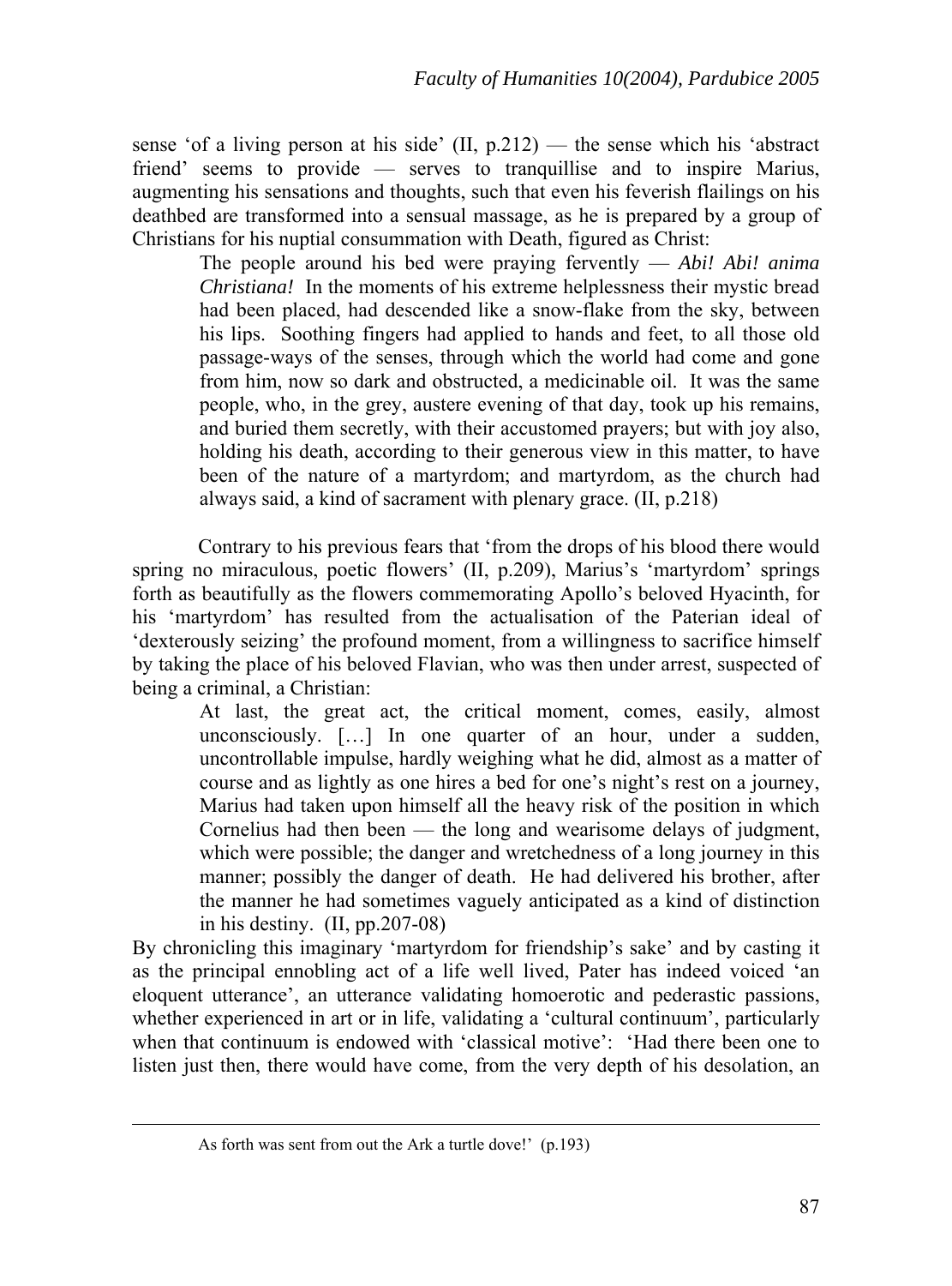eloquent utterance at last, on the irony of men's fates, on the singular accidents of life and death' (II, p.209).

Against this 'eloquent utterance' that ends Pater's novel, Higgins's claim that 'like many Victorians […] the one aspect of his "being" that [Pater] would and could not explore was his sexual identity, specifically his homoerotic sensibility<sup> $71$ </sup> seems untenable. When Pater suggests that 'Of other people we cannot *really* know even the feelings', each having 'a personality *really* unique' (*Marius* I, p.139, emphasis added), he means only, contrary to Higgins's claim, that *absolute* empathy is elusive. Nevertheless, aesthetic creation does allow a powerful intellect to 'project in an external form that which is most inward in passion or sentiment' ('Winckelmann', *Renaissance* 1893, p.168), does allow others to perceive the world as he does: 'Then, if we suppose [someone to be] an artist, he says to the reader, — I want you to see precisely what I see' ('Style', *Appreciations*, p.31). In the creation of literature, this capacity for inspiring others with one's 'own strength and noble taste in things' (*Platonism*, p.232) allows for the expression of the most inward of passions and sentiments, which is especially attractive for a homoerotic or pederastic writer whose being is particularly inward, as was the case for both Pater and Hopkins. Recognising that methods of concealment, as well as revelation, are inherent to literary expression, such individuals acquire a scrupulosity in regard to words and phrasing, something Marius praises in Flavian:

For words, after all, words manipulated with all his delicate force, were to be the apparatus of a war for himself. To be forcibly impressed, in the first place; and in the second, to find means of making visible to others that which was vividly apparent, delightful, of lively interest to himself, to the exclusion of all that was but middling, tame, or but half-true even to him — this scrupulousness of literary art actually awoke in Flavian, for the first time, *a sort of chivalrous conscience.* (I, p.98, emphasis added)

Far more than an idyllic notion, this 'chivalrous conscience' becomes, for Flavian, a principle, the forcible apprehension of which made him jealous and fastidious in the selection of his intellectual food; often listless while others read or gazed diligently; never pretending to be moved out of mere complaisance to other people's emotions: it served to foster in him a very scrupulous literary sincerity with himself. (I, p.104)

Because of his 'scrupulous literary sincerity', Flavian only finds palatable those qualities essential for greatness in literary masterpieces, qualities which Pater describes: 'It is on the quality of the matter it informs or controls, its compass, its variety, its alliance to great ends, or the depth of the note of revolt, or the largeness of hope in it' ('Style', *Appreciations*, p.38).This greatness allows a master of letters to display 'the unique word, phrase, sentence, paragraph, essay, or song, absolutely proper to the single mental presentation or vision within'  $(p.29)$  — in other words, an 'absolutely sincere apprehension of what is most real to him'

<sup>71</sup> Higgins, 'Piecemeal', p.177.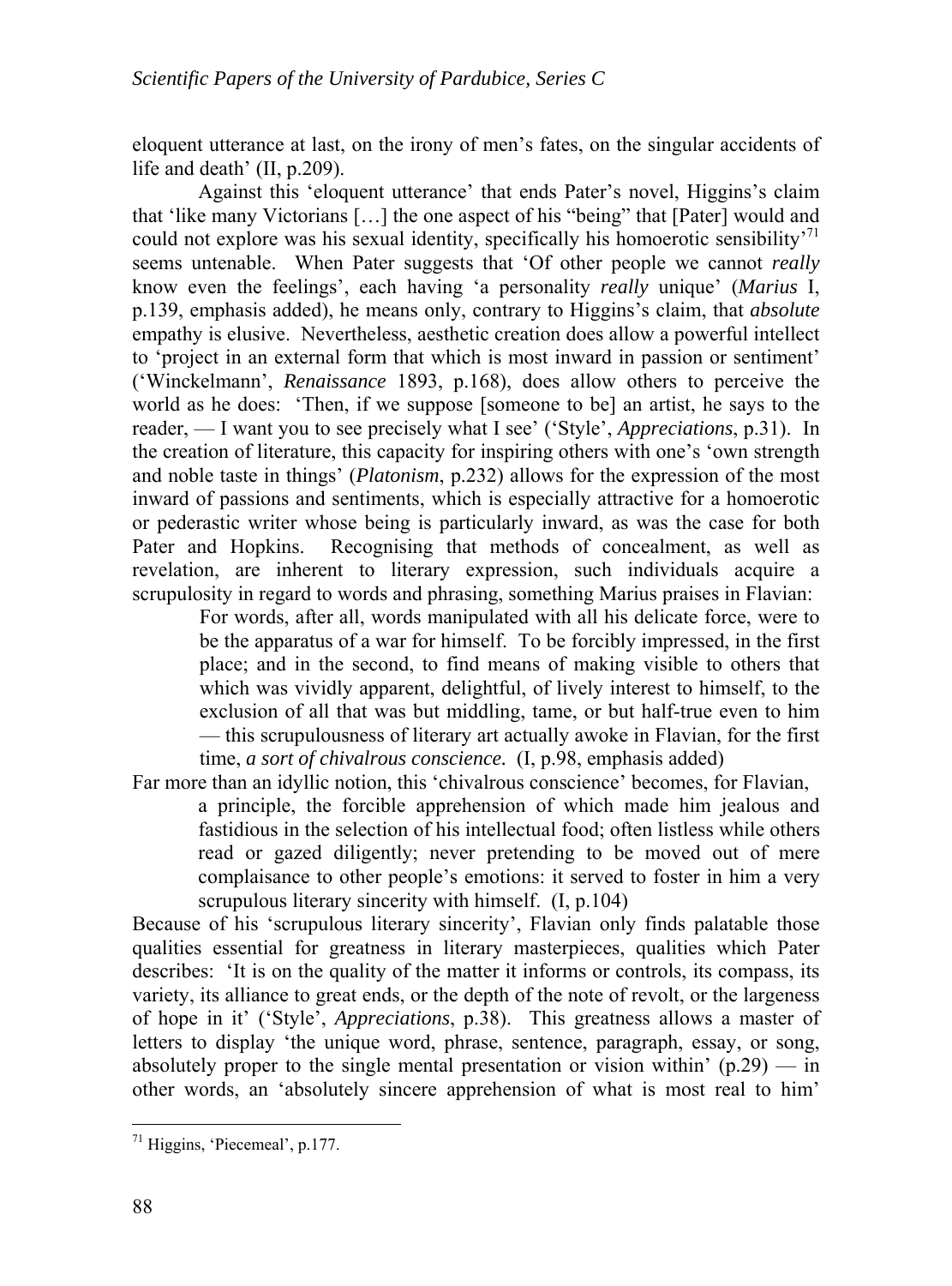(p.36). By continued, scrupulous interaction with such literary masterpieces, a reader like Flavian, with a copy of Apuleius in hand, encounters the interior life of others: 'Not less surely does it reach a genuine pathos; for the habit of noting and distinguishing one's ow[n m](#page-26-0)ost intimate passages of sentiment ma[kes](#page-26-1) one sympathetic, begetting, as it must, the power of entering, by all sorts of finer ways, into the intimate recesses of other minds' ('Postscript', *Appreciations*, p.254).

Promising a power of 'entering […] into the intimate recesses of other minds', Pater's subjective approach to art became particularly attractive in the 1880s to 'a new generation of literary men [who] began accepting homosexual sentiment as "part of the whole range of feeling which waited to be explored", some claim[ing] that homosexuality was often linked to the "artistic temperament"<sup>". 72</sup> This 'small band of elite "Oxonian souls"<sup>"73</sup> embraced Pater's Decadent vision, a vision proclaiming that 'All art has a sensuous element, colour, form, sound' ('Winckelmann[',](#page-26-2) *Renaissance* 1893, p.167), a sensuous element which Pater made a habit of teasing from masterpieces of canonical culture, casting over the Victorian appreciation of artwork a homoerotic and pederastic light which is most noticeable in his treatment of Leonardo da Vinci (1450-1519), about whom he writes: 'though [Leonardo] handles sacred subjects continually, he is the most profane of painters' (*Renaissance* 1893, pp.93-94). As Dellamora observes, 'Walter Pater promoted within the emergent academic field of literary criticism an oppositional mode of reading motivated by an affirmation of sexual and emotional ties between men'. 74 Although this new generation of literary men under Pater's influence began employing their 'artistic temperaments' to craft profane, cloistral atmospheres conducive for the display of their own 'homosexual sentiment', Pater extended his sensuous vision beyond his Oxonian contemporaries, suggesting that 'not only scholars, but all disinterested lovers of books, will always look to [literature], as to all other fine art, for a refuge, a sort of cloistral refuge, from a certain vulgarity in the actual world' ('Style', *Appreciations*, pp.17-18). Hence, Pater reveals a 'cultural continuum', a 'classical motive' which flows, despite the obstacles of 'a certain vulgarity in the actual world', from the shores of the Tiber to the shores of the Thames, from the Greco-Romans to those of today.

Because 'he was still, and must always be, of the poetic temper' (*Marius*, I, p.154), Pater's Marius needed such a cloistral refuge against the vulgarity of the outside world, a world unappreciative of 'Revelation, vision, the uncovering of a vision, the *seeing* of a perfect humanity, in a perfect world' (II, p.212). Although 'His own temper, his early theoretic scheme of things, would have pushed him on to movement and adventure', Marius's temper actually pushed him inwards, a 'movement of observation only, or even of pure meditation' (II, p.203), a

<span id="page-26-1"></span><span id="page-26-0"></span>

<sup>&</sup>lt;sup>72</sup> Hilliard, p.197.<br><sup>73</sup> As quoted in Clay Daniel, 'The Religion of Culture: Arnold's Priest and Pater's Mystic', *Victorian Newsletter*, 72 (1987), pp.9-11 (p.11). 74 Richard Dellamora, *Apocalyptic Overtures: Sexual Politics and the Sense of an Ending* (New

<span id="page-26-2"></span>Brunswick, NJ: Rutgers University Press, 1994), p.67.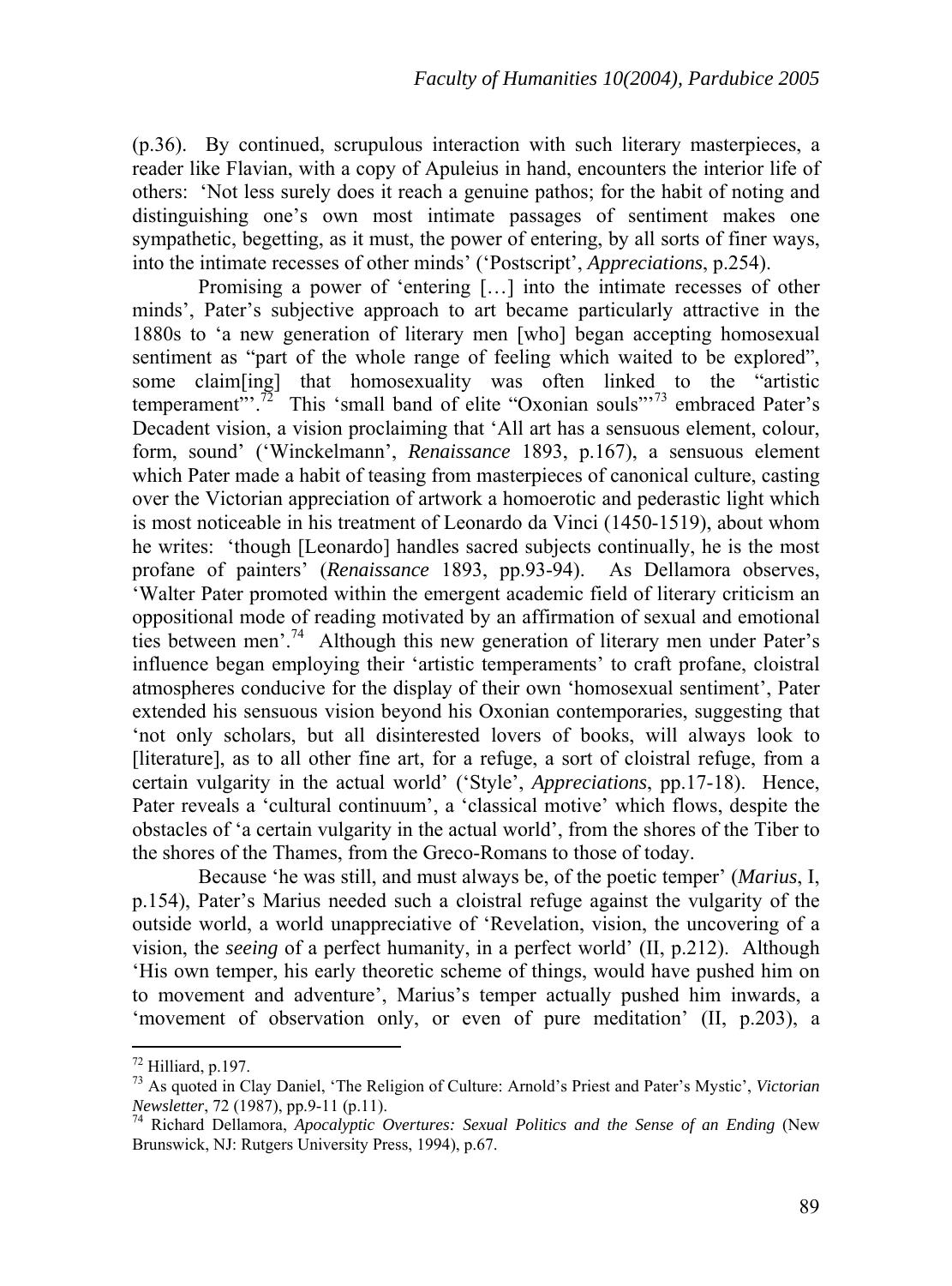movement described in Pater's *Renaissance* as 'observation […] dwarfed into the narrow chamber of the individual mind' ('Conclusion', 1893, p.187), a meditative chamber suitable for intimate interaction with existing forms of culture, forms which Pater describes as 'the brightest enthusiasms the world has to show' ('Winckelmann', *Renaissance* 1893, p.183), enthusiasms which allow the intellect 'to feel itself alive' (p.183). Because he had lived his childhood in a 'coy, retired place' where nothing happened 'without its full accompaniment of thought or reverie' (I, p.20), for Marius 'the whole of life seemed full of sacred presences' (p.24). His familiarity with these 'presences' became as much 'a manner of life' (p.148) as it would for the young Leonardo, about whom Pater observes: 'He learned [at Florence] the art of going deep, of tracking the sources of expression to their subtlest retreats, the power of an intimate presence in the things he handled' (*Renaissance* 1893, p.81). Dwelling within the 'subtlest retreats', as Leonardo later would, Marius's 'manner of life' allowed him to 'become aware of the possibility of a large dissidence between an inward and somewhat exclusive world of his own vivid apprehensions, and the unimproved, unheightened reality of the world of those about him' (I, p.134), a world which considered his Cyrenaic idealism as only an elevated form of Hedonism. The Roman world was unable to recognise that the 'criterion of values' for Marius's Cyrenaic philosophy was 'Not pleasure, but fullness of life, and "insight"' (I, p.152), in much the same way that the Victorian world was unable to recognise this for Pater's Cyrenaic philosophy — even members of his own coterie like Oscar Wilde. The Victorian world (Wilde excluded, of course) was aghast that this Cyrenaic philosophy had inspired Marius with an 'eagerness, just then, to taste and see and touch'  $(I, p.190)$ , an eagerness unlike that 'immobility' which Marius characterised as 'a sort of ideal in the Roman religion' and culture  $(II, p.176)$ , a characterisation which, by his continual authorial asides, Pater manages to extend to his own contemporaries as well. The Cyrenaic eagerness which Pater advocates motivated Marius to dive into 'that full stream of refined sensation' (II, p.34), to live forever in that

school of Cyrene, in that comparatively fresh Greek world, [where] we may think we see that philosophy where it is least *blasé*, as we say; in its most pleasant, its blithest, and yet perhaps its wisest form, youthfully bright in the youth of European thought. But it grows young again for a while in almost every youthful soul. We hear it spoken of sometimes, as the appropriate utterance of jaded men; but in them it can hardly be sincere, or, by the nature of the case, an enthusiasm. […] The Cyrenaic doctrine, then, realised as a motive of earnestness or enthusiasm, is not so properly the utterance of the 'jaded Epicurean', as of the strong young man in all the freshness of his thought and feeling, fascinated by the notion of at least lifting his life to the level of some bold, adventurous theory; while, in the first genial heat of existence, physical objects, also fair and strong, beat potently upon his unwearied and widely opened senses. He discovers a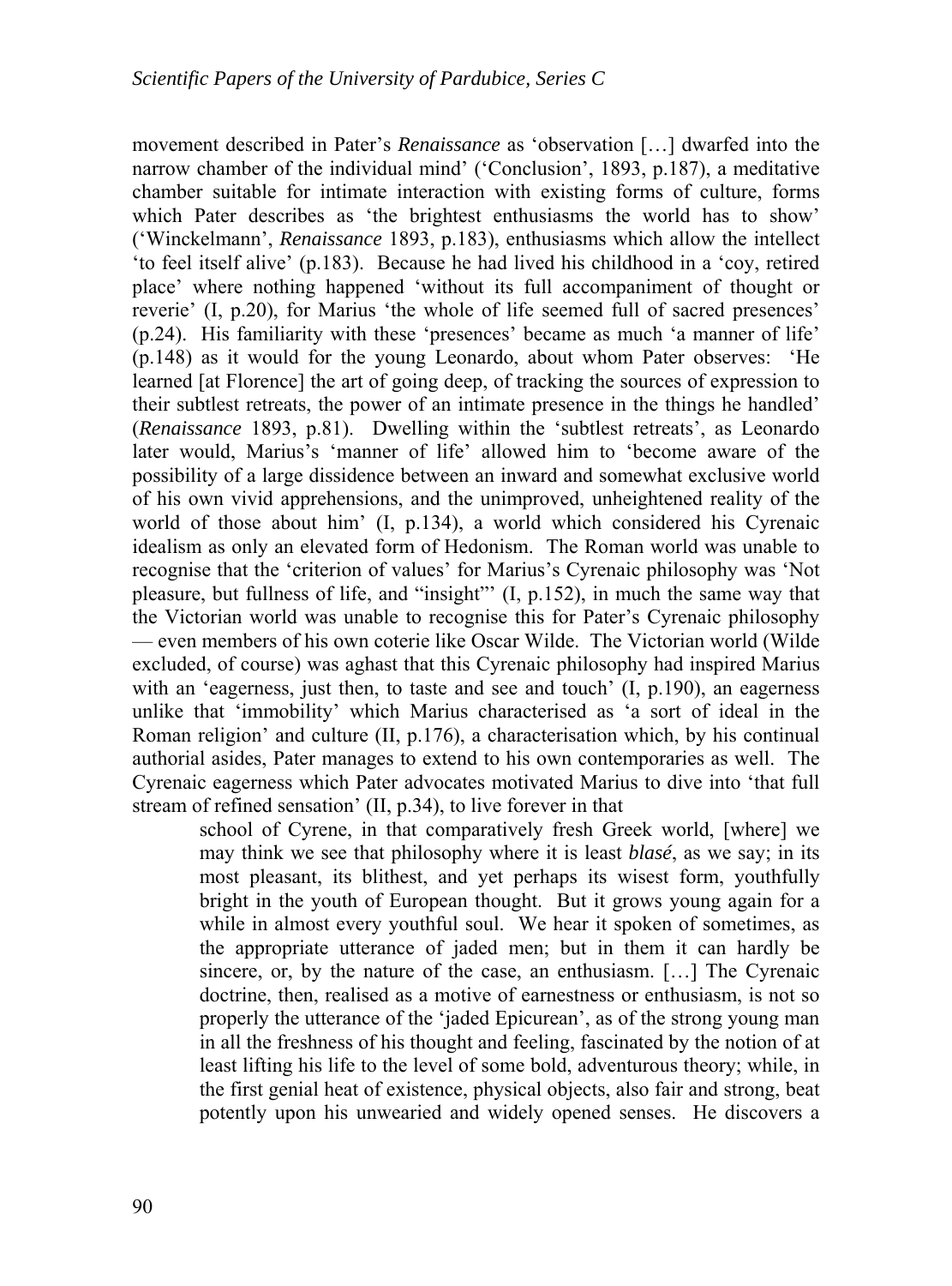great new poem every spring, with a hundred thoughts and feelings never expressed, or at least never expressed so well, before. (II, pp.20-21)

This Cyrenaic eagerness, expressed by the utterances of a 'strong young man in all the freshness of his thought and feeling', is what attracted Pater erotically and intellectually, is what inspired him to seek pederastic 'hearers' from among Balliol undergraduates like Hardinge or from among London actors like Eversfield. Pater's desire for contact with such 'unwearied and widely opened senses' is what made him willing to risk scandal and possible arrest, or perhaps Marius's 'martyrdom' for love's sake — though hoping that a protective discretion like Cornelius's would provide for him a cloistral refuge from the vulgar, their gossip, and their draconian laws.

As 'the impression of the individual in his isolation, each mind keeping as a solitary prisoner its own dream of a world' ('Conclusion', *Renaissance* 1893, pp.187-88), Marius's refined Cyrenaic doctrine surrounded him with just such a cloistral refuge, despite its attendant loneliness — that is, until he realised that his own aesthetic sensibility allowed for the expression of his most inward impressions, something which Pater describes in his *Renaissance*:

The basis of all artistic genius lies in the power of conceiving humanity in a new and striking way, of putting a happy world of its own creation in place of the meaner world of our common days, generating around itself an atmosphere with a novel power of refraction, selecting, transforming, recombining the images it transmits, according to the choice of the imaginative intellect. ('Winckelmann', *Renaissance* 1893, pp.170)

Acquiring this sensibility, a sensibility that perceives humanity in 'a new and striking way', a sensibility that allows one 'To burn always with this hard, gemlike flame, [and] to maintain this ecstasy', suggests Pater, 'is success in life' ('Conclusion', *Renaissance* 1893, p.189). This success bestows a 'colourless, unclassified purity of life, with its blending and interpenetration of intellectual, spiritual, and physical elements, still folded together, pregnant with the possibilities of a whole world closed within it' ('Winckelmann', *Renaissance* 1893, p.174), an imaginative world impregnated by a Paterian sensibility, as is illustrated by Flavian as he shares his copy of Apuleius with Marius:

The two lads were lounging together over a book, half-buried in a heap of dry corn, in an old granary — the quiet corner to which they had climbed out of the way of their noisier companions on one of their blandest holiday afternoons. They looked round; the western sun smote through the broad chinks of the shutters. How like a picture it all was! and it was precisely the place described in what they were reading, with just that added poetic touch in the book which made it delightful and select, and, in the actual place, the ray of sunlight, transforming the rough grain among the cool brown shadows into heaps of gold. (I, p.59)

Such may have been the glories of an adolescence lived in Imperial Rome — but what of the glories of an adolescence lived in Victorian London? Anticipating this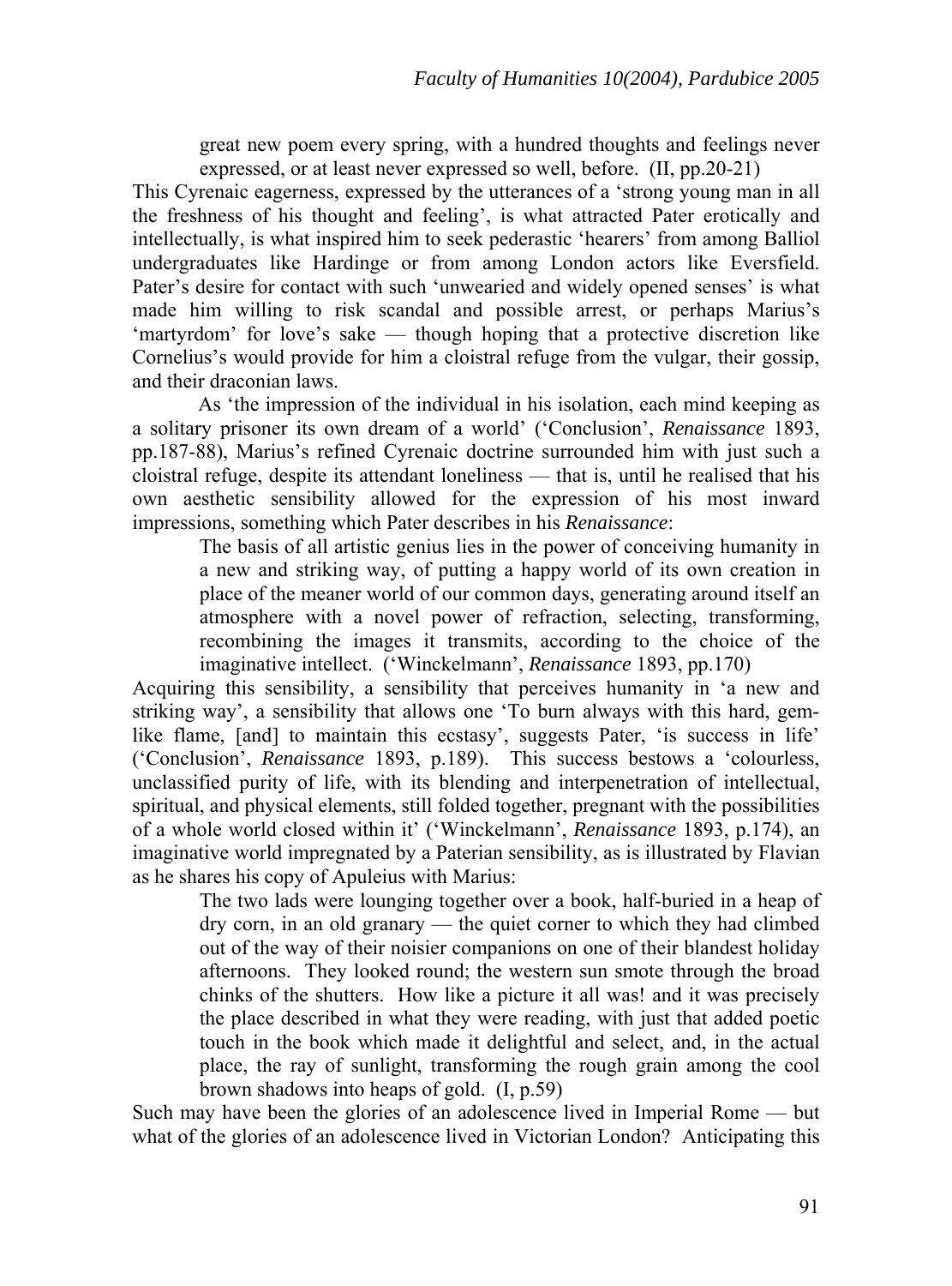question, Pater responds with a challenge, claiming that 'Life in modern London even, in the heavy glow of summer, is stuff sufficient for the fresh imagination of a youth to build its "palace of art" of' (*Marius* II, p.22), a palace where humanity and its mores are 'freshly' expressed, whether in London or in Rome. Embracing Pater's mature dictum that 'what is needed in the world, over against that [bland existence which others lead], is a certain general, permanent force of compassion — humanity's standing self-pity' (*Marius* II, p.180), Marius sought for a 'Humanity, a universal order, the great polity, its aristocracy of elect spirits, the mastery of their example over their successors', for a 'fresh' humanity and mores that are 'more than an intellectual abstraction' (II, p.17). Only in the early Christian conception of a 'supreme city, [an] invisible society, whose conscience had become explicit in its inner circle of inspired souls' (II, p.16), did Marius find this 'humanity'. In this 'fresh' faith's 'humanity, or even in its humanism, in its generous hopefulness for man, its common sense, and alacrity of cheerful service, its sympathy with all creatures, its appreciation of beauty and daylight' (II, p.118), Marius found material for building his own 'palace of art', inspired by 'a kindling flame at work in [early Christianity and its rites], which seemed to make everything else Marius had ever known look comparatively vulgar and mean' (II, p.133).

Marius's refinement (not change of perspective) was due, in great part, to the maturing of ideas that he had embraced under Flavian's influence, ideas that were further developed and adjusted through contact with Cornelius and the humanity of Cornelius's church: this is an apt expression of the refinement within Pater's own perspectives and perceptions, as is made clear in that footnote he later added to the then-infamous 'Conclusion' to his *Renaissance*. This refinement can be illustrated by comparing a précis of *The Renaissance* with a précis of *Marius* (I have attempted to keep these as close as possible to how I think Pater would himself have written them, by donning his baroque style):

Expanding his time and vitality, first by refining his sympathy with the old masters — especially Renaissance artists who derived their sweetness from the Classical world and their curious strength from the Medieval, a combination of the sacred and the profane — then by exploring the finer gradations of the modern arts of music, poetry, and painting — an aesthetic critic exposes his sensual organs to the strange pagan beauties of art and mood and personality which are never flaccid, even in Christian culture, beauties which penetrate and stimulate and attune his otherwise brief and trivial life, filling it with as many brilliant sins and exquisite amusements as possible, impregnating him with culture and solace and grace, leaving behind only a relish, a longing for these experiences to happen again. (*Renaissance*, my précis)

In Christianity's humanist ideal of a youth who, although parting with everything for his cause, still announces his success, as if foreseeing his own worship amid the vulgar pagan world — Marius had found an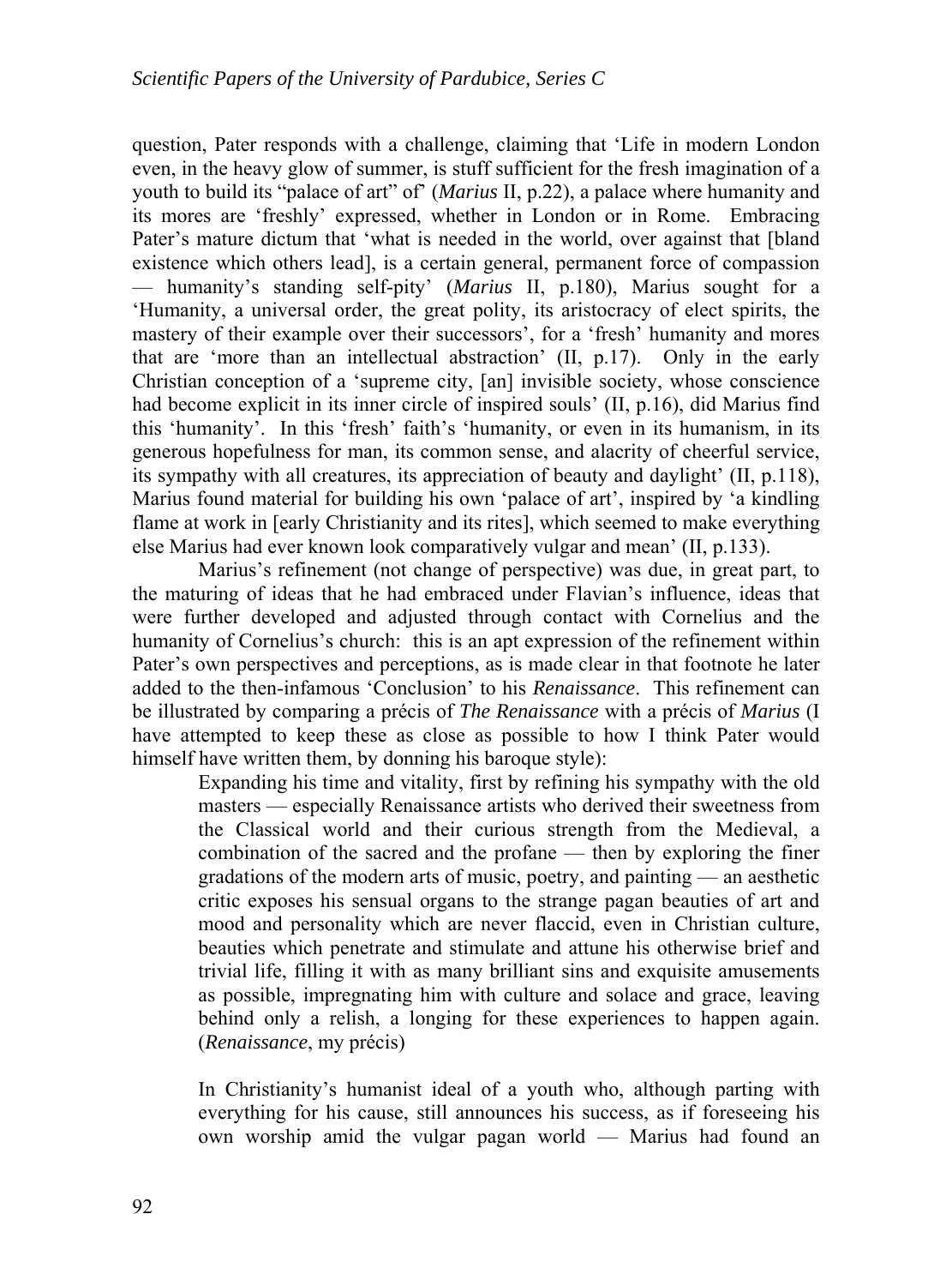imaginative stimulus, a possible consciousness, a chivalry analogous to his own ample vision of that perpetual companion who diffused through his memory of strange souls, transforming his vague hopes into effective desires, doubling his pleasures, bringing him gratitude for all aspects of his life, anticipating one great act, one critical moment, which, though it comes easily, changes himself and his life forever. (*Marius*, my précis)

Notice how the first involves a form self-refinement through contact with the choicest of aesthetic works, stimulating and attuning one's brief life in order to create a form of exquisite self-culture; the second, a renunciation of everything, even one's brief life, if that is what is required, to achieve an ideal, an ideal bastioned by a 'sort of chivalrous conscience'. [T](#page-30-0)his refinement of perspective the distinct difference between the Pater of *The Renaissance* and the Pater of *Marius the Epicurean* — is something that even Pater's coterie seems not to have grasped. This Paterian concept of a youth 'parting with everything for his cause' was certainly beyond Wilde's comprehension and worthy of his humoured disdain. In *The Critic as Artist*, Wilde expresses through Gilbert that 'Self-denial is simply a method by which man arrests his progress, and self-sacrifice a survival of the mutilation of the savage, part of that old worship of pain which is so terrible a factor in the history of the world'.75 While the Pater of *The Renaissance* might well have seconded Wilde's claim, the Pater of *Marius the Epicurean* had come to appreciate both 'self-denial' and 'self-sacrifice', had come to realise that the ultimate refinement of self-culture was knowing how to assist the wider culture, how to facilitate the homoerotic and pederastic 'continuum' — even if that assistance required remaining silent and standing aside, a form of Paterian 'martyrdom' ever accompanied by Marius's fear that 'from the drops of his blood there would spring no miraculous, poetic flowers' (II, p.209).

Given the advantages of having acquired an aesthetic education, complete with 'all the finer sorts of literature' (*Marius* I, p.148), complete with an appreciation of the vulgarity and meanness of conventional humanity, Pater, like his persona Marius, felt morally compelled to enlighten others, to assist the wider culture, even though he recognised that this assistance might only be appreciated by a very limited Uranian audience. Pater was fully aware that his Cyrenaic doctrine 'with its worship of beauty — of the body — of physical beauty' would only 'perform its legitimate moral function, as a "counsel of perfection", for the few' (II, p.32), a moral function which Pater extends to religious counsel, for 'Religious progress, like all purely spiritual progress, is confined to a few' ('Winckelmann', *Renaissance* 1893, p.161). In Leonardo, Pater found an exemplum of this aesthetic and spiritual counsel, for Leonardo 'seemed to his contemporaries to be the possessor of some unsanctified and secret wisdom'

<span id="page-30-0"></span><sup>75</sup> Oscar Wilde, *The Critic as Artist*, in *The Complete Works of Oscar Wilde*, 3rd edn (Glasgow: Harper Collins, 1994), pp.1108-55 (p.1122).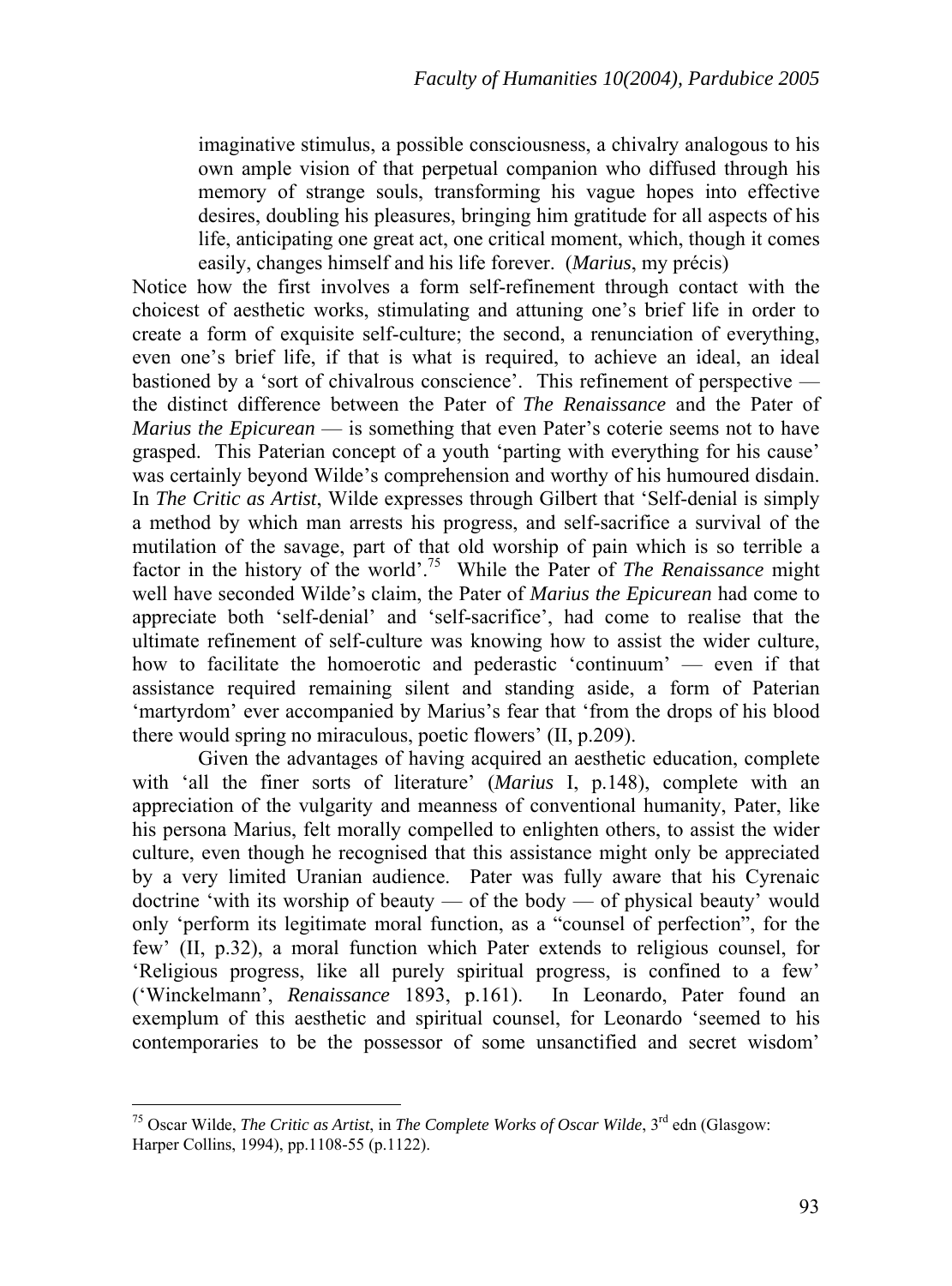(*Renaissance* 1893, p.78), a wisdom that transformed his studio into a form of Platonic academy, especially for

Andrea Salaino, beloved of Leonardo for his curled and waving hair […] and afterwards his favourite pupil and servant. Of all the interests in living men and women which may have filled his life at Milan, this attachment alone is recorded. And in return Salaino identified himself so entirely with Leonardo, that the picture of *St. Anne*, in the Louvre, has been attributed to him. It illustrates Leonardo's usual choice of pupils [...] men with just enough genius to be capable of initiation into his secret, for the sake of which they were ready to efface their own individuality. […] Out of the secret places of a unique temperament he brought strange blossoms and fruits hitherto unknown. (pp.91-92)

As with Leonardo, Marius 'lived so intently in the world, yet with an air so disengaged, [that it] gave him a peculiar expression of intellectual confidence, as of one who had indeed been initiated into a great secret. […] The veil, which was to be lifted up for him, lay over the works of old mastery in art' (*Marius*, I, pp.157- 58). This intellectual confidence, a confidence that enabled Marius to unexpurgate the subtleties of ancient art, had been gained through

refining all the instruments of inward and outward intuition, of developing all their capacities, of testing and exercising oneself in them, till one's whole nature should become a complex medium of reception, towards the vision — the beautific vision, if one really cared to make it such — of our actual experience in the world. Not the conveyance of an abstract body of truths or principles, would be the aim of the right education of oneself, or of another, but the conveyance of an art — an art in some degree peculiar and special to each individual. (I, pp.143-44)

At a Classical academy, an academy resembling, at least in pederastic import, the studio of Leonardo — 'This school, one of many imitations of Plato's Academy in the old Athenian garden, lay in a quiet suburb of Pisa, and had its grove of cypresses, its porticoes, a house for the master, its chapel and images'  $(I, p.50)$  — Marius had gained that idiosyncratic, academic education which Pater, in his collection of lectures *Plato and Platonism*, claims as 'a highly conscious reassertion of one of the two constituent elements in the Hellenic genius, of the spirit of the highlands namely in which the early Dorian forefathers of the Lacedæmonians *had secreted their peculiar disposition*, in contrast with the mobile, the marine and fluid temper of the littoral Ionian people' (pp.200-01, emphasis added). Pater's word 'secreted' is a portmanteau of erotic suggestion, especially if 'disposition' is interpreted erotically: the Dorian 'disposition' is *secret—ed*, conveyed in secret from 'inspirer' to 'hearer', and the Dorian 'disposition' is *secrete—d,* conveyed as a fluid (semen) from 'inspirer' to 'hearer'. But, as J. A. Symonds explains in his *A Problem in Greek Ethics*, this erotic relationship conveyed more than erotic pleasure, more than a 'disposition' fostered by ejaculations secreted in secret: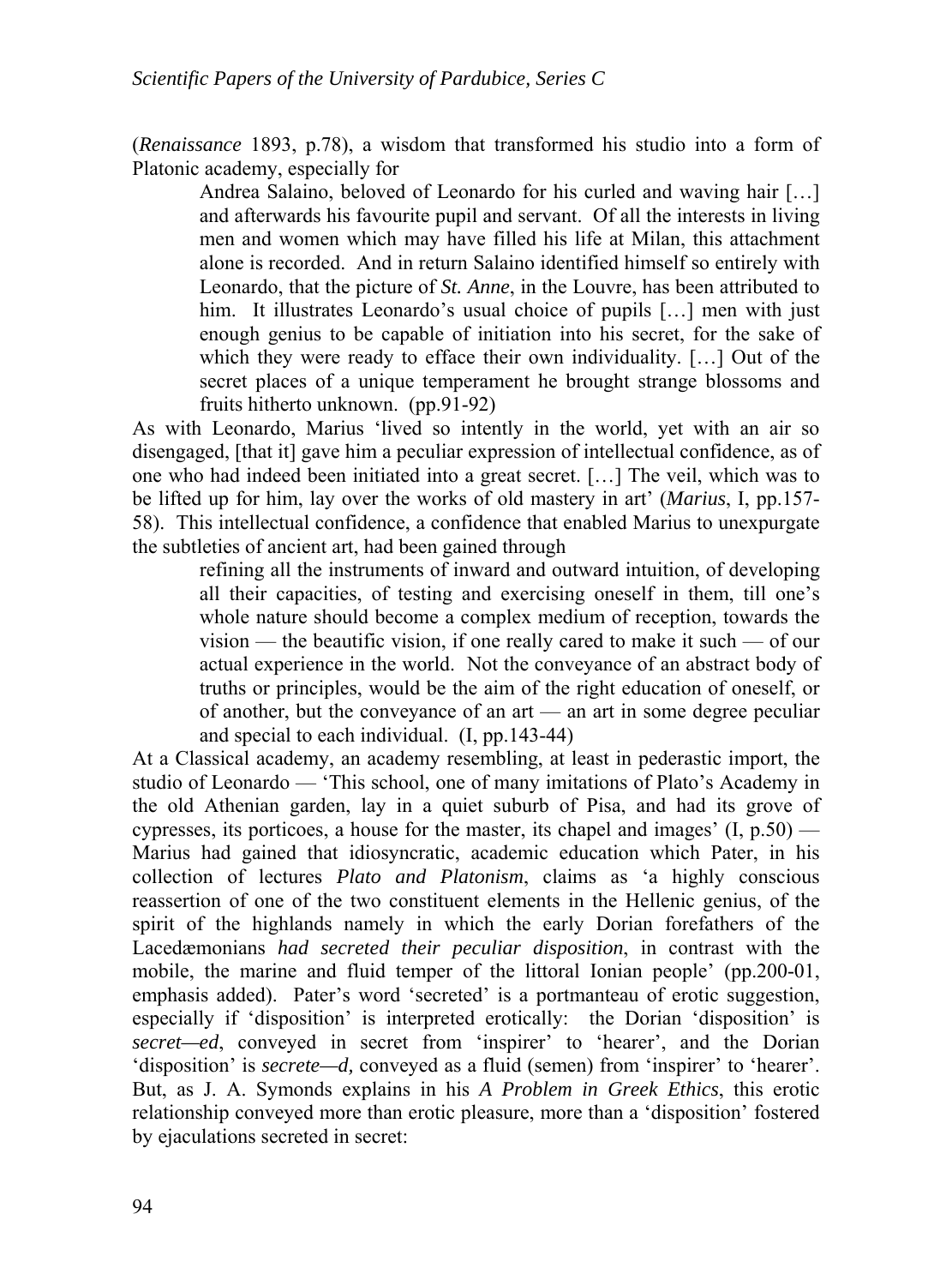The lover taught, the hearer learned; and so from man to man was handed down the tradition of heroism, the peculiar tone and temper of the state to which, in particular among the Greeks, the Dorians clung with obstinate pertinacity. Xenophon distinctly states that love was maintained among the Spartans with a view to education; and when we consider the cust[om](#page-32-0)s of the state, by which boys were separated early from their homes and the influences of the family were almost wholly wanting, it is not difficult to understand the importance of the paiderastic institution. The Lacedæmonian lover might represent his friend in the Assembly. He was answerable for his good conduct, and stood before him as a pattern of manliness, courage, and prudence. Of the nature of his teaching we may form some notion from the precepts addressed by the Megarian Theognis to the youth Kurnus. In battle the lovers fought side by side.<sup>76</sup>

'Praised for its sanity by Benjamin Jowett and the other Oxford dons',77 Pater's *Plato and Platonism* asserts that 'the institutions of Sparta [which Symonds describes above] bore directly upon those of Victorian England<sup>78</sup> — or more aptly, 'bore directly into' the educational institutions of Victorian England, especially when educators such as William Johnson (*later* Cory) and Oscar Browning began 'secreting their peculiar disposition' into the orifices, carnal or cerebral, of many a submissive Etonian. Surprisingly, few of Pater's contemporaries, including Jowett, seem to have recognised or [part](#page-32-2)icularly considered the book's subtle veneration of Dorian (or, early Spartan) pederastic practices:

These bodies [of the young male Spartans], moreover, are shaped by a discipline in which normative Victorian masculinity is perpetually violated: this emphatically conservative and masculine society articulates its social authority through the anathematized practice of pederasty. Yet Pater's sympathy to this transgressive discipline was not idiosyncratic: in contemporary reviews, […] Pater's account of Sparta was 'universally admired'. 79

<span id="page-32-0"></span> $^{76}$  Symonds, *Greek Ethics* [1901], p.13.

<sup>&</sup>lt;sup>77</sup> Robert and Janice A. Keefe, *Walter Pater and the Gods of Disorder* (Athens: Ohio State University Press, 1988), p.16.<br><sup>78</sup> Dowling, 'Ruskin's', p.3. The full quote reads: 'It is clear, for example, that Pater himself

<span id="page-32-1"></span>believed that the institutions of Sparta bore directly upon those of Victorian England: the parallels he draws between the education of Spartan youth and the public schools and universities of England are too insistent for us to think otherwise'.<br><sup>79</sup> James Eli Adams, 'Gentleman, Dandy, Priest: Manliness and Social Authority in Pater's

<span id="page-32-2"></span>Aestheticism', *ELH*, 59 (1992), pp.441-66 (p.461). This Doric pederasty was first dealt with in detail by Karl Otfried Müller in his *Die Dorier: Geschichten hellnischer Stämme und Städte*, translated into English by Henry Tufnell and George Cornewall Lewis, *The History and Antiquities of the Doric Race*, 2 vols, 2<sup>nd</sup> edn (London: [n.p.], 1839), a volume which considers Greek pederasty to have been essential within Greek culture. Dowling writes: 'Whatever we decide, it is clear that Müller's *Dorians* was a favorite book with Pater' ('Ruskin's', p.3). For 'Dorianism' as a concept for Pater and his contemporaries, see Dellamora, *Apocalyptic*, chpt. 2.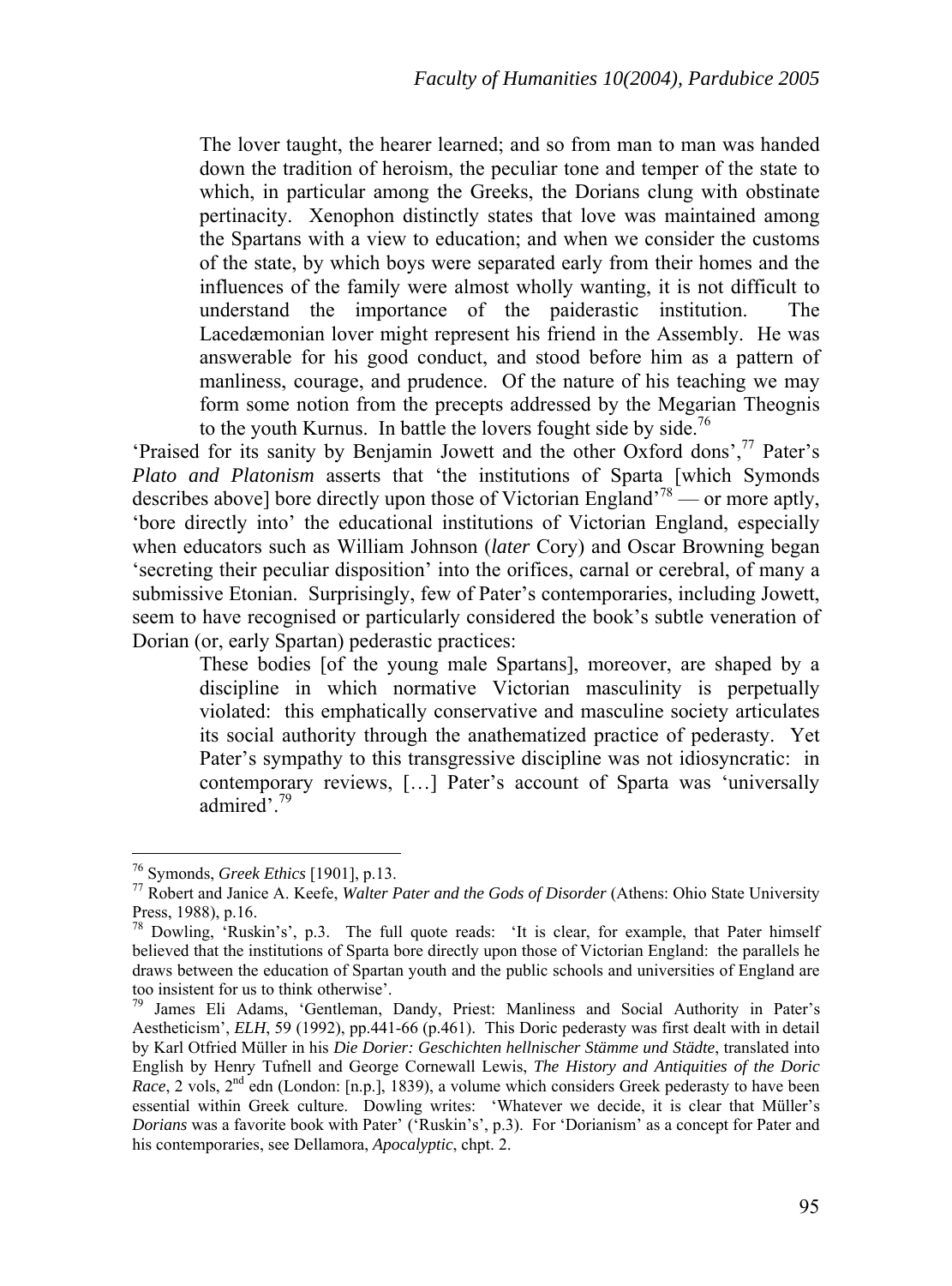In both Spartan discipline and Platonic dialogues, such pederastic practices engendered a receptive temperament or 'disposition' in the young, a temperament of 'strict indifference' that Pater believed essential for encountering, whether in literature or in life, the brilliance of an individual like Plato:

The business of the young scholar therefore, in reading Plato, is not to take his side in a controversy, to adopt or refute Plato's opinions, to modify, or make apology for, what may seem erratic or impossible in him; still less, to furnish himself with arguments on behalf of some theory or conviction of his own. His duty is rather to follow intelligently, but with strict indifference, the mental process there, as he might witness a game of skill; better still, as in reading *Hamlet* or *The Divine Comedy*, so in reading *The Republic*, to watch, for its drama[tic](#page-33-0) interest, the spectacle of a powerful, of a sovereign intellect, translating itself, amid a complex group of conditions which can never in the nature of things occur again, at once pliant and resistant to them, into a great literary monument. (*Platonism*, pp.10-11)<sup>80</sup>

Pruriently, Pater suggests that the brilliance of Plato's dialogues arises from the same sensuous faculty that made him a superior lover: 'Just there, then, is the secret of Plato's intimate concern with, his power over, the sensible world, the apprehensions of the sensuous faculty: he is a lover, a great lover, somew[hat](#page-33-1) after the manner of Dante'  $(p.135)$ .<sup>81</sup>

Although sharing many of Pater's acquaintances and desires, as well as writing his only approved biography — well, approved as far as Pater's fastidious and protective sisters Hester and Clara were concerned — Arthur C. Benson nonetheless recognised the moral problems arising from the unification of Plato's pedagogy and Dante's idealised love found in the passage above, compelling Benson to question: 'Isn't it really rather dangerous to let boys read Plato, if one is desirous that they should accept conventional moralities?<sup>82</sup> Symonds also pondered this question, as Dowling relates:

No wonder Symonds in concluding *A Problem in Modern Ethics* (1891), the last of the homosexualist apologias he was to have printed during his lifetime, should suggest that those who insist on punishing homosexuals at law would do better instead to 'turn their attention to the higher education' being carried on in English public schools and universities. For it was just

<sup>80</sup> In 'Pater as Don', *Prose Studies*, 11 (1988), pp.41-60, Shuter writes: 'In the study of Plato [for Pater] no examinable skill is so essential as a receptive disposition, for Plato's philosophy "does not provide a proposition, nor a system of propositions, but forms a temper"' (p.53).<br><sup>81</sup> Dowling writes: 'Pater [...] seems to have been persuaded that an education conducted along the

<span id="page-33-0"></span>old lines of Greek paiderastia […] would genuinely fulfil the liberal ideal of education' (*Hellenism*, p.102).

<span id="page-33-1"></span><sup>82</sup> David Newsome, *On the Edge of Paradise: A. C. Benson: The Diarist* (Chicago: University of Chicago Press, 1980), p.194. About Benson's comments on Pater, Shuter writes: '[Pater's homoerotic temperament] was therefore always something of an open secret [...] By way of confirmation Benson merely points to the body of Pater's work, which, he supposes, speaks for itself' ('Outing', p.480).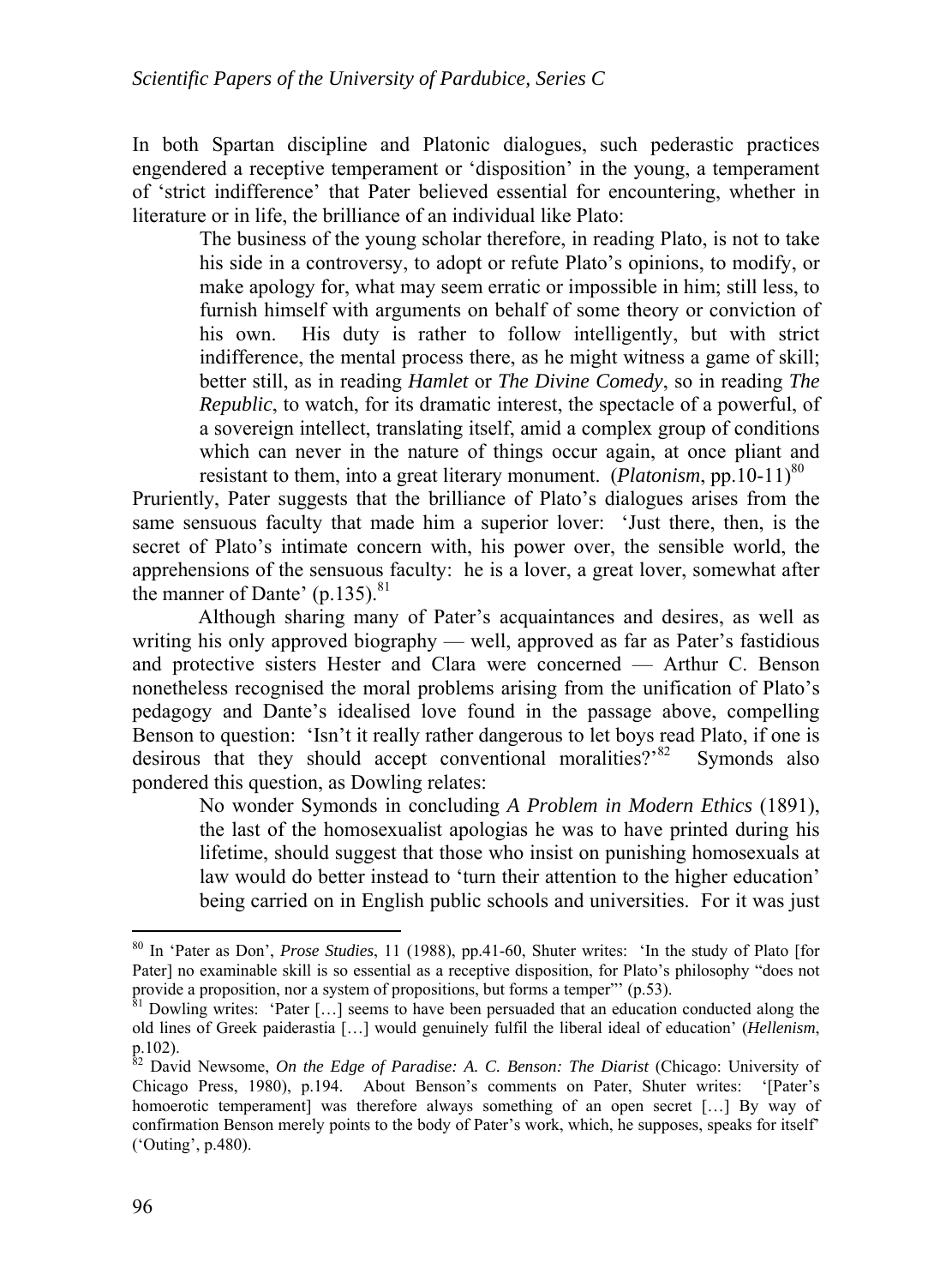there that the 'best minds of our youth are … exposed to the influences of a paederastic lite[ratu](#page-34-0)re at the same time that they acquire the knowledge and experience of unnatural practices'.<sup>83</sup>

However, one must bear in mind that Benson's question about the dangers arising from boys-reading-Plato concerns 'conventional moralities' only, for Benson would not have been p[ers](#page-34-1)onally scandalised by the pederastic pedagogy that Pater sanctions: 'While not truly Uranian, Benson nevertheless hovered dangerously near Uranian sympathies<sup>'.84</sup> In fact, Benson later provided a biographical introduction and notes for the 1905 edition of *Ionica*, a 'classic paean to romantic paiderastia',85 a collection of poems by William Johnson (*later* Cory), one of the founding and most influential of the Uranians (or, as Timothy d'A[rch](#page-34-2) Smith labels him, one of the most influential 'Uranian Precursors'). Johnson was 'a vigorous intellect, classicist, and master at Eton', and had 'a romantic belief in Platonic paiderastia',<sup>86</sup> the very pederasty which Symonds considers above and which was expounded to Symonds in a letter from Johnson. As with Pater's friend Oscar Browning a few years later, a scandal drew Johnson (who had formerly been one of Browning's own teachers there) away from his beloved Eton: 'Johnson was to leave Eton abruptly in 1872 after what appears to have been a parent's complaint about his overly intimate relationship with a pupil'. $87$  As the provider of an introduction and notes for Johnson's *Ionica* and as the writer of Pater's biography, Benson was one of those best qualified to answer his own rhetorical question, 'Isn't it really rather dangerous to let boys read Plato, if one is desirous that they should accept conventional moralities?'

While visiting Oxford in search of biographical material about the elusive Pater, Benson gained a definitive answer to his own question, finding that Pater had always been the wanton 'corrupter of youths' that Pattison had observed in 1878 at a hand-holding tea at the Paters, a 'corrupter' who had just returned from 'upstairs' with two 'feminine' boys in tow. In *On the Edge of Paradise: A. C. Benson: The Diarist*, David Newsome observes:

If the writing of *Walter Pater* took under three months, at least the research behind it had proved ticklish and delicate, as [Edmund] Gosse had warned [Arthur Benson] it would. There were 'dark areas' in Pater's life. Benjamin Jowett had gained possession of certain compromising letters which he had threatened Pater he would publish should he ever think of standing for university office. Arthur's reaction was instinctively to defend Pater's male friendships as never being anything but 'frigidly Platonic'.

<span id="page-34-0"></span>

<sup>&</sup>lt;sup>83</sup> Dowling, *Hellenism*, p.129.<br><sup>84</sup> D'Arch Smith, p.7.<br><sup>85</sup> Dowling, *Hellenism*, p.114. William Johnson (*later* Cory), *Ionica* [Part I and II]. By William Cory. With Biographical Introduction and Notes by Arthur C. Benson (London: Allen & Unwin, [1905]).<br><sup>86</sup> Dowling, *Hellenism*, p.86.<br><sup>87</sup> Ibid., p.87, note. For Kincaid's discussion of both Johnson and Browning, see *Child-Lovin* 

<span id="page-34-2"></span><span id="page-34-1"></span>pp.232-34. D'Arch Smith notes that Oscar Browning had been one of Cory's pupils at Eton (p.6).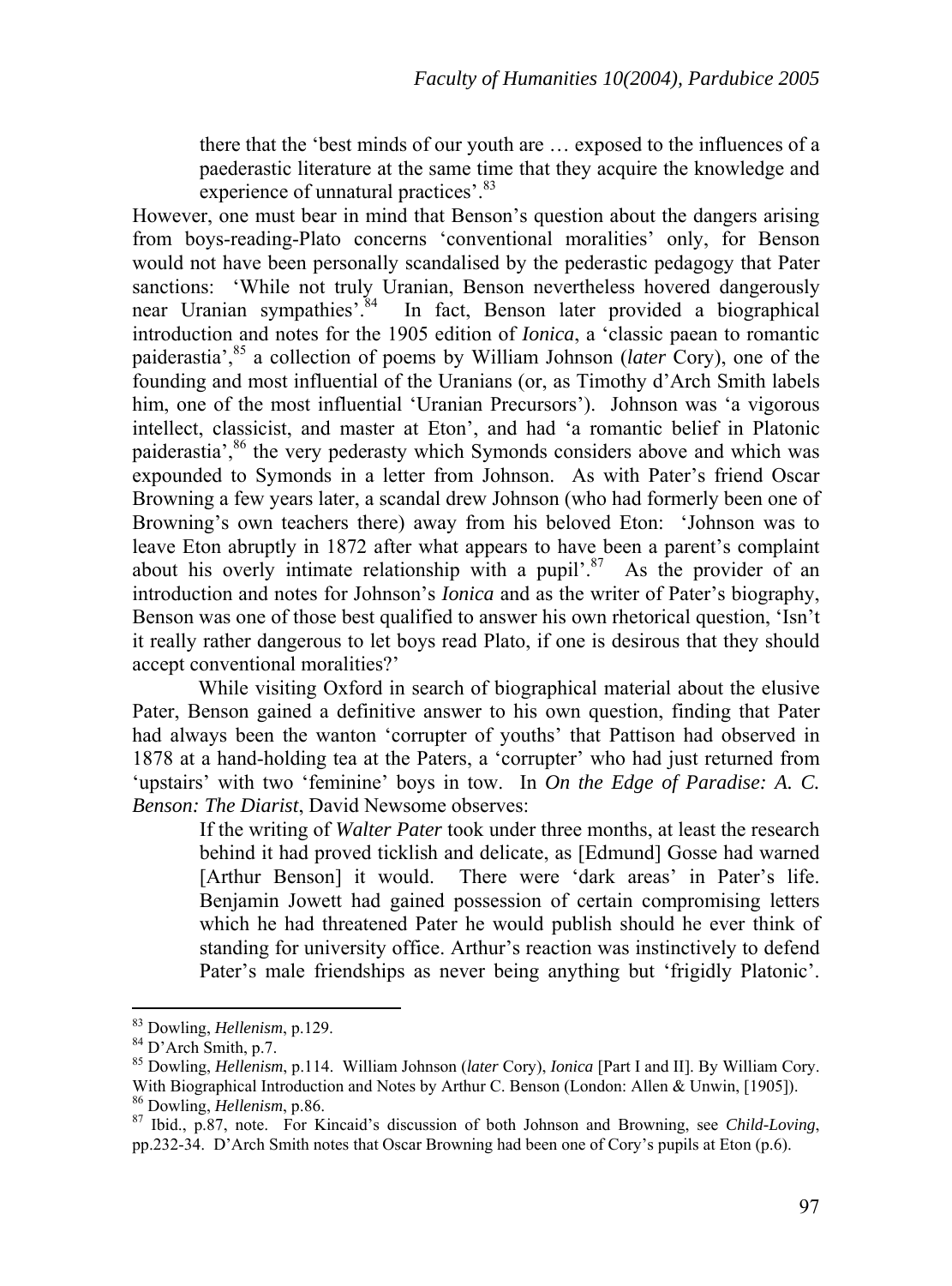After he had visited Oxford and talked with Herbert Warren at Magdalen about the Aesthetic Movement generally, he was less happy. 'It will w[ant](#page-35-0) great care', he wrote. This was 'rather a dark place, I'm afraid. But if we give boys Greek books to read and hold up the Greek spirit and the Greek life as a model, it is very difficult to slice out one portion, which was a perfectly normal part of Greek life, and to say that it is abominable etc. etc. A strongly sensuous nature — such as Pater and Symonds — with a strong instinct for beauty, and brought up at an English public school, will almost certainly go wrong, in thought if not in act. But Warren revealed to me a depth of corruption in Symonds of which I had not dreamed'.<sup>88</sup>

Warren's assessment seemed tenable to Benson, especially since Pater fashioned himself a receptive student of Plato, a pederastic lover whose philosophical strength came from a 'strongly sensuous nature' which, as with Marius, rested in the education of the eyes, for the artist, as well as the philosopher, implores his students: 'I want you to see precisely what I see' ('Style', *Appreciations*, p.31). Marius felt that

a diligent promotion of the capacity of the eye, inasmuch as in the eye would lie for him the determining influence of life: — he was of the number of those who, in the words of a poet who came long after, must be 'made perfect by the love of visible beauty'. It was a discourse conceived from the point of view of a theory which Marius afterwards found in Plato's *Phaedrus*, […] which supposes men's spirits to be susceptible to certain influences, diffused, like streams or currents, by fair things or persons visibly present — green fields and children's faces, for instance into the air around them; and [whi](#page-35-1)ch, with certain natures, are like potent material essences, conforming the seer to themselves as by some cunning physical necessity. (*Marius*, I, pp.37-38)

This Platonic disposition, a disposition which Pater and his Marius both believed to be characteristically present in children, became an ideal for Marius, who hoped to maintain 'the unclouded and receptive soul quitting the w[orl](#page-35-2)d finally, with the same fresh wonder with which it had entered it still unimpaired' (II, p.214), for this disposition is not limited by chronological age — 'Winckelmann looked at life with a fresh, childlike eye<sup>59</sup> — or, as Pater phrases this himself in relation to Winckelmann's admiration for all things Greek: 'Greek sensuousness […] is shameless and childlike' (*Renaissance* 1893, p.177). Robert Currie suggests that Pater adopted/adapted this view from Friedrich von Schiller (1759-1805), which caused Pater to believe that, 'In the nineteenth century, only the child, or the naive genius, might enjoy the immediacy of Greek life',  $90$  an 'immediacy' that could only

<span id="page-35-1"></span><span id="page-35-0"></span>

<sup>&</sup>lt;sup>88</sup> Newsome, p.192.<br><sup>89</sup> Richard Dellamora, 'The Androgynous Body in Pater's "Winckelmann"', *Browning Institute*<br>*Studies*, 11 (1983), pp.51-68 (p.64). See also Donoghue, p.183.

<span id="page-35-2"></span><sup>&</sup>lt;sup>90</sup> Robert Currie, 'Pater's Rational Cosmos', *Philological Quarterly*, 59 (1980), pp.95-104 (p.101).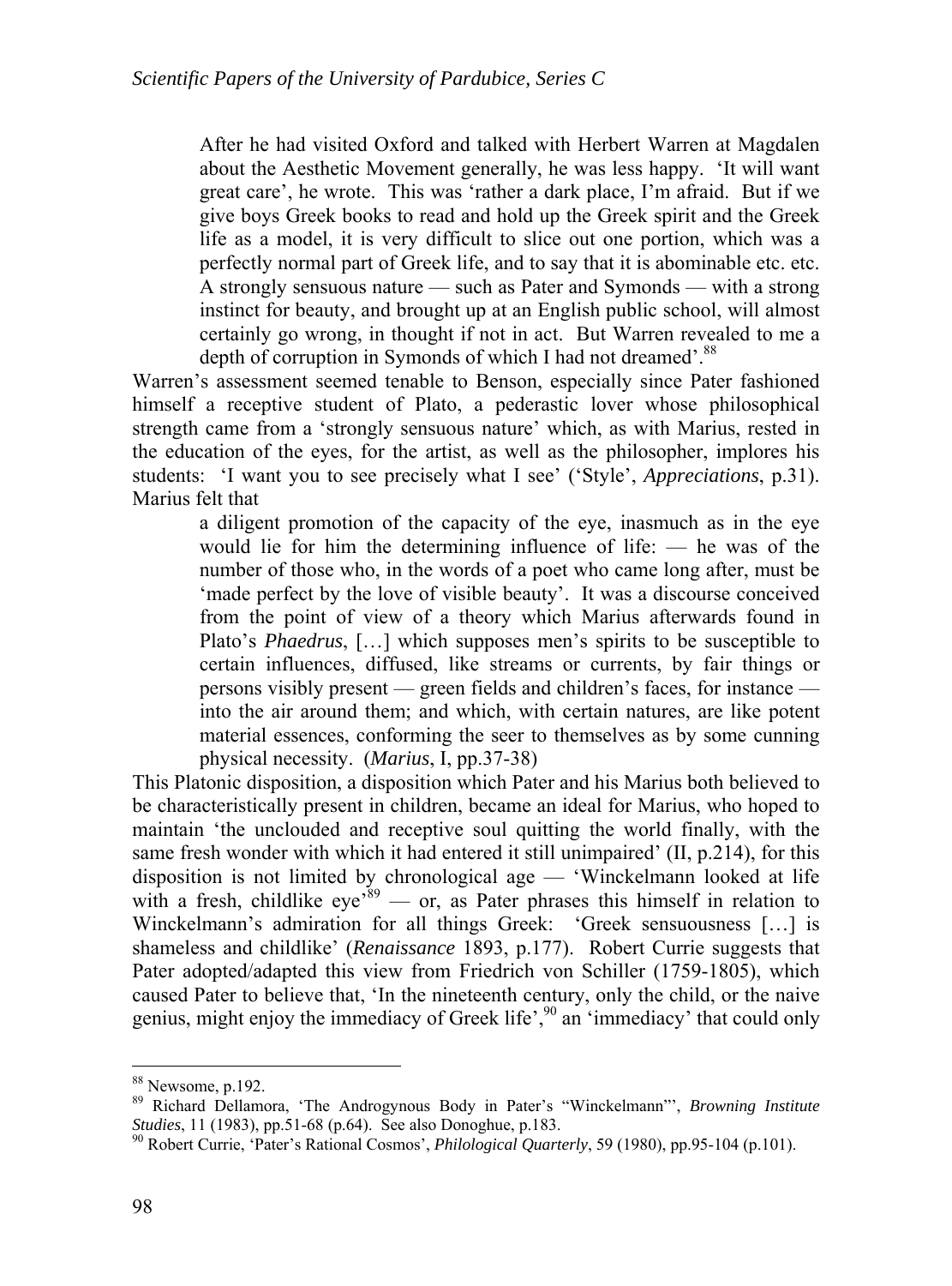be maintained in adulthood through continual interaction with the young, an interaction about which Marius elaborates in his diary: 'I notice often the true character of the fondness of the roughest working-people for their young children. [...] What is of finer soul, or of finer stuff, in things, and *demands delicate touching* — the delicacy of the little child represents to [the roughest worker] that, initiates him into that' (II, pp.178-79, emphasis added). If even the most illiterate, vulgar, and rough worker is somewhat initiated into this 'finer soul' through physical contact with his own children, how much more for someone with refined sensibilities like Marius, someone who, because he is fully initiated into the pleasures and philosophies of the 'immediacy of Greek life', feels compelled to perform the 'legitimate moral function' of Cyrenaic philosophy, the 'counsel of perfection, for the few' (II, p.32), in this case a few young boys of receptive temperament who can become his inspired 'hearers'. Consequently, Marius sought out a 'finer soul', a receptive youth whose physical description seems to 'demand delicate touching':

Marius became fluent concerning the promise of one young student [...] and soon afterwards the lad was seen coming along briskly — a lad with gait and figure well enough expressi[ve o](#page-36-0)f the sane mind in the healthy body, though a little slim and worn of feature, and with a pair of eyes expressly designed, it might seem, for fine glancing at the stars. At the sight of Marius he paused suddenly, and with a modest blush on recognising his companion, who straightway took with the youth, *so prettily enthusiastic,* the freedom of an old friend. (II, pp.144-45, emphasis added)

While the Sophistic tutelage of Marcus Cornelius Fronto (100-170 CE), 'a favourite "director" of noble youth<sup>,91</sup> and a contemporary of Marius, bestowed on his 'hearers' like Marcus Aurelius a complex code of conduct, 'an intimate practical knowledge of manners, physiognomies, smiles, disguises, flatteries, and courtly tricks of every kind — a whole accomplished rhetoric of daily life' (I, pp.220; 219), the Socratic tutelage of Marius did not advocate interaction with or even manipulation of an existent, canonical culture, especially a religiously intolerant culture like Classical Rome, or a homophobic culture like Victorian London. Instead, Marius advocated interaction with a submerged and subversive culture, a secret society of 'enthusiasts' impassioned by a pederastic and homoerotic sensibility, a secret society of 'enthusiasts' which Pater made the very cornerstone of his own attempts to assist the wider culture, despite the assurance that only a few would understand:

Invariably the binding secret remains obscure: it seems to designate a particular state of mind or mode of existence rather than a body of discursive lore, and hence is not to be revealed, only experienced. In this sense, a form of secret society is implicitly constituted by virtually all of

<span id="page-36-0"></span><sup>&</sup>lt;sup>91</sup> Marcus Aurelius was eighteen at the time Fronto began to address him as 'Beloved Boy'.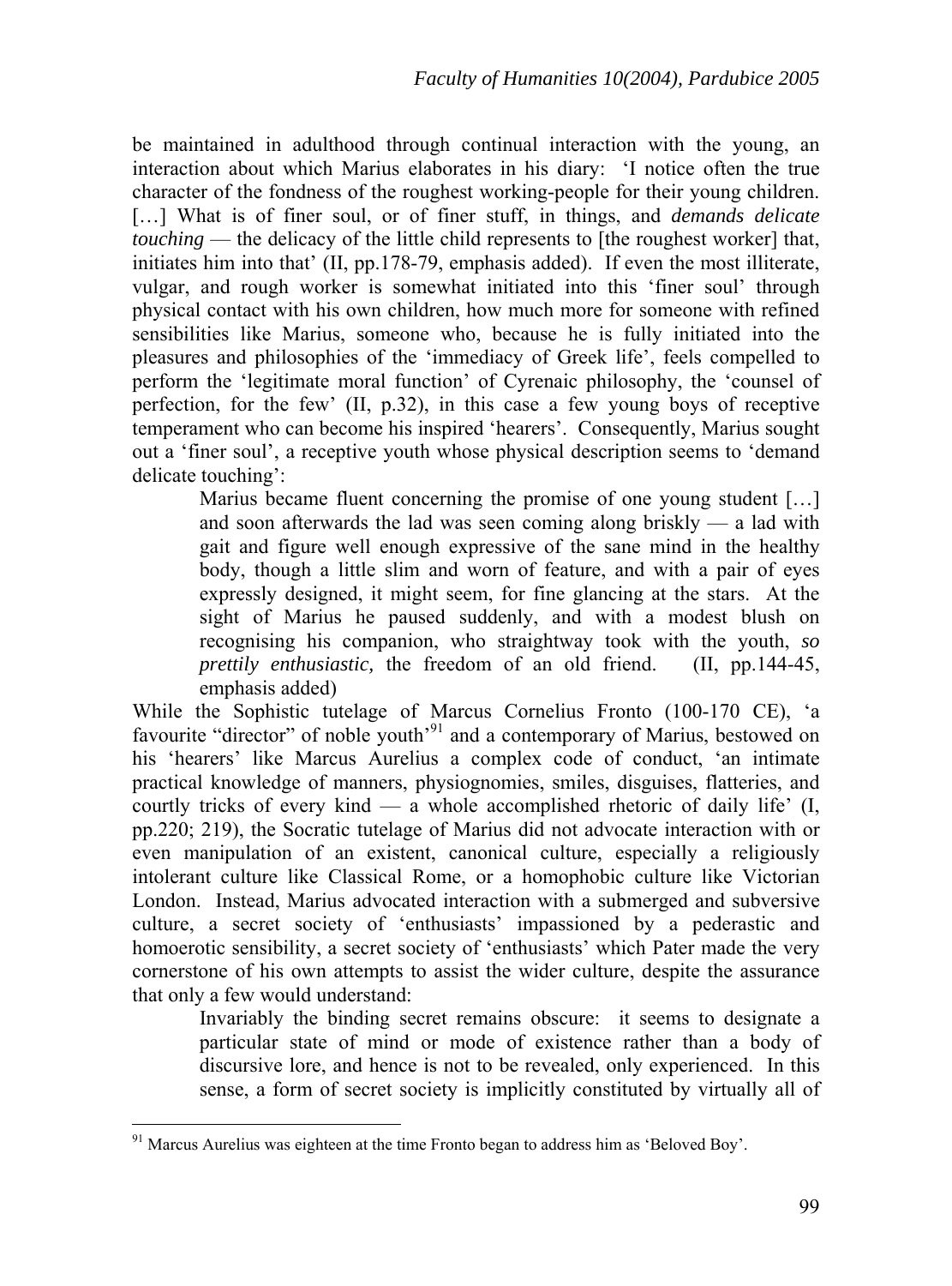Pater's accounts of the receptio[n an](#page-37-0)d transmission of artworks or cultural traditions — as, for example, 'the Hellenic tradition' constructed in 'Winckelmann'. Many critics have commented on the pronounced homoerotic character of these communities of 'enthusiasts', as Pater refers to Winckelmann; certainly the 'secret' into which Leonardo initiates young men seems as much sexual as artistic. […] and Pater's rhetoric clearly suggests a calculated affiliation of his aestheticism with homoerotic subcultures that still remain shadowy in recent social and literary histories of Victorian England. $92$ 

Beyond accentuating similarities between Marius's receptive temperament and Christianity's early secrecy, one passage I would like to consider also provides an example of Pater's 'calculated affiliation' with that shadowy, secret society implicitly constituted in his texts, a society of 'enthusiasts' appreciative of his pederastic and homoerotic subtleties, subtleties like those even concealed behind his description of a Christian sanctuary, of all things. Pater's informed reader would have recognised in the following a metaphorical insight into Marius's instruction of that 'young student', a boy described as 'so prettily enthusiastic': 'Faithful to the spirit of his early Epicurean philosophy and the impulse to surrender himself, in perfectly liberal inquiry about it, to anything that, as a matter of fact, attracted or impressed him strongly, Marius informed himself with much pains concerning the church in Cecilia's house' (II, p.123). That sentence seems tame enough, tame enough till brought into proximity with the object of Marius's erotic desires. If Marius had an 'impulse to surrender himself to *anything* that attracted or impressed him strongly', such that he 'informed himself' about it (as he did concerning the church in Cecilia's house), then what of his impulse to become 'fluent concerning the promise of one young student'? Can Marius's 'impulse' be anything other than a salacious desire to 'surrender himself' to that youthful companion, a boy 'so prettily enthusiastic', a boy who had 'attracted or impressed him [as] strongly' as the church in Cecilia's house, where 'There reigned throughout, an order and purity, an orderly disposition, as if by way of making ready for some gracious spousals. The place itself was like a bride adorned for her husband' (II, p.101)? Seen in this light, the boy 'so prettily enthusiastic', in whom Marius was also attracted, becomes a pederastic 'bride adorned for [his] husband', becomes the 'hearer' adorned for nuptials with Marius the 'inspirer'. Described as 'a half-opened book to be read by the duly initiated mind' (II, p.136), the religious rites held in Cecilia's house are also reminiscent of Marius's attendance at the bedside of his beloved Flavian, whose copy of Apuleius lay half-opened nearby, whose last moments were spent crafting the *Pervigilium Veneris* as a form of epithalamion, a traditional hymn sung as a couple is ushered towards a chamber made ready for the consummation of their 'gracious spousals', spousals like those

<span id="page-37-0"></span> $\overline{a}$  $92$  Adams, p.454.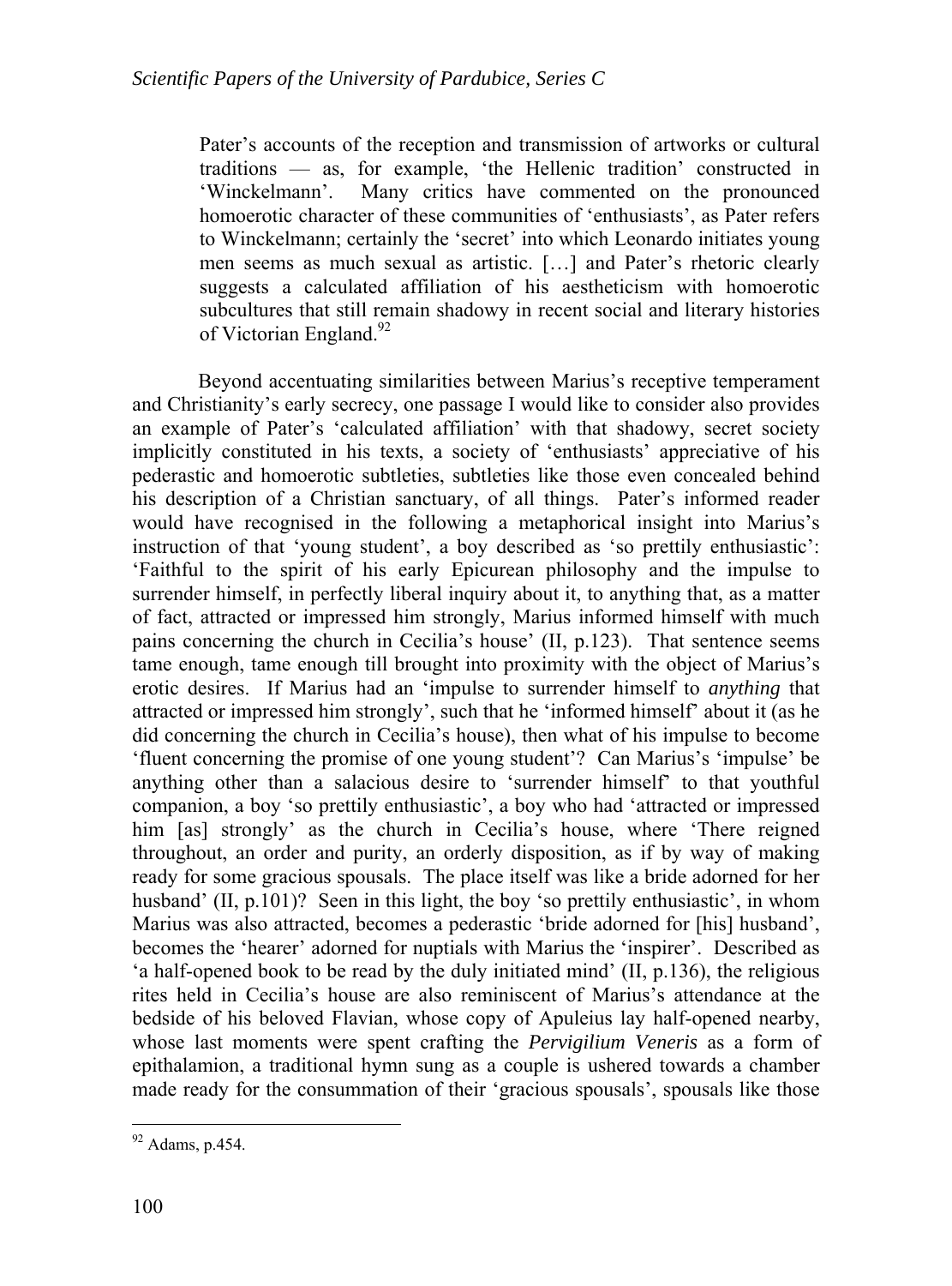of Cupid's marriage in Apuleius's verses, a marriage woven together with the image of Jupiter being attended by the Olympian version of Marius's beloved boy, the most potent of pederastic icons, Ganymede:

And thereupon [Jupiter] bade Mercury produce Psyche in heaven; and holding out to her his ambrosial cup, 'Take it', he said, 'and live for ever: nor shall Cupid ever depart from thee'. And the gods sat down together to the marriage-feast. On the first couch lay the bridegroom, and Psyche in his bosom. *His rustic serving-boy bare* the wine to Jupiter; and Bacchus to the rest. (I, p.92, emphasis added)

A pedera[sti](#page-38-0)c education capable of cultivating a rustic Trojan shepherd into the servant and belovèd of Jupiter, a 'rustic serving-boy bare' of clothing, a 'rustic serving-boy [who] bare the wine to Jupiter' (Pater playfully omitting the pronoun to allow for pederastic 'underthought') — such an education is most clearly elucidated by Pater in his essay on the archaeologist and art historian Johann Joachim Winckelmann, an essay which Dellamora suggests is so 'deeply felt' because of 'the depth of affinity between these two men', for 'both [Pater and Winckelmann] shared an erotic temperament and wrote especially for young men'. 93 Winckelmann was the author of such works as *Reflections on the Imitation of Greek Works in Painting and Sculpture* (*Gedanken übe[r d](#page-38-1)ie Nachahmung der griechischen Werke in Malerei und Bildhauerkunst*, 1755), *The History of Ancient Art* (*Geschichte der Kunst des Alterhums*, 1764), and *Unpublished Ancient Monuments, Explained and Illustrated* (*Monumenti antichi inediti, spiegati ed illustrati*, 1767); as well as the Papal Antiquary and tutor of young European aristocrats — and, in Pater's essay on him, Pater freely explores 'the homoerotic tradition of Western culture at a point of origin in Plato's dialogues' and, even further, (re)considers a historical personage who, more openly than himself, 'pursued romantic attachments with young men'.<sup>94</sup>

Appointed as the tutor to Friedrich Wilhelm Peter Lamprecht (1728-1797), son of the chief magistrate of Hadmersleben, in Sachsen Anhalt, Germany,<sup>95</sup> Winckelmann soon exceeded his tutorial role, his illicit 'friendship' with the

<span id="page-38-0"></span> $^{93}_{94}$  Dellamora, 'Androgynous', p.51.<br><sup>94</sup> Ibid., pp.52; 53.

<span id="page-38-1"></span>

<sup>&</sup>lt;sup>95</sup> Denis M. Sweet, 'The Personal, the Political, and the Aesthetic: Johann Joachim Winckelmann's German Enlightenment Life', *Journal of Homosexuality*, 16 (1988), pp.147-62 (p.151). See also Whitney Davis, 'Winckelmann Divided: Mourning the Death of Art History', *Journal of Homosexuality*, 27.1-2 (1994), pp.141-59. In 'The Discreet Charm of the Belvedere: Submerged Homosexuality in Eighteenth-Century Writing on Art', *German Life and Letters*, 52.2 (1999), pp.123- 35, Jeff Morrison notes that 'These men would then be brought to Italy after a period of preparatory study for individual tutoring. At its simplest we could have here a pragmatic, eighteenth-century adaptation of the Socratic method. But it is surely more than this. We have a striking coincidence of sexual agenda and pedagogic method, a coincidence so strong that the two become inseparable' ('Discreet', p.128)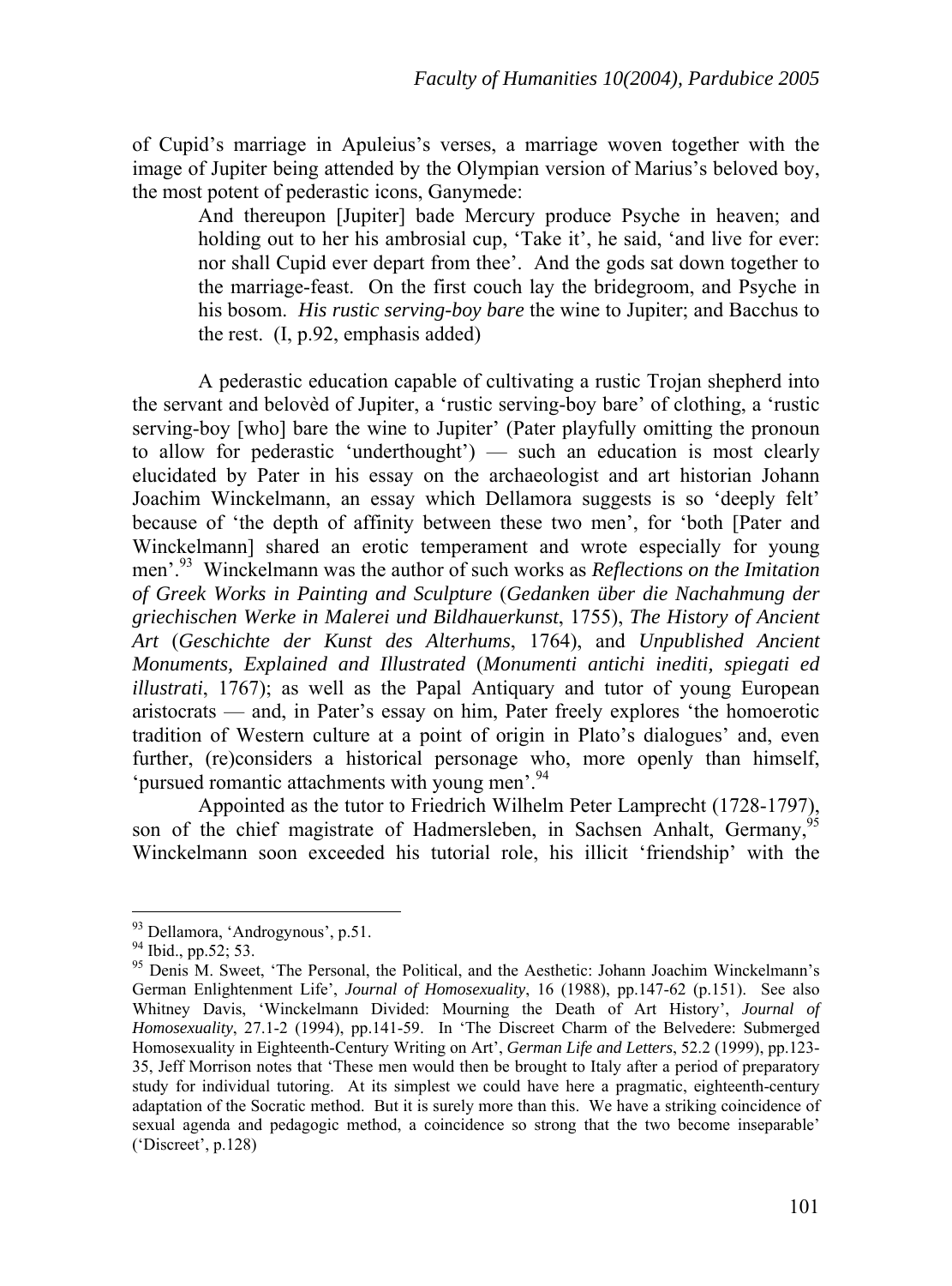younger Lamprecht evolving into 'The great love of Winckelmann's life'.<sup>96</sup> This situation became 'a composition in peda[gog](#page-39-1)y and passion', such that 'When Winckelmann left the Lamprecht family house in the spring of 1743 to take up a position as assistant headmaster in a school in Seehausen, the young Lamprecht followed, taking up residence in Winckelmann's room and continuing with his lessons' for the next five years, lessons flushed with a 'desire that blends eros, pedagogy and aesthetics'.<sup>97</sup> Twenty y[ear](#page-39-2)s passed before Winckelmann encountered the 'one more Lamprecht in his life', a young baron of Livonia, Friedrich Reinhold von Berg (1736-1809), with whom, some scholars assert, he shared 'a specific instance of homoerotic practice'. 98 Winckelmann later instructed other aristocrats, 'young princes from Germany' — his instruction 'marked by the same elan and pedagogic purpose as his friendships with Lamprecht and Berg' and his most noteworthy student of this period bein[g 'L](#page-39-3)eopold III Friedrich Franz [1740-1817], the ruling prince of Anhalt-Dessau who was twenty-five when he sought out Winckelmann in Rome'.<sup>99</sup> In these descriptions, Winckelmann is noticeably defined as a homoerotic and pederastic 'inspirer', an 'inspirer' equal to Jove or Socrates or Leonardo or Marius, though an 'inspirer' who would, unfortunately, be murdered before he had an opportunity to meet his principal 'hearer', the young Johann Wolfgang von Goethe (1749-1832), who remained a lifelong admirer: 'Pater imagines what would have happened if Winckelmann and Goethe had met. It is a homosexual fantasy'.<sup>100</sup>

If, as Kevin Parker suggests, 'Winckelmann's relation to the Greeks is rather explicitly erotic' and 'informed by a certain very stylized homoerotics',<sup>101</sup> then Pater's relation to Winckelmann is much more so, for his essay about this archaeologist and art critic literally undulates with stylised homoeroticism though 'Greek enthusiasm' or 'pederasty' suits far better Winckelmann's style and the style of Pater's responsive essay — a blend of Platonism, pederasty, and aesthetic instruction cultivated to inspire young 'aristocrats' (extremely young in comparison to Winckelmann) — as is elucidated by the following description of Winckelmann's approach to the youthful figure in antique art:

Again, Greek sculpture deals almost exclusively with youth, where the moulding of the bodily organs is still as if suspended between growth and completion, indicated but not emphasised; where the transition from curve to curve is so delicate and elusive, that Winckelmann compares it to a quiet sea, which, although we understand it to be in motion, we nevertheless

<sup>96</sup> Kevin Parker, 'Winckelmann, Historical Difference, and the Problem of the Boy', *Eighteenth-Century Studies*, 25 (1992), pp.523-44 (p.532).<br>
<sup>97</sup> Sweet, pp.152-53.<br>
<sup>98</sup> Ibid., pp.153-54.<br>
<sup>99</sup> Ibid., p.155.<br>
<sup>100</sup> Donoghue, p.157.<br>
<sup>101</sup> Parker, pp.528; 532.

<span id="page-39-0"></span>

<span id="page-39-1"></span>

<span id="page-39-2"></span>

<span id="page-39-3"></span>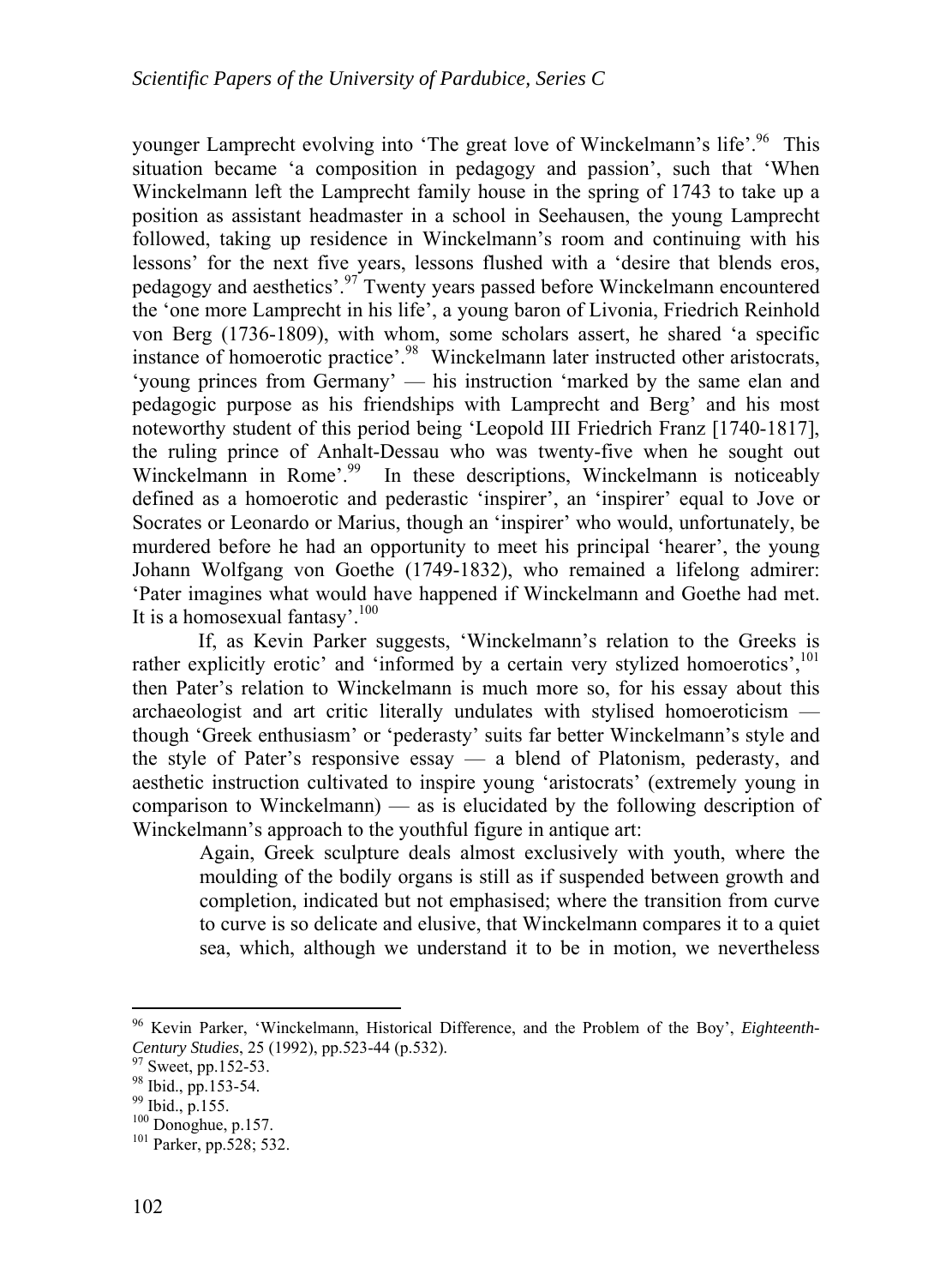regard as an image of repose; where, therefore, the exact degree of development is so hard to apprehend. (*Renaissance* 1893, p.174)

Yet, Winckelmann's 'temperament' did apprehend those physical subtleties, for he had developed, according to Pater, bold 'new senses' which endowed him with a pederastic acumen in regard to juvenile beauty, a Grecian subject hitherto taboo in Western culture, at least after the ascension of Christianity:

And that world in which others had moved with so much embarrassment, seems to call out in Winckelmann new senses fitted to deal with it. He is in touch with it; it penetrates him, and becomes part of his temperament. He remodels his writings with constant renewal of insight; he catches the thread of a whole sequence of laws in some hollowing of the hand, or dividing of the hair; he seems to realise that fancy of the reminiscence of a forgotten knowledge hidden for a time in the mind itself. (1893, pp.154- 55)

Pater suggests that 'This key to the understanding of the Greek spirit, Winckelmann possessed in his own nature' (1893, p.175), possessed as a serenity of temperament which influenced his 'handling of the sensuous side of Greek art', a serenity recognisable in his 'absence of any sense of want, or corruption, or shame' (p.176). The method of Winckelmann's 'handling of the sensuous side' is given a rather phallic thrust, rhetorically, when Pater claims that 'Penetrating into the antique world by his passion, his temperament, [Winckelmann] enunciated no formal principles, always hard and one-sided' (p.176). With such descriptions, as pederastic and as homoerotic as those of his biographical subject, Pater asserts that 'Nothing was to enter into [Winckelmann's] life unpenetrateed by its central enthusiasm' (p.144), an enthusiasm which even in 'The protracted longing of his youth is not a vague, romantic longing', for Winckelmann 'knows what he longs for, what he wills. Within its severe limits his enthusiasm burns like lava' (p.148), an enthusiasm and 'affinity with Hellenism […] not merely intellectual' (p.152), an enthusiasm arising from 'his romantic, fervent friendships with young men':

This enthusiasm, dependent as it is to a great degree on bodily temperament, has a power of reinforcing the purer emotions of the intellect with an almost physical excitement. That this affinity with Hellenism was not merely intellectual, that the subtler threads of temperament were inwoven in it, is proved by his romantic, fervent friendships with young men. He *has known*, he says, many young men more beautiful than Guido [Reni]'s archangel. These friendships, bringing him *into contact* with the pride of human form, and staining the thoughts with its bloom, perfected

his reconciliation to the spirit of Greek sculpture. (p.152, emphasis added) Brought 'into contact' with 'the pride of human form', Winckelmann had indeed 'known many young men more beautiful than Guido's archangel', had 'known' them in the intimate ways that the men of Sodom had, for Pater is employing here the language of Genesis 19.5 — 'And [the men of Sodom] called unto Lot, and said unto him, Where are the men which came in to thee this night? Bring them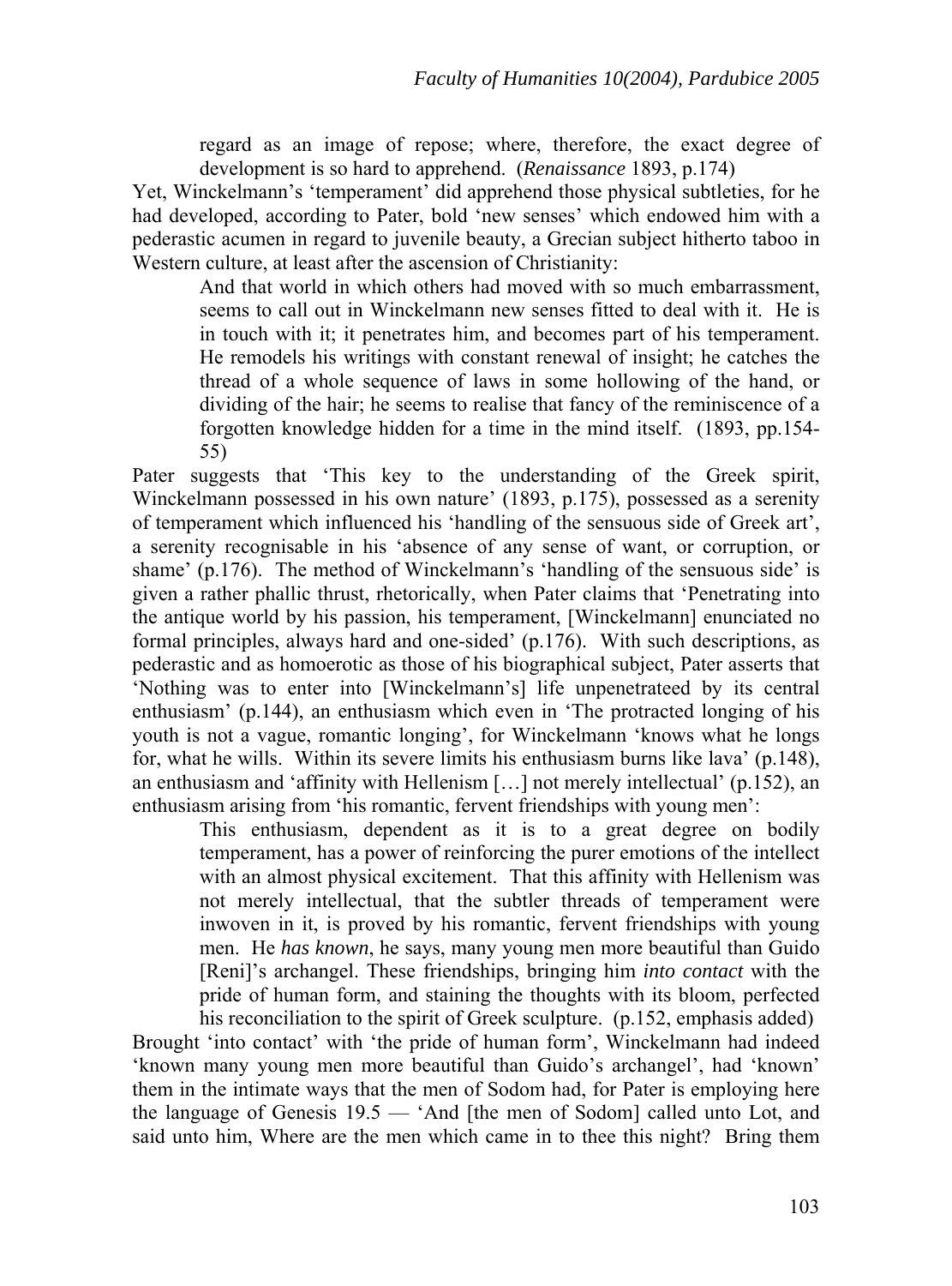out unto us, that we may know them' (KJV); '[…] Bring them out to us so that we can have sex with them' (NIV). By implication, Pater suggests that 'we see [in these "romantic, fervent friendships"] the native tendency of [W](#page-41-0)inckelmann to escape from abstract theory to intuition, to the exercise of sight and touch' (1893, p.147). Pater assumes that Winckelmann, inspired by the beauty of these young German aristocrats, performed with them pedagogical 'exercises of sight and touch', an assumption supported by that anecdote from the memoirs of Jacques Casanova which recounts how, walking 'unannounced into Winckelmann's rooms in Rome one day', Casanova interrupted just such a pedagogical 'exercise of sight and touch'. After Winckelmann 'had straightened his trousers and the young man he had been surprised with had beat a hasty retreat', <sup>102</sup> Winckelmann justified his activities to Casanova as follows:

You know I am not only not a pederast, but for all of my life I have said it is inconceivable that such a taste can have so seduced the human race. If I say this after what you have just witnessed, you will think me a hypocrite. But this is the way it is: During my long studies I have come to admire and then to adore the ancients who, as you know, were almost all buggerers without concealing it, and many of them immortalized the handsome objects of their tenderness in their poems, not to speak of superb monuments. They went so far as to bring up their taste as evidence of the purity of their morals. […] With the clear realization of such truths, I cast a glance at myself and felt disdain, a kind of reproach for not at all resembling my heroes. I found myself, at least as far as my love life was concerned, as unworthy of esteem, and not being able to overcome this conceit by cold theory, I decided to illumine myself thro[ugh](#page-41-1) practice, hoping that by analysing the matter my mind would acquire the light necessary for distinguishing between true and false. Thus determined, it has been three or four years that I have been working at this business, choosing the cutest Smerdiases of Rome, but it has done no good. When I get down to it, *non arrivo*. I see in my confusion that a woman is preferable in any case, but outside of not caring about this I fear a bad reputation, for what would one say here in Rome, particularly where I am well known, if one could say that I had a mistress? $1^{103}$ 

Although awkwardly compromised, although recasting his interrupted 'tutorial' as an attempt 'to illumine' himself through pederastic practise, Winckelmann nonetheless admitted candidly to Casanova that his own Classicism was an attempt to reconstruct the pederastic culture that had flourished among the ancients, 'almost

<span id="page-41-0"></span> $102$  Sweet, p.149.

<span id="page-41-1"></span><sup>&</sup>lt;sup>103</sup> As quoted in ibid., pp.149-50. Morrison suggests that 'Perhaps some dark intuition of this took Winckelmann south to Italy — and so nearer to Greece, where homosexuality, scholarship and art had historically proven a productive combination' (p.126). See also Robert Aldrich, *The Seduction of the Mediterranean: Writing, Art and Homosexual Fantasy* (London: Routledge, 1993); Joseph A. Boone, 'Vacation Cruises; or, The Homoerotics of Orientalism', *PMLA*, 110.1 (1995), pp.89-107.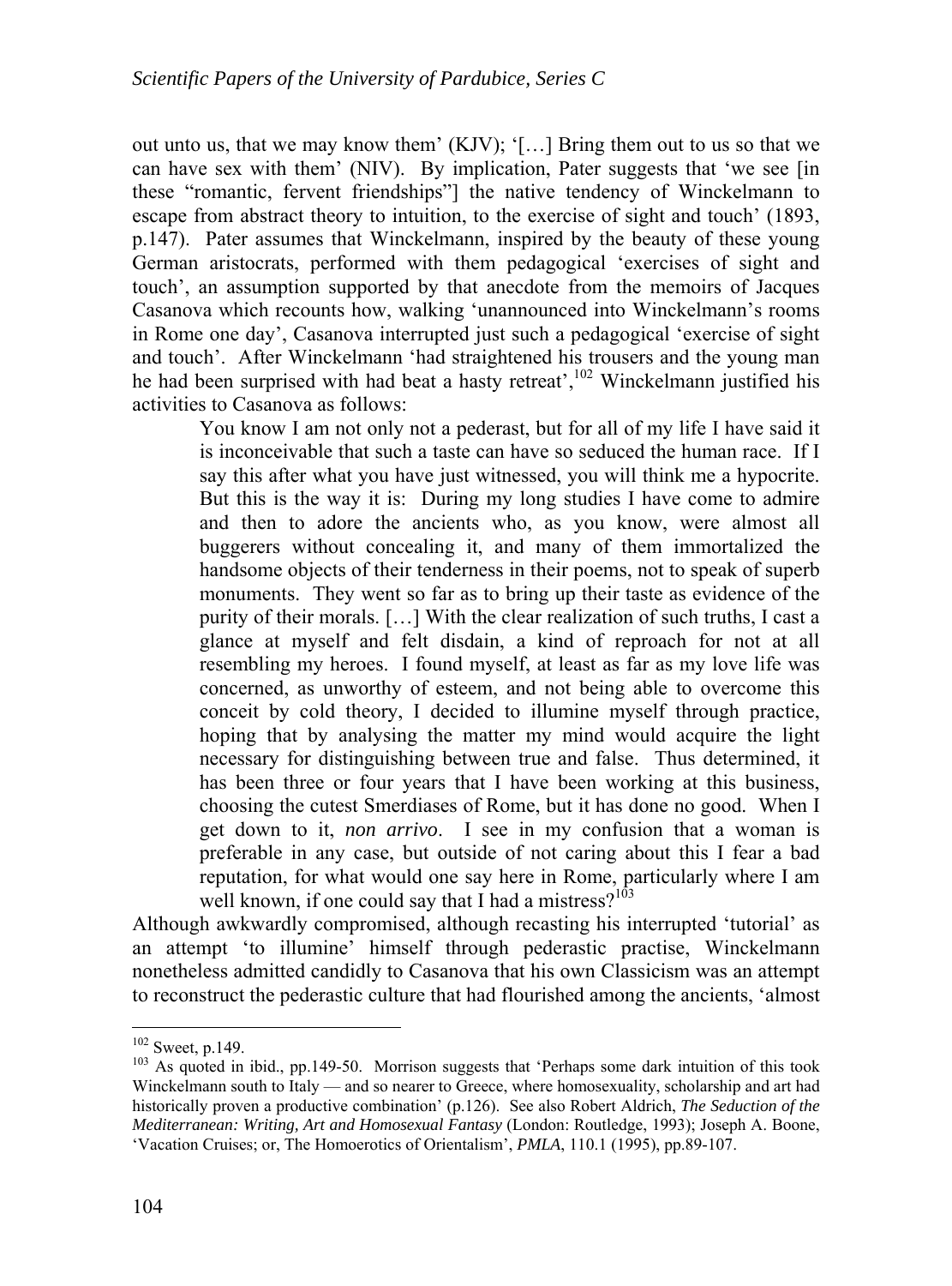all [of whom were] buggerers without concealing it', a Hellenic culture that often lingers as pitiable fragments buried beneath the earth or the consciousness of man, as Pater explains:

This testimony to the authority of the Hellenic tradition, its fitness to satisfy some vital requirement of the intellect, which Winckelmann contributes as a solitary man of genius, is offered also by the general history of the mind. The spiritual forces of the past, which have prompted and informed the culture of a succeeding age, live, indeed, within that culture, but with an absorbed, underground life. *The Hellenic element alone has not been so absorbed, or content with this underground life*; from time to time it has started to the surface; culture has been drawn back to its sources to be clarified and corrected. Hellenism is not merely an absorbed element in our intellectual life; it is a conscious tradition in it. (*Renaissance* 1893, p.158, emphasis added)

Neither absorbed nor content with its underground life, the 'Hellenic element' had also 'started to the surface' within Victorian culture, a seedling nurtured by Pater and his coterie. Nevertheless, as Wilde would later illustrate textually and literally, 'Those who go beneath the surface do so at their peril', a peril which extended beyond those who tilled the Uranian soil to those who gathered what Hopkins (in that fragmentary poem composed upon Pater's dinner acceptance) calls the 'brightest blooms', blooms with the 'sweetest nectar'. The blooms that sprang from Pater's cultivation of that 'Hellenic element' were only appreciated and discretely sanctioned by those who had, like Winckelmann, the 'key to the understanding of the Greek spirit' in their own 'natures' — those who, like Hopkins and Wilde, were admirers of the Classics studied in *Literae Humaniores*, a bountiful bouquet of Greco-Roman pederastic nuance. After gathering a score of pederastic blooms from the dialogues of Plato, the apprenticeships of Leonardo, and the criticisms of Winckelmann, Pater crafted a pedagogical laurel which would wreath the scholarly and sexual temperame[nts](#page-42-0) of many an Oxonian like Hopkins.

Despite the fact that, when Pater's essay on Winckelmann appeared in the *Westminster Review* in January 1867, it did so anonymously, Hopkins is likely to have known much of its substance, even if not assured of Pater's authorship (and given that Hopkins knew the essay at all). Pater's essay on Winckelmann was published six months before Hopkins graduated from Oxford, while he was busy preparing with Pater for his finals in Greats, a period during which, Nixon asserts, 'Pater would have shared much of his scholarship with Hopkins'.104 Perhaps after a rhetorical question like 'And what does the spirit need in the face of modern life?' a question with its attendant answer of 'The sense of freedom' ('Winckelmann', *Renaissance* 1893, p.184) — Pater had vaguely insinuated to

<span id="page-42-0"></span><sup>104</sup> Nixon, p.168.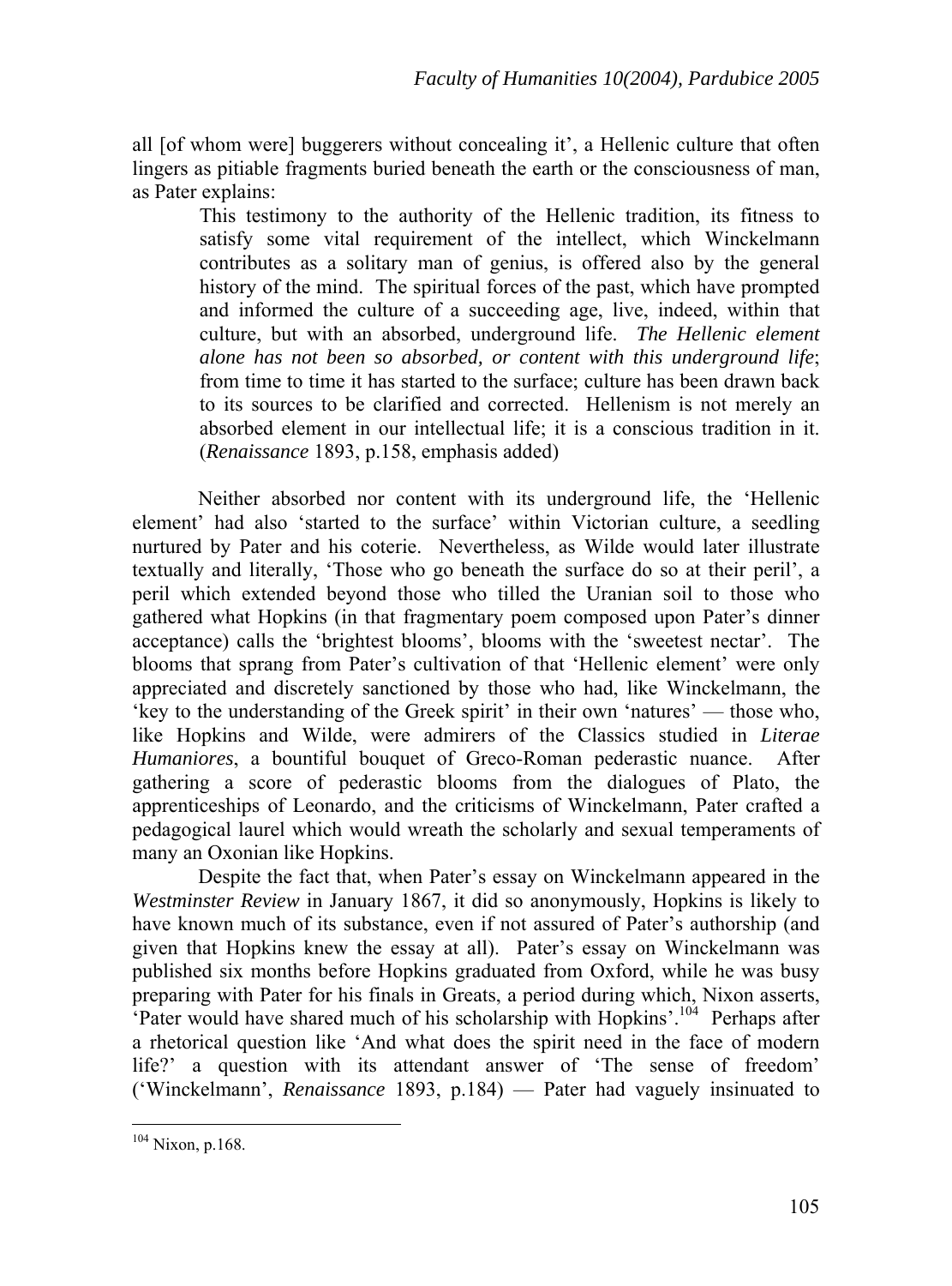Hopkins 'the theme of sexual freedom latent in Winckelmann's notion of Greek nakedness'. 105 Much later, as a mature poet and professor, Hopkins must have ruminated over the discussions he had had with Pater, discussions impregnated by a Winckelmannesque appreciation for Hellenic pederasty, a pedagogical tradition that occasionally surfaces, surfaces to bloom the likes of Hopkins's 'Epithalamion', a poem fulfilling Pater's insistence that the artistic goal is 'To create — to live, perhaps, a little beyond the allotted span, i[n s](#page-43-0)ome fragment even, of perfect expression […] something to hold by and rest on, amid the *perpetual flux*' (*Marius*, I, p.155), something stable amid the Heraclitean changes in life and culture that Hopkins considers 'That Nature is a Heraclitean Fire and of the comfort of the Resurrection'. Beyond its intrinsic poetical value, Hopkins's 'Epithalamion' — for Nixon, an expression of the 'Paterian notions of the wholeness of male sexuality'106 — seriously challenges Norman White['s](#page-43-1) dismissal of the poem as an improvisational fragment, as a collection of 'landscape descriptions [which] have no force of plot behind them'.107 As a poetical masterpiece, Hopkins's 'Epithalamion' seems to warrant what Marius refers to as 'an ampler vision, which should take up into itself and explain this world's delightful shows, as the scattered fragments of a poetry, till then but half-understood, might be taken up into the text of a lost epic, recovered at last' (II, p.214). This would certainly fulfil part of the title of Michael Lynch's article about the poet's homoeroticism — 'Recovering Hopkins, Recovering Ourselves'.<sup>108</sup>

Exhibiting the same literary scrupulosity which, in Flavian, Pater describes as 'a sort of chivalrous conscience', Hopkins, in his 'Epithalamion', 'manipulated [words] with all his delicate force, [...] making visible to others that which was vividly apparent, delightful, of lively interest to himself' (*Marius*, I, p.98) — which was a woodland where bathing boys abound and where prurient strangers can advance until, inspired by the erotic sight of boyhood nakedness, they undress and bathe alone in a vacillating stream, a stream aflow with masturbatory connotations. This 'branchy bunchy bushybowered wood', this Arcadian woodland within which Hopkins has chosen to conceal his most delicately homoerotic and pederastic expressions is, like the church in Cecilia's house, 'a bride adorned for her husband' (II, p.101), an appropriate place indeed for a nuptial epithalamion. Contrary to White's insistence that these 'landscape descriptions have no force of plot behind them', the 'Epithalamion', as well as its landscape, is planted with 'temperament' rather than plotted with action, a 'receptive temperament' which Pater had instilled in students like Hopkins, imploring these 'hearers' 'to watch, for its dramatic interest, the spectacle […] of a sovereign intellect, translating itself, amid a

<sup>105</sup> Henry Hatfield, *Aesthetic Paganism in German Literature from Winckelmann to the Death of* Goethe (Cambridge, MA: Harvard University Press, 1964), p.21.<br><sup>106</sup> Nixon, p.194.<br><sup>107</sup> Norman White, 'Hopkins' Epithalamion', *Hopkins Quarterly*, 3-4 (1977-78), pp.141-59 (p.157).<br><sup>107</sup> Norman White, 'Hopkins' Epithalami

<span id="page-43-0"></span>

<span id="page-43-1"></span>pp.107-17.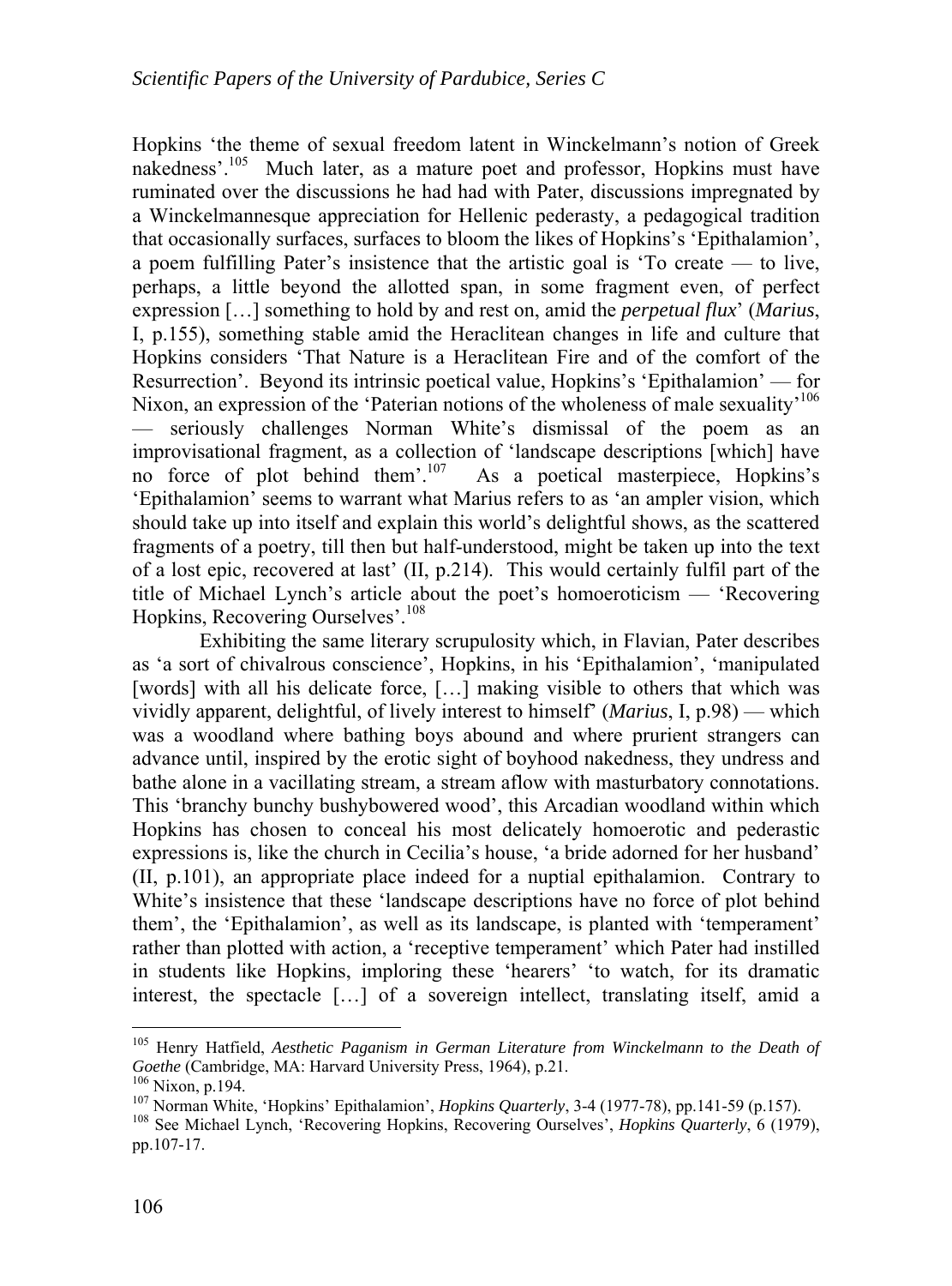complex group of conditions which can never in the nature of things occur again' (*Platonism*, p.11). Essentially, the 'Epithalamion' allows Hopkins to translate [his](#page-44-0)  own 'sovereign intellect', allows him to display 'the power of entering […] into the intimate recesses of other minds' ('Postscript', *Appreciations*, p.254), in this case his own. These 'secret places of a unique temperament' ('Leonardo', *Renaissance*  1893, p.92), for Hopkins as well as for Pater, 'seem to designate a particular state of mind or mode of existence rather than a body of discursive lore, and hence is not to be revealed, only experienced', 109 experienced as an education of the senses, an education which, for Hopkins — as much as for Plato, Marius, Leonardo, Winckelmann, and Pater  $\frac{1}{10}$  'blends eros, pedagogy and aesthetics'.<sup>110</sup> For Pater, this involves the acquisition of 'appreciation', of 'style', of the skill to influence others in turn:

Greatness of literary art depends on a rich and expressive style which places it architecturally within the great structure of human life, using fine, scholarly speech to express an inner vision which informs and controls, has compass and variety, is allied to great ends, has depths of revolt and largeness of hope — the writer giving each unique phrase, sentence, structural member, and the entire composition a similar unity with its subject and with itself, providing a cloistral refuge from the vulgarity of the actual world, getting his readers to see precisely what he sees, to enter into the intimate recesses of his own mind and sentiments. (*Appreciations*, my précis, donning Pater's style)

After addressing his reader as his 'hearer' — the beloved of traditional pederastic pedagogy — Hopkins invites his reader to participate aesthetically in the creation of a mutual fantasy, to experience the transformation of a voyeuristic stranger from 'listless' to 'froliclavish'. This is the skill of 'influence' about which Pater speaks. 'The basis of all artistic genius', writes Pater, 'lies in the power of conceiving humanity in a new and striking way, of putting a happy world of its own creation in place of the meaner world of our common days' ('Winckelmann', *Renaissance* 1893, p.170), a world created through an 'interpenetration of intellectual, spiritual, and physical elements' (p.174), a world abounding with a 'Cyrenaic eagerness […] to taste and see and touch' (*Marius*, I, p.199), an eagerness to dive into what Marius calls, 'that full stream of refined sensation' (II, p.34). For Hopkins, this 'full stream of refined sensation' spills forth from youthful bodies, bodies of 'limber liquid youth' which yield 'tender as a pushed peach' ('Bugler's First Communion', lines 22-23), bodies which 'Winckelmann compares […] to a quiet sea, which, although we understand it to be in motion, we

 $109$  Adams, p.454.

<span id="page-44-0"></span> $110$  Sweet, p.153. But, it also had religion thrown into the mix, which would have made it far more congenial for Hopkins: 'The interdependence of the rhetorics of aesthetics, religion and of homosexuality in the case of Winckelmann should, then, be clear' (Morrison, 'Discreet', p.132).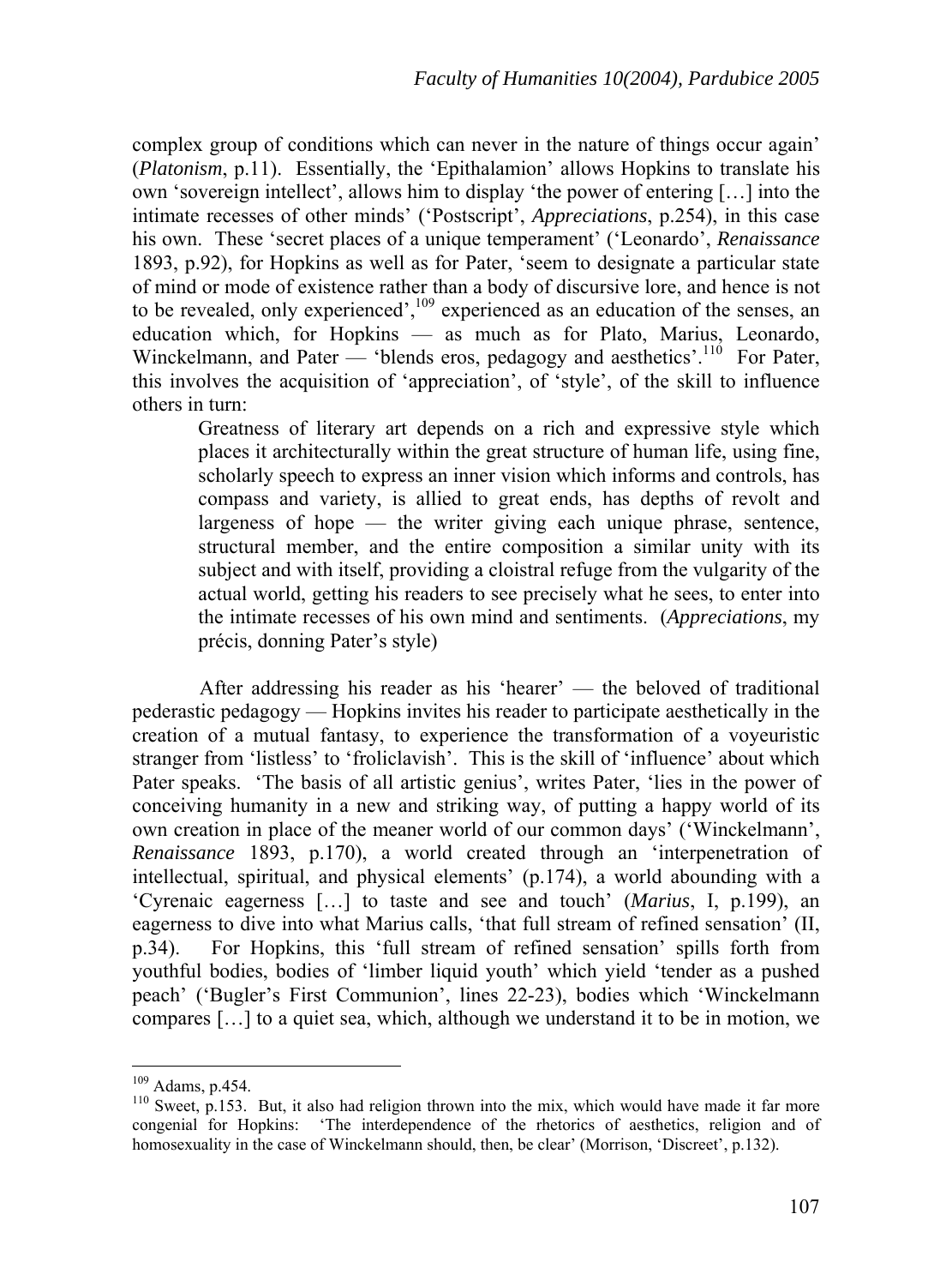nevertheless regard as an image of repose' (*Renaissance* 1893, p.174). In contrast to Winckelmann's youthful bodies in repose, Hopkins's are 'fretted' by a masturbatory fever which drives them to hurl themselves into a river 'boisterously beautiful', a fever which also drives the prurient imagination of a 'listless stranger beckoned by their noise', who gazes unseen until

This garland of their gambol flashes in his breast Into such a sudden zest Of summertime joys

That he hies to a pool neighbouring.

This 'pool neighbouring' is a place of seclusion where this stranger, perhaps ashamed to swim with the randy boys, can appease his own sensual urges, a place described as 'sweetest, freshest, shadowiest; / Fairyland'. Impassioned far by their voluptuous accents, Hopkins's 'listless' stranger undresses and bathes alone, allowing the water, described as a 'heavenfallen freshness', to 'break across his limbs / Long', an act which changes his state from 'listless' to 'froliclavish' as he embraces and is embraced by a watery hand of God. Through this baptismal conversion, Hopkins illustrates Pater's division of humanity: 'Some spend this interval in listlessness, some in high passions, the wisest, at least among "the children of this world", in art and song' ('Conclusion', *Renaissance* 1893, p.190). Hopkins's epithalamic stranger exchanges his 'listlessness' for 'high passions' ('higher' certainly than the passions of the bathing boys); and Hopkins's 'hearer' and narrator together construct a pederastic and homoerotic epithalamion, a poetic unification of Greco-Roman 'art and song'. But, few artists, Pater observes, capture this 'quickened sense of life, ecstasy and sorrow of love' (p.190), all of which accompany Hopkins's aesthetic creation in the 'Epithalamion'. Beyond the naked swimmers and their voyeur bathed in 'high passions', both the narrator and his 'hearer', the artistic participants of Hopkins's 'Epithalamion', receive a greater measure of insight, experience that 'quickened sense of life, ecstasy and sorrow of love' — especially given the elegiac quality of the poem as it relates to Digby Dolben. As for Marius, for Hopkins 'the whole of l[ife](#page-45-0) seemed full of sacred presences' (I, p.24), presences that bestowed not only passion (however 'high'), but also serenity, 'the absence of any sense of want, or corruption, or shame' ('Winckelmann', *Renaissance* 1893, p.176).

If, as Pater insists, the greatness of literary art depends on 'the quality of the matter it informs or controls, its compass, its variety, its alliance to great ends, or the depth of the note of revolt, or the largeness of hope in it' ('Style', *Appreciations*, p.38), then, contrary to White's dismissal of Hopkins's poem as 'second-hand impressions pasted together',<sup>111</sup> the 'Epithalamion' is indeed a masterpiece, displaying all the qualities Pater deemed essential in art; for Hopkins's 'Epithalamion' serves as an imaginative lesson in Keatsian beauty and serenity; as a protest against conventional morality and its conception of the body;

<span id="page-45-0"></span> $\overline{a}$ 111 White, 'Epithalamion', p.159.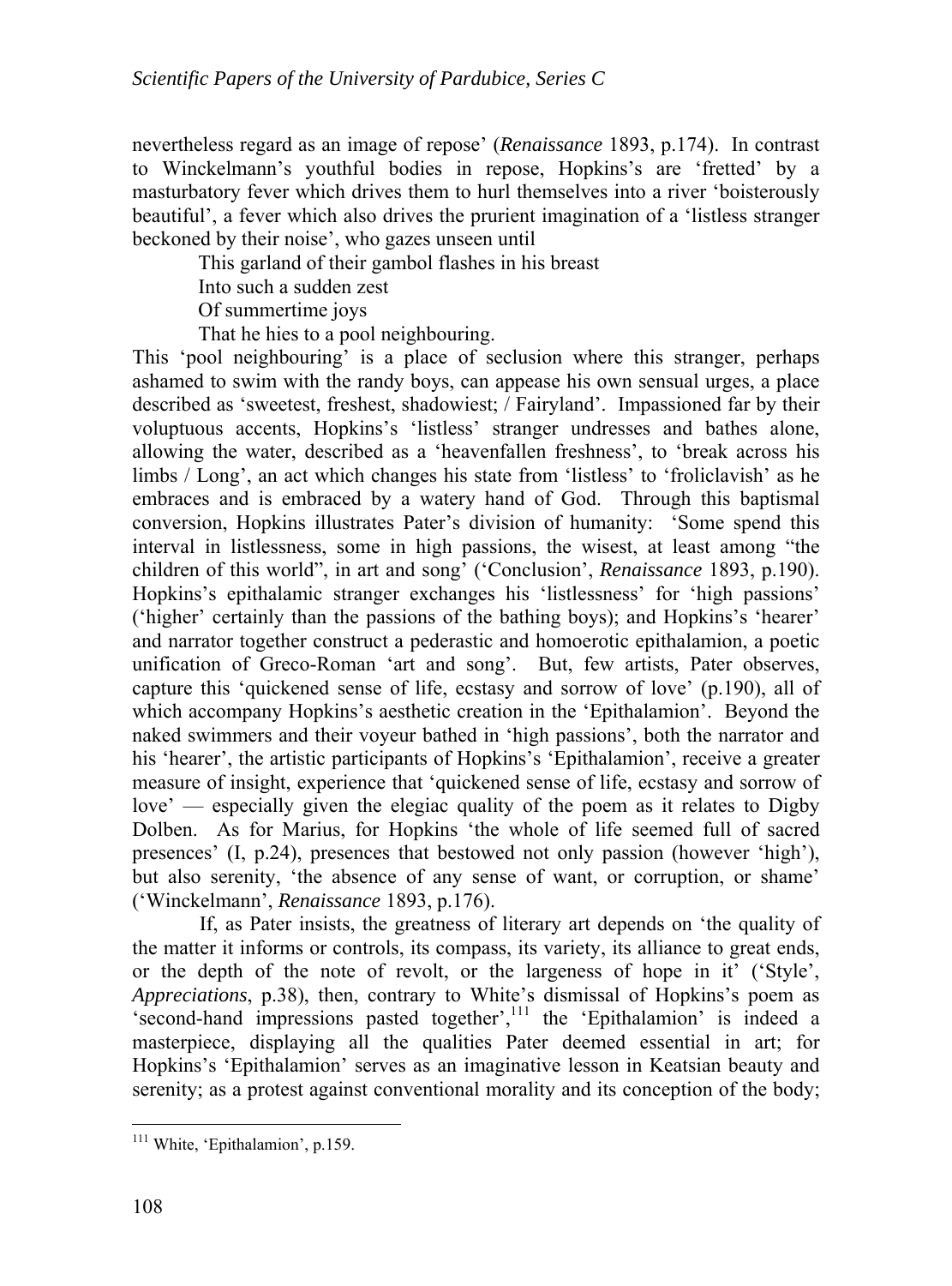as a lyrical blending of Classical, Romantic, Christian, and Victorian themes; as a celebratory elegy on the death of his own beloved Dolben; as an affirmation of sexual freedom and mortality; as a pederastic creed as controversial as anything written in the decades following by the other English Uranians. Missing the plot, the temperament, and the mastery of Hopkins's 'Epithala[mion](#page-46-0)' — as has been the case for modern literary criticism — stems, almost entirely, from a refusal to recognise Hopkins as Pater's Decadent pupil, a pupil fully versed in the pederastic culture which flourished among the ancients ('almost all buggerers without concealing it') as well as among his own contemporaries, a pupil who had developed that hom[oero](#page-46-1)tic and pederastic 'temperament' which Pater describes as 'a sort of chivalrous conscience', and the Uranians, as the 'New Chivalry'. White's mistake stems from his belief that 'The person who most influenced Gerard Hopkins's writings was John Ruskin'.<sup>112</sup> Hopkins often was, it must be admitted, excessively Ruskinian in his love of Aristotelian particulars and their arrangements; but, it was at the foot of Pater, with his love of Platonic pedagogy and pederasty, that Hopkins would ever remain. While 'Pater imagines what would have happened if Winckelmann and Goethe had met […] a homosexual fantasy',<sup>113</sup> I can imagine what would have happened if Pater and Hopkins had not: the result would have been an utterly different Hopkins, a Hopkins far less Decadent and Uranian, a Hopkins far less suggestive and grand.

## **Bibliography:**

- Abbott, C. C., ed., *Further Letters of Gerard Manley Hopkins including his* Correspondence with Coventry Patmore, 2<sup>nd</sup> edn (London: Oxford University Press, 1956)
- Adams, James Eli, 'Gentleman, Dandy, Priest: Manliness and Social Authority in Pater's Aestheticism', *ELH*, 59 (1992), 441-66
- Aldrich, Robert, *The Seduction of the Mediterranean: Writing, Art and Homosexual Fantasy* (London: Routledge, 1993)
- Aronson, Theo, *Prince Eddy and the Homosexual Underworld* (London: Barnes & Noble, 1995)
- Boone, Joseph A., 'Vacation Cruises; or, the Homoerotics of Orientalism', *PMLA*, 110.1 (1995), 89-107
- Bridges, Robert, ed., *The Poems of Digby Mackworth Dolben*, 1<sup>st</sup> edn (London: Oxford University Press, 1911)

<span id="page-46-0"></span><sup>112</sup> Norman White, *Gerard Manley Hopkins in Wales* (Bridgend, Wales: Seren [Poetry Wales Press], 1998), p.7.<br><sup>113</sup> Donoghue, p.157.

<span id="page-46-1"></span>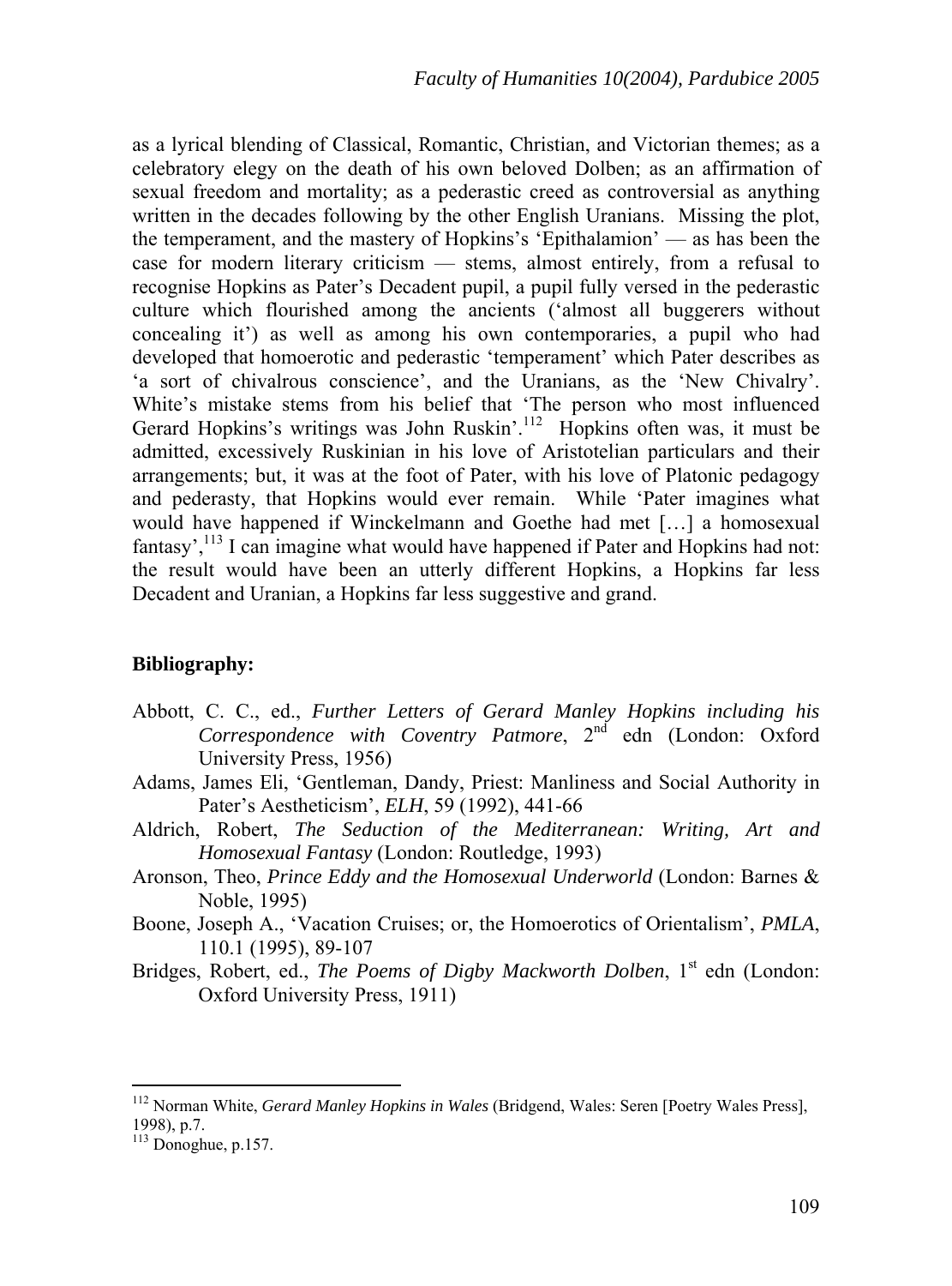- Clausson, Nils, '"Culture and Corruption": Paterian Self-Development *versus* Gothic Degeneration in Oscar Wilde's *The Picture of Dorian Gray*', *Papers on Language & Literature*, 39.4 (2003), 339-64
- Currie, Robert, 'Pater's Rational Cosmos', *Philological Quarterly*, 59 (1980), 95- 104
- Daniel, Clay, 'The Religion of Culture: Arnold's Priest and Pater's Mystic', *Victorian Newsletter*, 72 (1987), 9-11
- D'Arch Smith, Timothy, *Love in Earnest: Some Notes on the Lives and Writings of English 'Uranian' Poets from 1889 to 1930* (London: Routledge and Kegan Paul, 1970)
- Davis, Whitney, 'Winckelmann Divided: Mourning the Death of Art History', *Journal of Homosexuality*, 27.1-2 (1994), 141-59
- Dellamora, Richard, 'The Androgynous Body in Pater's "Winckelmann"', *Browning Institute Studies*, 11 (1983), 51-68
- ──, *Apocalyptic Overtures: Sexual Politics and the Sense of an Ending* (New Brunswick, NJ: Rutgers University Press, 1994)
- ──, 'An Essay in Sexual Liberation, Victorian Style: Walter Pater's "Two Early French Stories''', in *Literary Visions of Homosexuality*, ed. by Stuart Kellogg (New York: Haworth, 1983), 139-50
- ──, *Masculine Desire: The Sexual Politics of Victorian Aestheticism* (Chapel Hill: University of North Carolina Press, 1990)
- Donoghue, Denis, *Walter Pater: Lover of Strange Souls* (New York: Knopf, 1995)
- Dowling, Linda, *Hellenism and Homosexuality in Victorian Oxford* (Ithaca, NY: Cornell University Press, 1994)
- ──, 'Ruskin's Pied Beauty and the Construction of a "Homosexual" Code', *Victorian Newsletter*, 75 (1989), 1-8
- Downes, David Anthony, *Victorian Portraits: Hopkins and Pater* (New York: Bookman, 1965)
- Ellmann, Richard, *Oscar Wilde*, rev. edn (New York: Knopf, 1988)
- Findlay, Heather, 'Renaissance Pederasty and Pedagogy: The "Case" of Shakespeare's Falstaff', *Yale Journal of Criticism*, 3.1 (1989), 229-38
- Goldberg, Vicki, 'A Man-Made Arcadia Enshrining Male Beauty', *New York Times* (13 August 2000), 'Art/Architecture' section, 30-31
- Gosse, Edmund, *Critical Kit-Kats* (New York: Dodd and Mead, 1896)
- Hatfield, Henry, *Aesthetic Paganism in German Literature from Winckelmann to the Death of Goethe* (Cambridge, MA: Harvard University Press, 1964)
- Higgins, Lesley, 'Essaying "W. H. Pater Esq.": New Perspectives on the Tutor/Student Relationship Between Pater and Hopkins', in *Pater in the 1990s*, ed. by Laurel Brake and Ian Small (Greensboro: ELT Press, University of North Carolina Press, 1991), 77-94
- ──, 'Jowett and Pater: Trafficking in Platonic Wares', *Victorian Studies*, 37.1 (1993), 43-72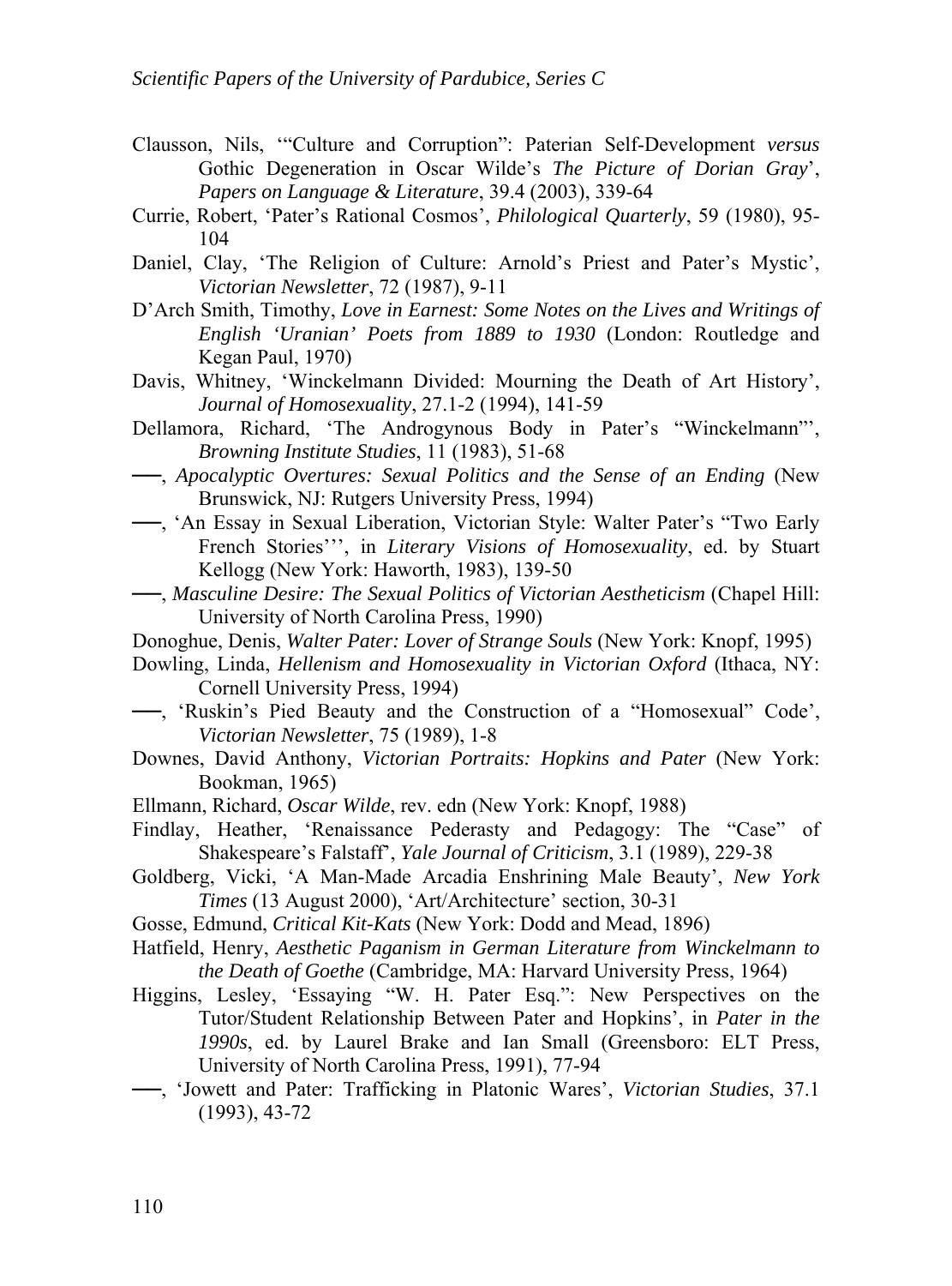- ──, 'The "Piecemeal Peace" of Hopkins's Return to Oxford, 1878-1879', in *Gerard Manley Hopkins and Critical Discourse*, ed. by Eugene Hollahan (New York: AMS, 1993), 167-82
- Hilliard, David, 'Unenglish and Unmanly: Anglo-Catholicism and Homosexuality', *Victorian Studies*, 25 (1982), 181-210
- Inman, Billie Andrew, 'Estrangement and Connection: Walter Pater, Benjamin Jowett, and William M. Hardinge', in *Pater in the 1990s*, ed. by Laurel Brake and Ian Small (Greensboro: University of North Carolina Press, 1991), 1-20
- ──, *Walter Pater's Reading: A Bibliography of his Library Borrowings and Literary References, 1857-1873* (New York: Garland, 1981)
- Johnson, William (later Cory), *Ionica* [Parts I and II], by William Cory, with biographical intro. and notes by Arthur C. Benson (London: Allen & Unwin, [1905])
- Keefe, Robert, and Janice A. Keefe, *Walter Pater and the Gods of Disorder* (Athens: Ohio State University Press, 1988)
- Kestner, Joseph A., *Masculinities in Victorian Painting* (Aldershot, Hants, England: Scholar Press, 1995)
- Kincaid, James R., *Child-Loving: The Erotic Child and Victorian Culture* (New York: Routledge, 1992)
- Lambourne, Lionel, 'Simeon Solomon: Artist and Myth', in *Solomon, a Family of Painters: Abraham Solomon (1823-1862), Rebecca Solomon (1832-1886), Simeon Solomon (1840-1905)* (London: Inner London Education Authority, 1985), 24-27
- Lynch, Michael, 'Recovering Hopkins, Recovering Ourselves', *Hopkins Quarterly*, 6 (1979), 107-17
- MacKenzie, Norman H., ed., *The Poetical Works of Gerard Manley Hopkins* (Oxford English Texts edn) (Oxford: Clarendon Press, 1990)
- Martin, Robert Bernard, *Gerard Manley Hopkins: A Very Private Life* (New York: Flamingo, 1992)
- Millgate, Michael, ed., *The Life and Work of Thomas Hardy* (Athens: University of Georgia Press, 1985)
- Monsman, Gerald, 'Old Mortality at Oxford', *Studies in Philology*, 67 (1970), 359- 89
- ──, *Oxford University's Old Mortality Society: A Study in Victorian Romanticism* (Lewiston, NY: Edwin Mellen, 1998)
- ──, 'The Platonic Eros of Walter Pater and Oscar Wilde: "Love's Reflected Image" in the 1890s', *English Literature in Transition (1880-1920)*, 45.1 (2002), 26-45
- Morrison, Jeff, 'The Discreet Charm of the Belvedere: Submerged Homosexuality in Eighteenth-Century Writing on Art', *German Life and Letters*, 52.2 (1999), 123-35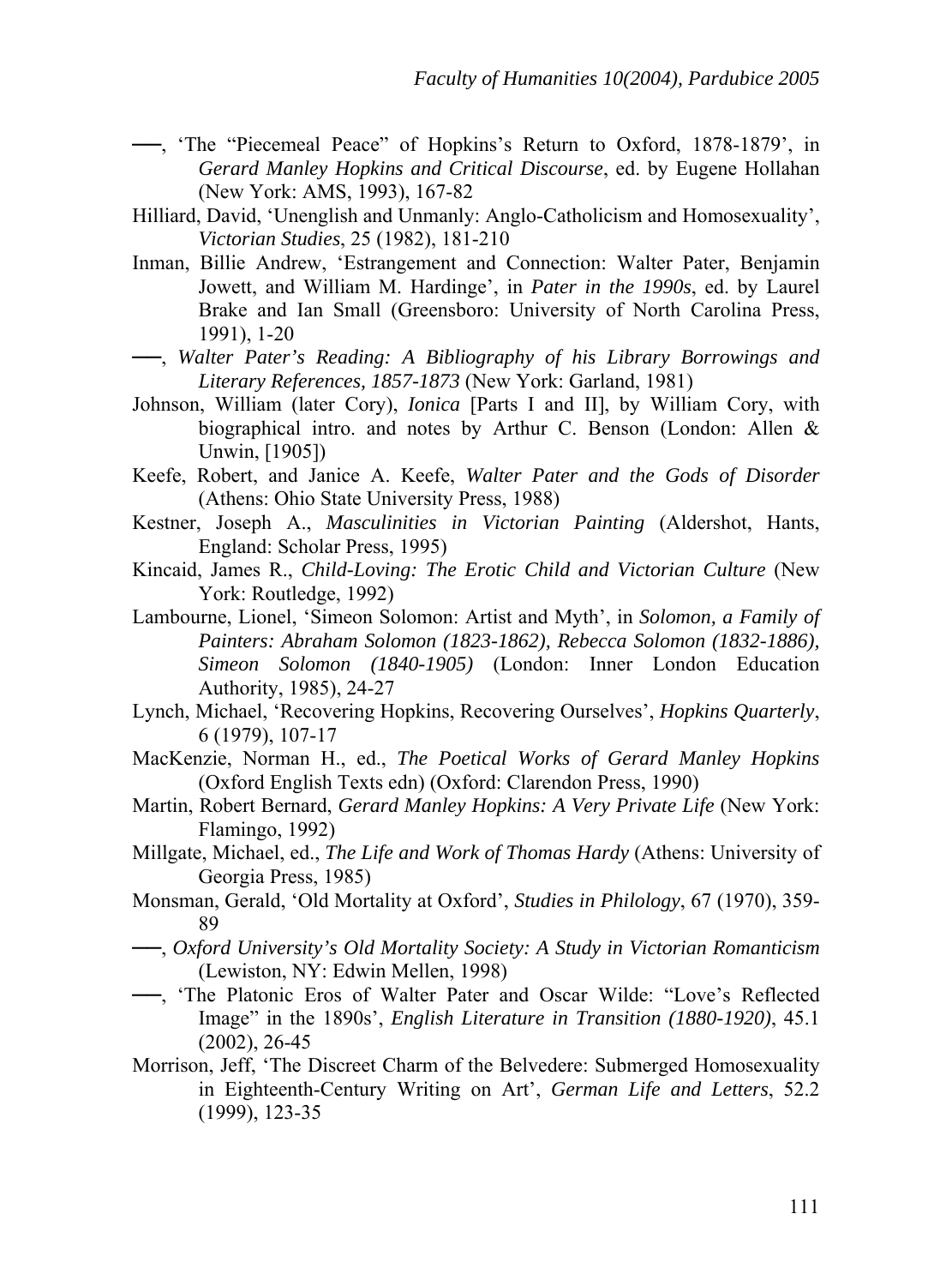- ──, *Winckelmann and the Notion of Aesthetic Education* (Oxford: Clarendon Press, 1996)
- Newsome, David, *On the Edge of Paradise: A. C. Benson: The Diarist* (Chicago: University of Chicago Press, 1980)
- Nixon, Jude, *Gerard Manley Hopkins and His Contemporaries: Liddon, Newman, Darwin, and Pater* (New York: Garland, 1994)
- Ormond, Leonor, and Richard Ormond, *Lord Leighton* (New Haven: Paul Mellon Centre for Studies in British Art [London], Yale University Press, 1975)
- Parker, Kevin, 'Winckelmann, Historical Difference, and the Problem of the Boy', *Eighteenth-Century Studies*, 25 (1992), 523-44
- Pater, Walter, *Appreciations: With an Essay on Style* (London: Macmillan, 1910)
- ──, *Marius the Epicurean: His Sensations and Ideas*, 2 vols (London: Macmillan, 1885)
- ──, *Miscellaneous Studies: A Series of Essays*, 3rd edn (London: Macmillan, 1910)
- <sup>1</sup>, *Plato and Platonism: A Series of Lectures*, 4<sup>th</sup> edn (London: Macmillan, 1910)
- <sup>---</sup>, *The Renaissance: Studies in Art and Poetry*, 4<sup>th</sup> edn, ed. by Donald L. Hill (Berkeley: University of California Press, 1980)
- Raffalovich, Marc-André, [under pseudonym of Alexander Michaelson], 'Walter Pater: In Memoriam', *Blackfriars*, 9 (1928), 469-70
- Saslow, James M., *Pictures and Passions: A History of Homosexuality in the Visual Arts* (New York: Viking, 1999)
- Saville, Julia F., 'The Romance of Boys Bathing: Poetic Precedents and Respondents to the Paintings of Henry Scott Tuke', in *Victorian Sexual Dissidence*, ed. by Richard Dellamora (Chicago: University of Chicago Press, 1999), 253-77
- Seiler, R. M., ed., *Walter Pater: A Life Remembered* (Calgary: University of Calgary Press, 1987)
- Seymour, Gayle M., 'Simeon Solomon and the Biblical Construction of Marginal Identity in Victorian England', *Journal of Homosexuality*, 33.3-4 (1997), 97-119
- Shuter, William F., 'The "Outing" of Walter Pater', *Nineteenth Century Literature*, 48.4 (1994), 480-506
- ──, 'Pater as Don', *Prose Studies*, 11 (1988), 41-60
- ──, 'Pater, Wilde, Douglas and the Impact of "Greats"', *English Literature in Transition (1880-1920)*, 3 (2003), 250-78
- Sulloway, Alison G., *Gerard Manley Hopkins and the Victorian Temper* (New York: Columbia University Press, 1972)
- Sweet, Denis M., 'The Personal, the Political, and the Aesthetic: Johann Joachim Winckelmann's German Enlightenment Life', *Journal of Homosexuality*, 16 (1988), 147-62
- Symonds, John Addington, *A Problem in Greek Ethics: Being an Inquiry into the Phenomenon of Sexual Inversion* (London: Privately printed, [1901])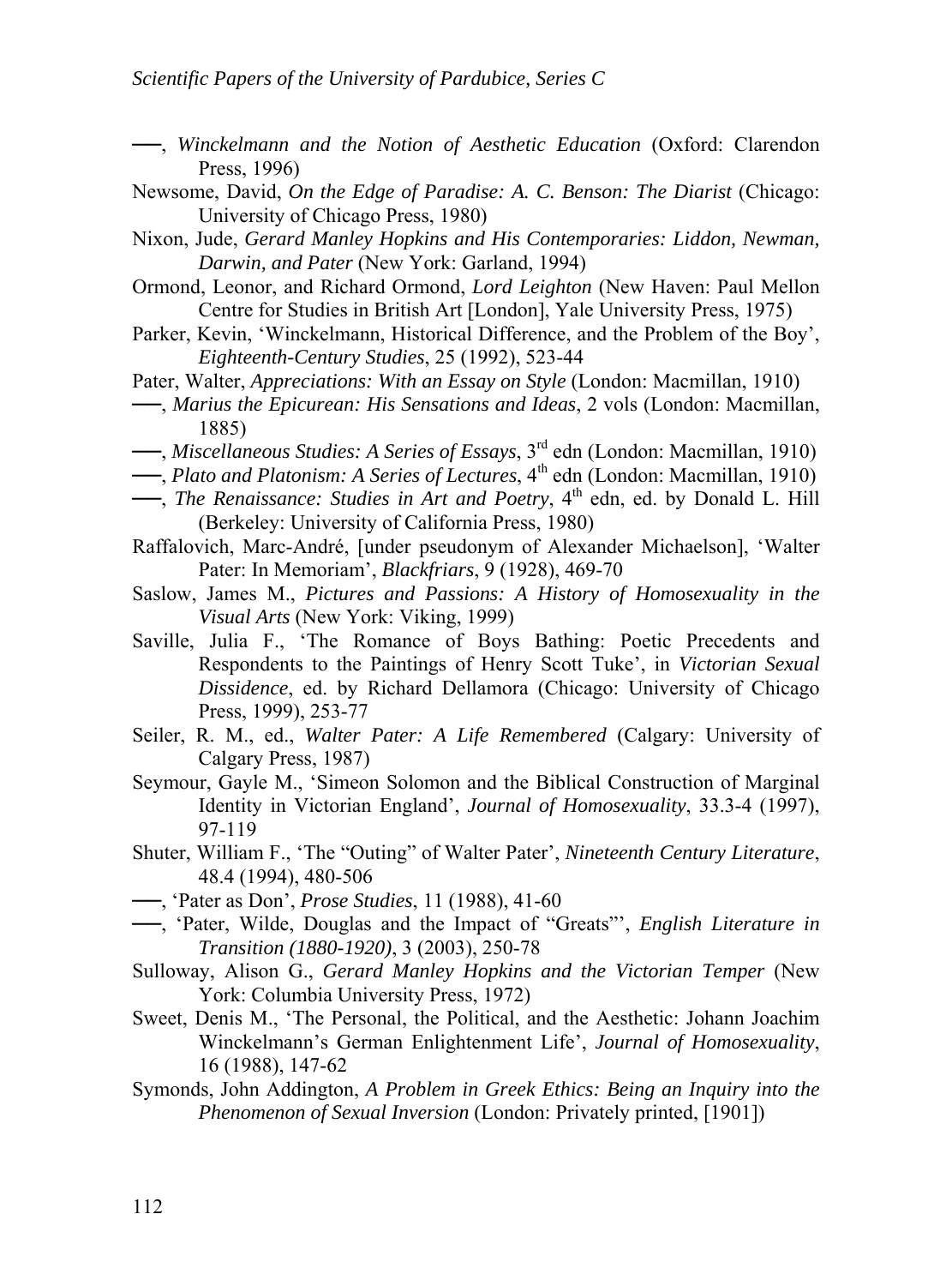- White, Norman, *Gerard Manley Hopkins in Wales* (Bridgend, Wales: Seren [Poetry Wales Press], 1998)
- ──, 'Hopkins' Epithalamion', *Hopkins Quarterly*, 4 (1977-78), 141-59
- Wilde, Oscar, *The Critic as Artist*, in *The Complete Works of Oscar Wilde*, 3rd edn (Glasgow: Harper Collins, 1994), 1108-55

## **Resumé:**

Článek hodnotí biografické a textové materiály z oblasti viktoriánské pederastické pedagogiky Waltera Patera, profesora Oxforské university, spisovatele a kritika estetiky. Důraz je kladen zejména na metodu, kterou používá v románu "Marius the Epicurean" pro výklad splynutí pederastie a pedagogiky a vliv takového splynutí na svého studenta a pozdějšího přítele Geralda Manley Hopkinse, jednoho z předních viktoriánských básníků, jehož "Epithalamion" poskytuje nejobsažnější výklad Paterovy propracované a dekadentní pedagogiky.